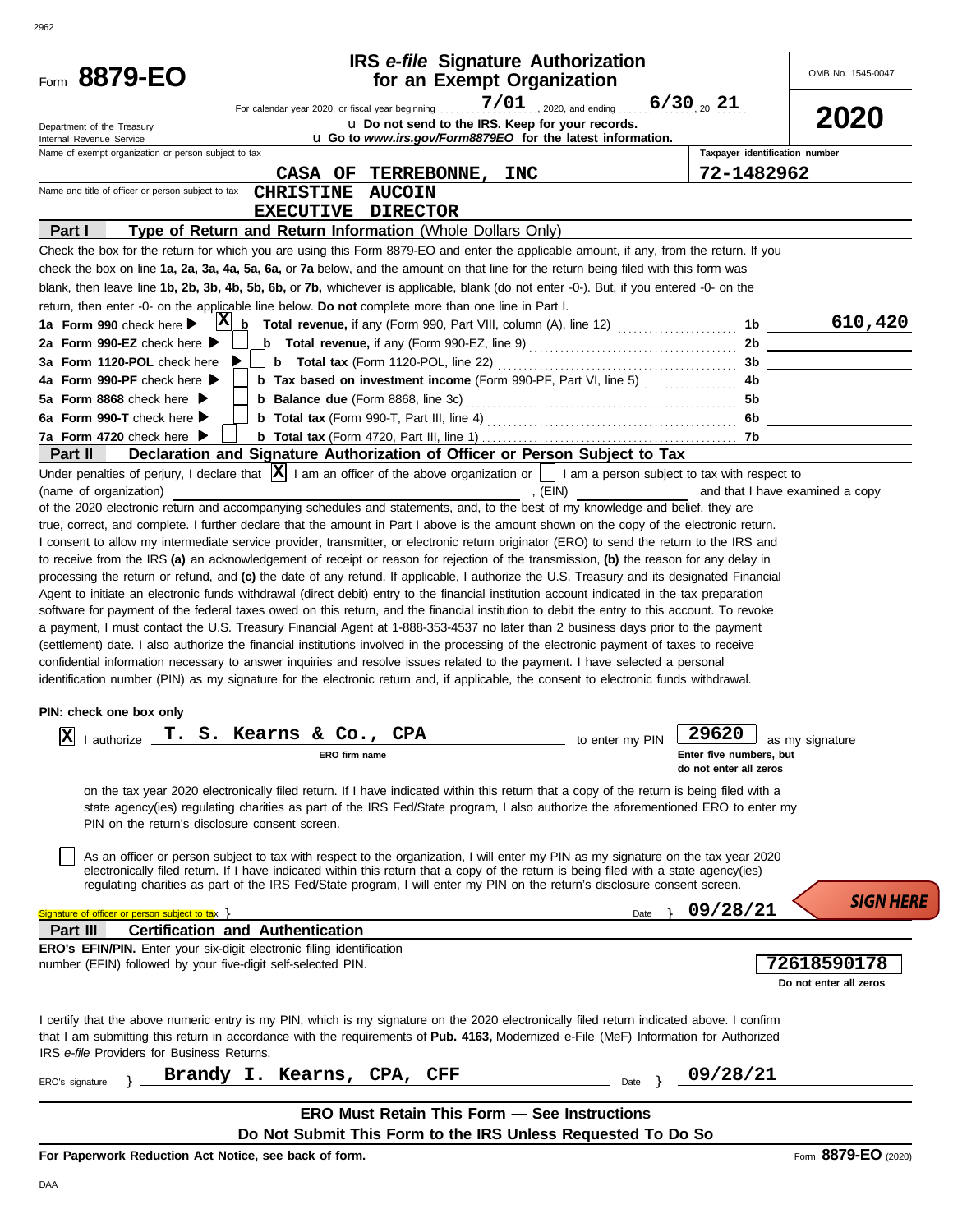| Form                           |                                                 | 990                        |                              |                              |                                                                             |             |                      |                                                                  | <b>Return of Organization Exempt From Income Tax</b><br>Under section 501(c), 527, or 4947(a)(1) of the Internal Revenue Code (except private foundations)                                                                                                                                                               |                                                            |                                          |                     | OMB No. 1545-0047                |
|--------------------------------|-------------------------------------------------|----------------------------|------------------------------|------------------------------|-----------------------------------------------------------------------------|-------------|----------------------|------------------------------------------------------------------|--------------------------------------------------------------------------------------------------------------------------------------------------------------------------------------------------------------------------------------------------------------------------------------------------------------------------|------------------------------------------------------------|------------------------------------------|---------------------|----------------------------------|
|                                |                                                 | Department of the Treasury |                              |                              |                                                                             |             |                      |                                                                  | <b>u</b> Do not enter social security numbers on this form as it may be made public.                                                                                                                                                                                                                                     |                                                            |                                          |                     | <b>Open to Public</b>            |
|                                |                                                 | Internal Revenue Service   |                              |                              |                                                                             |             |                      |                                                                  | <b>u</b> Go to www.irs.gov/Form990 for instructions and the latest information.                                                                                                                                                                                                                                          |                                                            |                                          |                     | Inspection                       |
|                                |                                                 |                            |                              |                              |                                                                             |             |                      |                                                                  | For the 2020 calendar year, or tax year beginning $07/01/20$ , and ending $06/30/21$                                                                                                                                                                                                                                     |                                                            |                                          |                     |                                  |
|                                | <b>B</b> Check if applicable:<br>Address change |                            |                              | C Name of organization       | CASA OF                                                                     |             | <b>TERREBONNE,</b>   | <b>INC</b>                                                       |                                                                                                                                                                                                                                                                                                                          |                                                            |                                          |                     | D Employer identification number |
|                                |                                                 |                            |                              | Doing business as            |                                                                             |             |                      |                                                                  |                                                                                                                                                                                                                                                                                                                          |                                                            |                                          | 72-1482962          |                                  |
|                                | Name change                                     |                            |                              |                              | Number and street (or P.O. box if mail is not delivered to street address)  |             |                      |                                                                  |                                                                                                                                                                                                                                                                                                                          | Room/suite                                                 |                                          | E Telephone number  |                                  |
|                                | Initial return                                  |                            |                              | PO BOX 824                   |                                                                             |             |                      |                                                                  |                                                                                                                                                                                                                                                                                                                          |                                                            |                                          |                     | 985-876-0250                     |
|                                | Final return/<br>terminated                     |                            |                              |                              | City or town, state or province, country, and ZIP or foreign postal code    |             |                      |                                                                  |                                                                                                                                                                                                                                                                                                                          |                                                            |                                          |                     |                                  |
|                                | Amended return                                  |                            | HOUMA                        |                              |                                                                             |             | LA 70361             |                                                                  |                                                                                                                                                                                                                                                                                                                          |                                                            |                                          | G Gross receipts \$ | 610,420                          |
|                                |                                                 |                            |                              |                              | Name and address of principal officer:                                      |             |                      |                                                                  |                                                                                                                                                                                                                                                                                                                          | $H(a)$ Is this a group return for subordinates?            |                                          |                     | X No<br>Yes                      |
|                                | Application pending                             |                            |                              |                              | <b>MARTIN MAJEWSKI</b>                                                      |             |                      |                                                                  |                                                                                                                                                                                                                                                                                                                          |                                                            |                                          |                     | No<br>Yes                        |
|                                |                                                 |                            |                              |                              | 332 PORT ROYAL WAY                                                          |             |                      |                                                                  |                                                                                                                                                                                                                                                                                                                          | H(b) Are all subordinates included?                        | If "No," attach a list. See instructions |                     |                                  |
|                                |                                                 |                            | <b>HOUMA</b><br>$\mathbf{x}$ |                              |                                                                             |             |                      | LA 70360                                                         |                                                                                                                                                                                                                                                                                                                          |                                                            |                                          |                     |                                  |
|                                |                                                 | Tax-exempt status:         |                              | 501(c)(3)                    | 501(c)<br>www.casaofterrebonne.org                                          |             | ) $t$ (insert no.)   | 4947(a)(1) or                                                    | 527                                                                                                                                                                                                                                                                                                                      |                                                            |                                          |                     |                                  |
|                                | Website: U                                      | Form of organization:      | $ \mathbf{X} $ Corporation   |                              | Trust                                                                       | Association | Other <b>u</b>       |                                                                  |                                                                                                                                                                                                                                                                                                                          | H(c) Group exemption number U<br>L Year of formation: 2000 |                                          |                     | M State of legal domicile: LA    |
| ĸ                              | Part I                                          |                            | Summary                      |                              |                                                                             |             |                      |                                                                  |                                                                                                                                                                                                                                                                                                                          |                                                            |                                          |                     |                                  |
|                                |                                                 |                            |                              |                              |                                                                             |             |                      |                                                                  |                                                                                                                                                                                                                                                                                                                          |                                                            |                                          |                     |                                  |
| Governance                     |                                                 | CASES.                     |                              |                              | CHILD ABUSE AND NEGLECT AWARENESS.                                          |             |                      |                                                                  | TO ADVOCATE FOR THE BEST INTERESTS OF<br>ABUSED, NEGLECTED, OR DEPENDENT CHILDREN INVOLVED IN CHILD-IN-NEED CARE<br>2 Check this box u    if the organization discontinued its operations or disposed of more than 25% of its net assets.                                                                                |                                                            |                                          |                     |                                  |
| ಯ                              |                                                 |                            |                              |                              |                                                                             |             |                      |                                                                  |                                                                                                                                                                                                                                                                                                                          |                                                            | 3                                        | 11                  |                                  |
|                                |                                                 |                            |                              |                              |                                                                             |             |                      |                                                                  | 4 Number of independent voting members of the governing body (Part VI, line 1b) [11] [11] Number of independent voting members of the governing body (Part VI, line 1b)                                                                                                                                                  |                                                            | $\overline{\mathbf{4}}$                  | 11                  |                                  |
| <b>Activities</b>              |                                                 |                            |                              |                              |                                                                             |             |                      |                                                                  | 5 Total number of individuals employed in calendar year 2020 (Part V, line 2a) [[[[[[[[[[[[[[[[[[[[[[[[[[[[[[[                                                                                                                                                                                                           |                                                            | 5                                        | 8                   |                                  |
|                                |                                                 |                            |                              |                              | 6 Total number of volunteers (estimate if necessary)                        |             |                      |                                                                  |                                                                                                                                                                                                                                                                                                                          |                                                            | 6                                        | 0                   |                                  |
|                                |                                                 |                            |                              |                              |                                                                             |             |                      |                                                                  |                                                                                                                                                                                                                                                                                                                          |                                                            | 7a                                       |                     | 0                                |
|                                |                                                 |                            |                              |                              |                                                                             |             |                      |                                                                  |                                                                                                                                                                                                                                                                                                                          |                                                            | 7b                                       |                     | 0                                |
|                                |                                                 |                            |                              |                              |                                                                             |             |                      |                                                                  |                                                                                                                                                                                                                                                                                                                          | Prior Year                                                 | 446,607                                  |                     | Current Year<br>423,585          |
|                                |                                                 |                            |                              |                              |                                                                             |             |                      |                                                                  |                                                                                                                                                                                                                                                                                                                          |                                                            |                                          |                     |                                  |
| Revenue                        |                                                 |                            |                              |                              | 9 Program service revenue (Part VIII, line 2g)                              |             |                      |                                                                  |                                                                                                                                                                                                                                                                                                                          |                                                            | 21,752                                   |                     | 6,906                            |
|                                |                                                 |                            |                              |                              |                                                                             |             |                      |                                                                  | 11 Other revenue (Part VIII, column (A), lines 5, 6d, 8c, 9c, 10c, and 11e)                                                                                                                                                                                                                                              |                                                            | 15,503                                   |                     | 179,929                          |
|                                |                                                 |                            |                              |                              |                                                                             |             |                      |                                                                  | 12 Total revenue - add lines 8 through 11 (must equal Part VIII, column (A), line 12)                                                                                                                                                                                                                                    |                                                            | 483,862                                  |                     | 610,420                          |
|                                |                                                 |                            |                              |                              | 13 Grants and similar amounts paid (Part IX, column (A), lines 1–3)         |             |                      |                                                                  |                                                                                                                                                                                                                                                                                                                          |                                                            |                                          |                     | 2,500                            |
|                                |                                                 |                            |                              |                              |                                                                             |             |                      | 14 Benefits paid to or for members (Part IX, column (A), line 4) |                                                                                                                                                                                                                                                                                                                          |                                                            |                                          |                     |                                  |
|                                |                                                 |                            |                              |                              |                                                                             |             |                      |                                                                  | 15 Salaries, other compensation, employee benefits (Part IX, column (A), lines 5-10)                                                                                                                                                                                                                                     |                                                            | 280,711                                  |                     | 330,576                          |
| Expenses                       |                                                 |                            |                              |                              |                                                                             |             |                      |                                                                  | 16a Professional fundraising fees (Part IX, column (A), line 11e)<br>C                                                                                                                                                                                                                                                   |                                                            |                                          |                     |                                  |
|                                |                                                 |                            |                              |                              | <b>b</b> Total fundraising expenses (Part IX, column (D), line 25) <b>u</b> |             |                      |                                                                  |                                                                                                                                                                                                                                                                                                                          |                                                            |                                          |                     |                                  |
|                                |                                                 |                            |                              |                              | 17 Other expenses (Part IX, column (A), lines 11a-11d, 11f-24e)             |             |                      |                                                                  |                                                                                                                                                                                                                                                                                                                          |                                                            | 147,902                                  |                     | 224,696                          |
|                                |                                                 |                            |                              |                              |                                                                             |             |                      |                                                                  | 18 Total expenses. Add lines 13-17 (must equal Part IX, column (A), line 25)                                                                                                                                                                                                                                             |                                                            | 428,613                                  |                     | 557,772                          |
|                                |                                                 |                            |                              |                              |                                                                             |             |                      |                                                                  |                                                                                                                                                                                                                                                                                                                          |                                                            | 55,249                                   |                     | 52,648                           |
| Net Assets or<br>Fund Balances |                                                 |                            |                              |                              |                                                                             |             |                      |                                                                  |                                                                                                                                                                                                                                                                                                                          | Beginning of Current Year                                  |                                          |                     | End of Year                      |
|                                |                                                 |                            |                              |                              |                                                                             |             |                      |                                                                  |                                                                                                                                                                                                                                                                                                                          |                                                            | 628,067                                  |                     | 643,615                          |
|                                |                                                 |                            |                              |                              |                                                                             |             |                      |                                                                  |                                                                                                                                                                                                                                                                                                                          |                                                            | 53,767                                   |                     | 18,767                           |
|                                |                                                 |                            |                              |                              |                                                                             |             |                      |                                                                  |                                                                                                                                                                                                                                                                                                                          |                                                            | 574,300                                  |                     | 624,848                          |
|                                | Part II                                         |                            | <b>Signature Block</b>       |                              |                                                                             |             |                      |                                                                  |                                                                                                                                                                                                                                                                                                                          |                                                            |                                          |                     |                                  |
|                                |                                                 |                            |                              |                              |                                                                             |             |                      |                                                                  | Under penalties of perjury, I declare that I have examined this return, including accompanying schedules and statements, and to the best of my knowledge and belief, it is<br>true, correct, and complete. Declaration of preparer (other than officer) is based on all information of which preparer has any knowledge. |                                                            |                                          |                     |                                  |
| Sign                           |                                                 |                            | Signature of officer         |                              |                                                                             |             |                      |                                                                  |                                                                                                                                                                                                                                                                                                                          |                                                            |                                          | Date                |                                  |
| Here                           |                                                 |                            |                              | <b>CHRISTINE</b>             | <b>AUCOIN</b>                                                               |             |                      |                                                                  | <b>EXECUTIVE</b>                                                                                                                                                                                                                                                                                                         |                                                            | <b>DIRECTOR</b>                          |                     |                                  |
|                                |                                                 |                            |                              | Type or print name and title |                                                                             |             |                      |                                                                  |                                                                                                                                                                                                                                                                                                                          |                                                            |                                          |                     |                                  |
|                                |                                                 |                            | Print/Type preparer's name   |                              |                                                                             |             | Preparer's signature |                                                                  |                                                                                                                                                                                                                                                                                                                          | Date                                                       | Check                                    |                     | PTIN                             |
| Paid                           |                                                 |                            |                              | Brandy I. Kearns, CPA, CFF   |                                                                             |             |                      | Brandy I. Kearns, CPA, CFF                                       |                                                                                                                                                                                                                                                                                                                          | 09/29/21                                                   |                                          | self-employed       | P00289939                        |
|                                | Preparer                                        | Firm's name                |                              |                              | T. S. Kearns & Co., CPA                                                     |             |                      |                                                                  |                                                                                                                                                                                                                                                                                                                          |                                                            | Firm's $EIN$ }                           |                     | 72-1195810                       |
|                                | <b>Use Only</b>                                 |                            |                              |                              | 164 W Main St                                                               |             |                      |                                                                  |                                                                                                                                                                                                                                                                                                                          |                                                            |                                          |                     |                                  |
|                                |                                                 | Firm's address             |                              |                              | Thibodaux, LA                                                               |             | 70301                |                                                                  |                                                                                                                                                                                                                                                                                                                          |                                                            | Phone no.                                |                     | 985-447-8507                     |
|                                |                                                 |                            |                              |                              |                                                                             |             |                      |                                                                  | May the IRS discuss this return with the preparer shown above? See instructions [11] [11] May the IRS discuss this return with the preparer shown above? See instructions                                                                                                                                                |                                                            |                                          |                     | $ X $ Yes<br><b>No</b>           |

| Sign<br>Here |                            | Signature of officer<br><b>CHRISTINE</b><br>Type or print name and title | <b>AUCOIN</b>                                                        |    | <b>EXECUTIVE</b>                                                                |      |                         | Date<br><b>DIRECTOR</b> |                    |      |
|--------------|----------------------------|--------------------------------------------------------------------------|----------------------------------------------------------------------|----|---------------------------------------------------------------------------------|------|-------------------------|-------------------------|--------------------|------|
| Paid         | Print/Type preparer's name |                                                                          |                                                                      |    | Preparer's signature                                                            | Date |                         | Check                   | PTIN               |      |
|              |                            |                                                                          | Brandy I. Kearns, CPA, CFF                                           |    | Brandy I. Kearns, CPA, CFF                                                      |      | 09/29/21                | self-employed           | P00289939          |      |
| Preparer     | Firm's name                |                                                                          | т.                                                                   |    | S. Kearns & Co., CPA                                                            |      | Firm's $EIN$ $\uparrow$ |                         | 72-1195810         |      |
| Use Only     | Firm's address             |                                                                          | 164 W Main St<br>Thibodaux,                                          | LA | 70301                                                                           |      | Phone no.               |                         | 985-447-8507       |      |
|              |                            |                                                                          |                                                                      |    | May the IRS discuss this return with the preparer shown above? See instructions |      |                         |                         | $ \mathbf{X} $ Yes | l No |
|              |                            |                                                                          | Fax Bananceal: Badriettan, Ant Nation, and the accession instruments |    |                                                                                 |      |                         |                         |                    | nnn. |

2962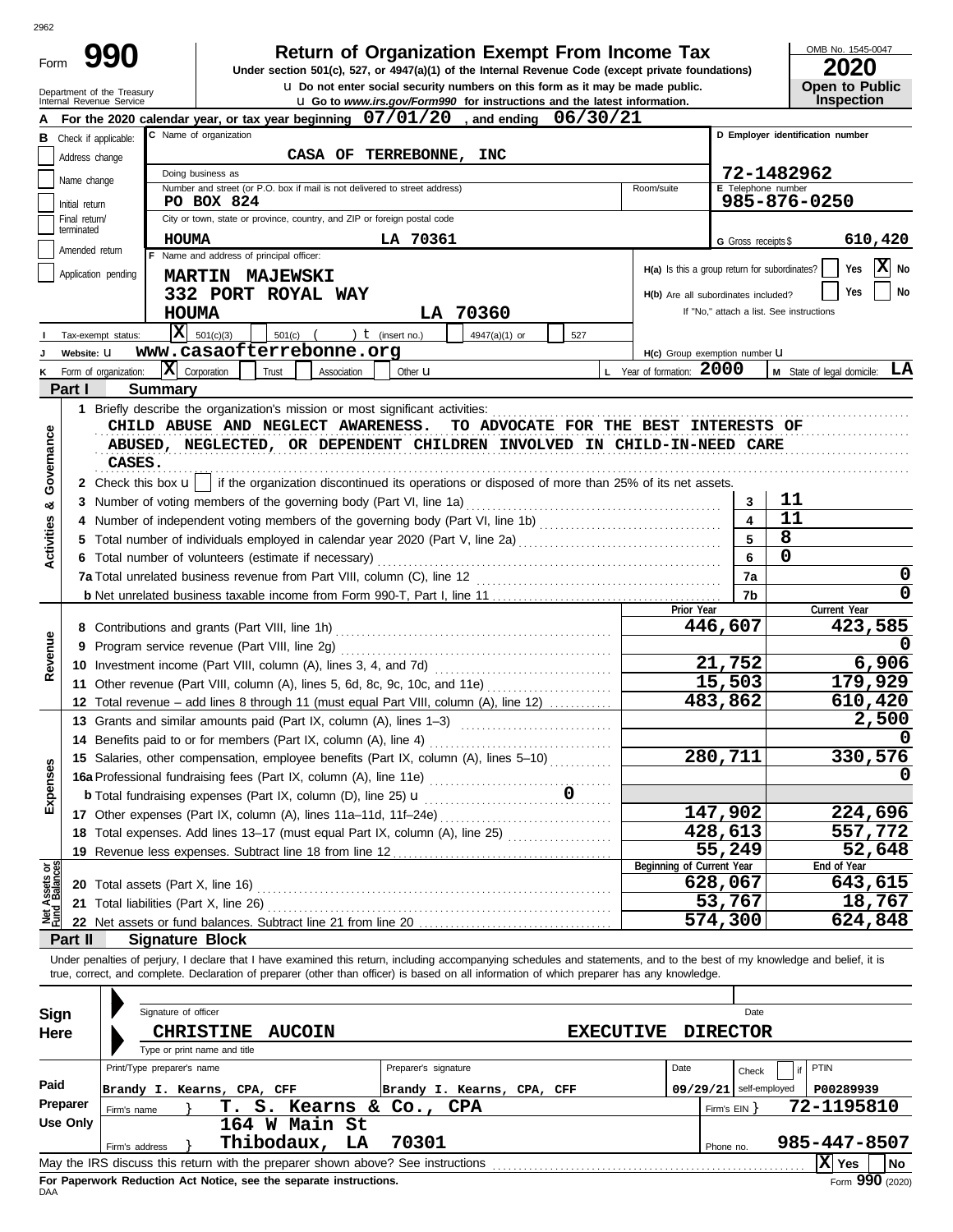| Form 990 (2020) CASA OF TERREBONNE, INC                                                                        |                                                     | 72-1482962                                                                                                                     | Page 2                |
|----------------------------------------------------------------------------------------------------------------|-----------------------------------------------------|--------------------------------------------------------------------------------------------------------------------------------|-----------------------|
| Part III                                                                                                       | <b>Statement of Program Service Accomplishments</b> |                                                                                                                                |                       |
|                                                                                                                |                                                     |                                                                                                                                |                       |
| 1 Briefly describe the organization's mission:                                                                 |                                                     |                                                                                                                                |                       |
|                                                                                                                |                                                     | TO BRING AWARENESS TO CHILD ABUSE AND NEGLECT. TO ADVOCATE FOR THE BEST                                                        |                       |
|                                                                                                                |                                                     | INTERESTS OF ABUSED, NEGLECTED, OR DEPENDENT CHILDREN INVOLVED IN CHILD-                                                       |                       |
| IN-NEED OF CARE CASES.                                                                                         |                                                     |                                                                                                                                |                       |
|                                                                                                                |                                                     |                                                                                                                                |                       |
| 2 Did the organization undertake any significant program services during the year which were not listed on the |                                                     |                                                                                                                                |                       |
| prior Form 990 or 990-EZ?                                                                                      |                                                     |                                                                                                                                | Yes $ \mathbf{X} $ No |
| If "Yes," describe these new services on Schedule O.                                                           |                                                     |                                                                                                                                |                       |
| Did the organization cease conducting, or make significant changes in how it conducts, any program             |                                                     |                                                                                                                                |                       |
| 3                                                                                                              |                                                     |                                                                                                                                | Yes $ \mathbf{X} $ No |
| services?                                                                                                      |                                                     |                                                                                                                                |                       |
| If "Yes," describe these changes on Schedule O.                                                                |                                                     |                                                                                                                                |                       |
| 4                                                                                                              |                                                     | Describe the organization's program service accomplishments for each of its three largest program services, as measured by     |                       |
|                                                                                                                |                                                     | expenses. Section 501(c)(3) and 501(c)(4) organizations are required to report the amount of grants and allocations to others, |                       |
| the total expenses, and revenue, if any, for each program service reported.                                    |                                                     |                                                                                                                                |                       |
|                                                                                                                |                                                     |                                                                                                                                |                       |
| 4a (Code:<br>) (Expenses \$                                                                                    | 497, 515 including grants of \$                     | $2,500$ ) (Revenue \$                                                                                                          |                       |
|                                                                                                                |                                                     | TO ADVOCATE FOR THE BEST INTERESTS OF ABUSED, NEGLECTED, OR DEPENDENT                                                          |                       |
| CHILDREN INVOLVED IN CHILD-IN-NEED-OF-CARE CASES.                                                              |                                                     |                                                                                                                                |                       |
|                                                                                                                |                                                     |                                                                                                                                |                       |
|                                                                                                                |                                                     |                                                                                                                                |                       |
|                                                                                                                |                                                     |                                                                                                                                |                       |
|                                                                                                                |                                                     |                                                                                                                                |                       |
|                                                                                                                |                                                     |                                                                                                                                |                       |
|                                                                                                                |                                                     |                                                                                                                                |                       |
|                                                                                                                |                                                     |                                                                                                                                |                       |
|                                                                                                                |                                                     |                                                                                                                                |                       |
|                                                                                                                |                                                     |                                                                                                                                |                       |
|                                                                                                                |                                                     |                                                                                                                                |                       |
|                                                                                                                |                                                     |                                                                                                                                |                       |
|                                                                                                                |                                                     |                                                                                                                                |                       |
| N/A                                                                                                            |                                                     |                                                                                                                                |                       |
|                                                                                                                |                                                     |                                                                                                                                |                       |
|                                                                                                                |                                                     |                                                                                                                                |                       |
|                                                                                                                |                                                     |                                                                                                                                |                       |
|                                                                                                                |                                                     |                                                                                                                                |                       |
|                                                                                                                |                                                     |                                                                                                                                |                       |
|                                                                                                                |                                                     |                                                                                                                                |                       |
|                                                                                                                |                                                     |                                                                                                                                |                       |
|                                                                                                                |                                                     |                                                                                                                                |                       |
|                                                                                                                |                                                     |                                                                                                                                |                       |
|                                                                                                                |                                                     |                                                                                                                                |                       |
|                                                                                                                |                                                     |                                                                                                                                |                       |
| 4c (Code:<br>) (Expenses \$                                                                                    | including grants of \$                              | ) (Revenue \$                                                                                                                  |                       |
| N/A                                                                                                            |                                                     |                                                                                                                                |                       |
|                                                                                                                |                                                     |                                                                                                                                |                       |
|                                                                                                                |                                                     |                                                                                                                                |                       |
|                                                                                                                |                                                     |                                                                                                                                |                       |
|                                                                                                                |                                                     |                                                                                                                                |                       |
|                                                                                                                |                                                     |                                                                                                                                |                       |
|                                                                                                                |                                                     |                                                                                                                                |                       |
|                                                                                                                |                                                     |                                                                                                                                |                       |
|                                                                                                                |                                                     |                                                                                                                                |                       |
|                                                                                                                |                                                     |                                                                                                                                |                       |
|                                                                                                                |                                                     |                                                                                                                                |                       |
|                                                                                                                |                                                     |                                                                                                                                |                       |
|                                                                                                                |                                                     |                                                                                                                                |                       |
|                                                                                                                |                                                     |                                                                                                                                |                       |
| 4d Other program services (Describe on Schedule O.)                                                            |                                                     |                                                                                                                                |                       |
| (Expenses \$                                                                                                   | including grants of \$<br>497,515                   | (Revenue \$                                                                                                                    |                       |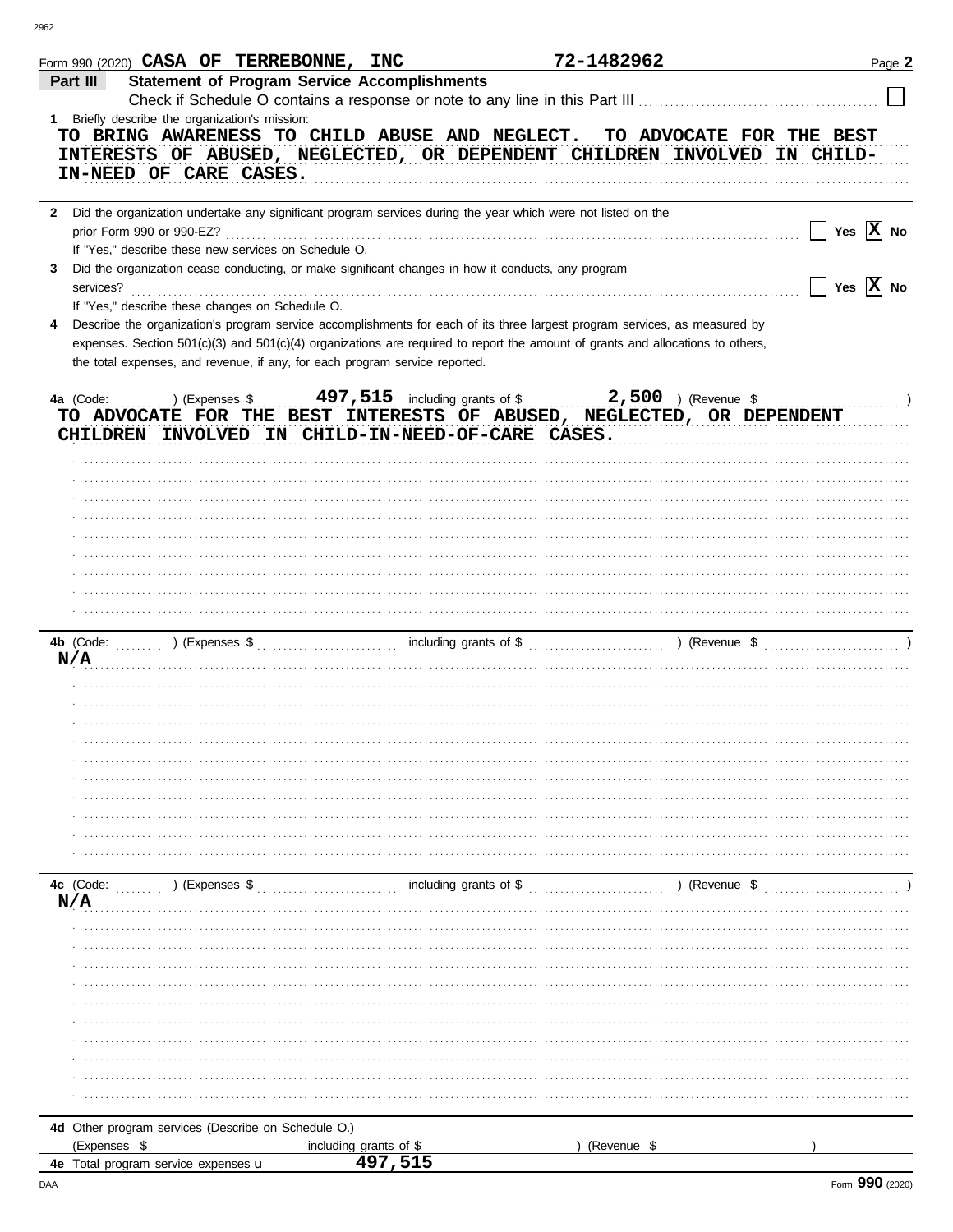| .482962<br><b>INC</b><br>CASA OF<br><b>TERREBONNE,</b><br>70<br>Form 990 (2020) | Page <b>C</b> | . |
|---------------------------------------------------------------------------------|---------------|---|
|---------------------------------------------------------------------------------|---------------|---|

**Part IV Checklist of Required Schedules**

|     |                                                                                                                                                                                                                                 |                 | <b>Yes</b> | No          |
|-----|---------------------------------------------------------------------------------------------------------------------------------------------------------------------------------------------------------------------------------|-----------------|------------|-------------|
| 1   | Is the organization described in section $501(c)(3)$ or $4947(a)(1)$ (other than a private foundation)? If "Yes,"                                                                                                               |                 |            |             |
|     | complete Schedule A                                                                                                                                                                                                             | 1               | X          |             |
| 2   |                                                                                                                                                                                                                                 | $\overline{2}$  | X          |             |
| 3   | Did the organization engage in direct or indirect political campaign activities on behalf of or in opposition to                                                                                                                |                 |            |             |
|     |                                                                                                                                                                                                                                 | 3               |            | X           |
| 4   | Section 501(c)(3) organizations. Did the organization engage in lobbying activities, or have a section 501(h)                                                                                                                   |                 |            |             |
|     |                                                                                                                                                                                                                                 | 4               |            | x           |
| 5   | Is the organization a section $501(c)(4)$ , $501(c)(5)$ , or $501(c)(6)$ organization that receives membership dues,                                                                                                            |                 |            |             |
|     | assessments, or similar amounts as defined in Revenue Procedure 98-19? If "Yes," complete Schedule C, Part III                                                                                                                  | 5               |            | X           |
| 6   | Did the organization maintain any donor advised funds or any similar funds or accounts for which donors                                                                                                                         |                 |            |             |
|     | have the right to provide advice on the distribution or investment of amounts in such funds or accounts? If                                                                                                                     |                 |            |             |
|     | "Yes," complete Schedule D, Part I                                                                                                                                                                                              | 6               |            | X           |
| 7   | Did the organization receive or hold a conservation easement, including easements to preserve open space,                                                                                                                       |                 |            |             |
|     | the environment, historic land areas, or historic structures? If "Yes," complete Schedule D, Part II                                                                                                                            | 7               |            | x           |
| 8   | Did the organization maintain collections of works of art, historical treasures, or other similar assets? If "Yes,"                                                                                                             |                 |            |             |
|     | complete Schedule D, Part III                                                                                                                                                                                                   | 8               |            | X           |
| 9   | Did the organization report an amount in Part X, line 21, for escrow or custodial account liability, serve as a                                                                                                                 |                 |            |             |
|     | custodian for amounts not listed in Part X; or provide credit counseling, debt management, credit repair, or                                                                                                                    |                 |            | X           |
|     |                                                                                                                                                                                                                                 | 9               |            |             |
| 10  | Did the organization, directly or through a related organization, hold assets in donor-restricted endowments                                                                                                                    | 10              |            | x           |
| 11  | If the organization's answer to any of the following questions is "Yes," then complete Schedule D, Parts VI,                                                                                                                    |                 |            |             |
|     | VII, VIII, IX, or X as applicable.                                                                                                                                                                                              |                 |            |             |
| a   | Did the organization report an amount for land, buildings, and equipment in Part X, line 10? If "Yes,"                                                                                                                          |                 |            |             |
|     | complete Schedule D, Part VI                                                                                                                                                                                                    | 11a             | X          |             |
| b   | Did the organization report an amount for investments—other securities in Part X, line 12, that is 5% or more                                                                                                                   |                 |            |             |
|     |                                                                                                                                                                                                                                 | 11 b            |            | x           |
| c   | Did the organization report an amount for investments—program related in Part X, line 13, that is 5% or more                                                                                                                    |                 |            |             |
|     |                                                                                                                                                                                                                                 | 11c             |            | x           |
| d   | Did the organization report an amount for other assets in Part X, line 15, that is 5% or more of its total assets                                                                                                               |                 |            |             |
|     | reported in Part X, line 16? If "Yes," complete Schedule D, Part IX                                                                                                                                                             | 11d             | X          |             |
| е   | Did the organization report an amount for other liabilities in Part X, line 25? If "Yes," complete Schedule D, Part X                                                                                                           | 11e             | X          |             |
| f   | Did the organization's separate or consolidated financial statements for the tax year include a footnote that addresses                                                                                                         |                 |            |             |
|     | the organization's liability for uncertain tax positions under FIN 48 (ASC 740)? If "Yes," complete Schedule D, Part X                                                                                                          | 11f             |            | x           |
| 12a | Did the organization obtain separate, independent audited financial statements for the tax year? If "Yes," complete                                                                                                             |                 |            |             |
|     |                                                                                                                                                                                                                                 | 12a             |            | X           |
| b   | Was the organization included in consolidated, independent audited financial statements for the tax year? If                                                                                                                    |                 |            |             |
|     | "Yes," and if the organization answered "No" to line 12a, then completing Schedule D, Parts XI and XII is optional                                                                                                              | 12 <sub>b</sub> |            | X           |
| 13  |                                                                                                                                                                                                                                 | 13              |            | $\mathbf x$ |
| 14a |                                                                                                                                                                                                                                 | 14a             |            | $\mathbf x$ |
| b   | Did the organization have aggregate revenues or expenses of more than \$10,000 from grantmaking,                                                                                                                                |                 |            |             |
|     | fundraising, business, investment, and program service activities outside the United States, or aggregate                                                                                                                       |                 |            |             |
|     | foreign investments valued at \$100,000 or more? If "Yes," complete Schedule F, Parts I and IV [[[[[[[[[[[[[[[                                                                                                                  | 14b             |            | X           |
| 15  | Did the organization report on Part IX, column (A), line 3, more than \$5,000 of grants or other assistance to or                                                                                                               |                 |            |             |
|     | for any foreign organization? If "Yes," complete Schedule F, Parts II and IV                                                                                                                                                    | 15              |            | X           |
| 16  | Did the organization report on Part IX, column (A), line 3, more than \$5,000 of aggregate grants or other                                                                                                                      | 16              |            | X           |
| 17  | assistance to or for foreign individuals? If "Yes," complete Schedule F, Parts III and IV [[[[[[[[[[[[[[[[[[[<br>Did the organization report a total of more than \$15,000 of expenses for professional fundraising services on |                 |            |             |
|     |                                                                                                                                                                                                                                 | 17              |            | X           |
| 18  | Did the organization report more than \$15,000 total of fundraising event gross income and contributions on                                                                                                                     |                 |            |             |
|     | Part VIII, lines 1c and 8a? If "Yes," complete Schedule G, Part II                                                                                                                                                              | 18              |            | X           |
| 19  | Did the organization report more than \$15,000 of gross income from gaming activities on Part VIII, line 9a?                                                                                                                    |                 |            |             |
|     |                                                                                                                                                                                                                                 | 19              |            | X           |
| 20a |                                                                                                                                                                                                                                 | <b>20a</b>      |            | X           |
| b   |                                                                                                                                                                                                                                 | 20b             |            |             |
| 21  | Did the organization report more than \$5,000 of grants or other assistance to any domestic organization or                                                                                                                     |                 |            |             |
|     |                                                                                                                                                                                                                                 | 21              |            | x           |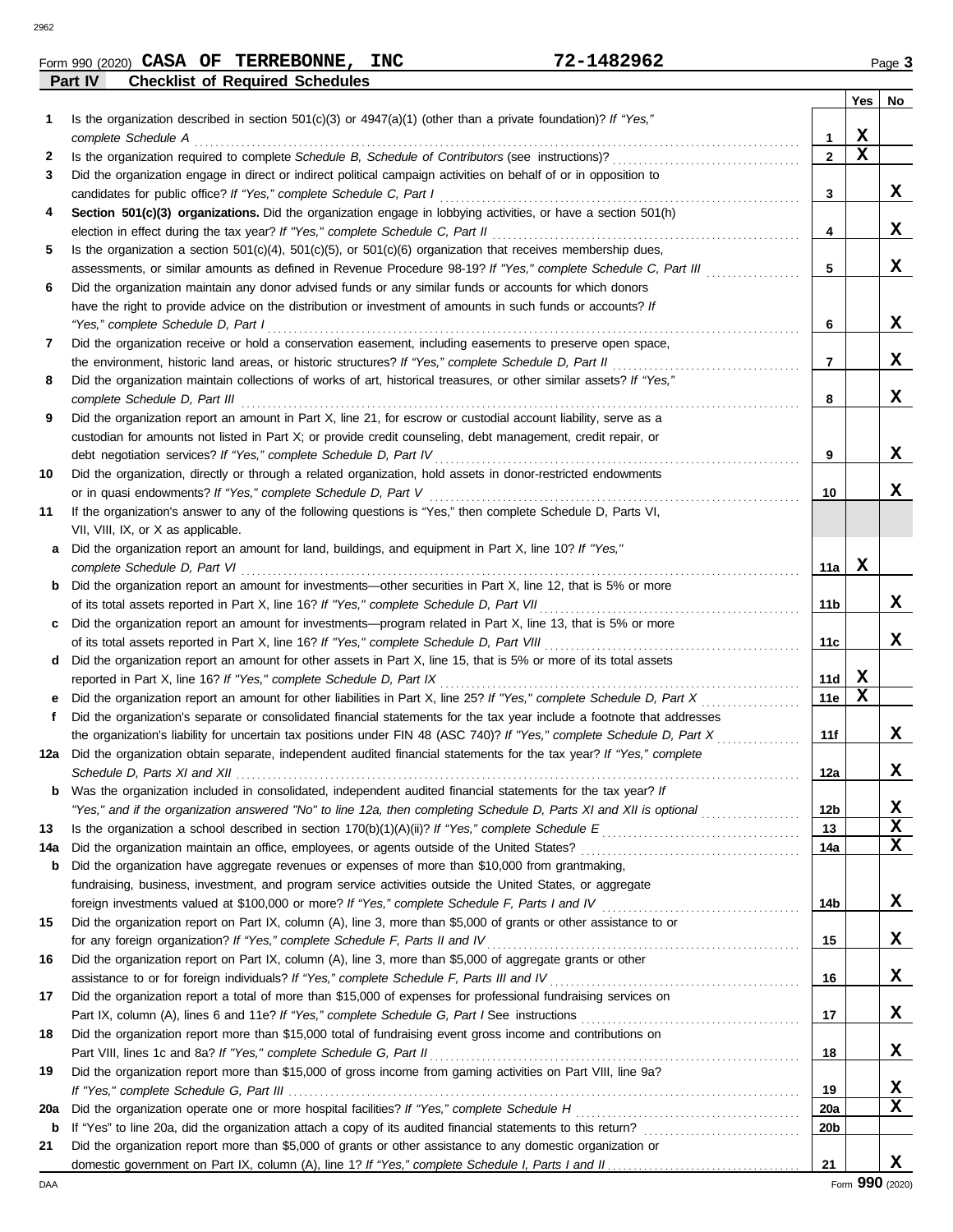|             | <b>Checklist of Required Schedules (continued)</b><br>Part IV                                                      |                      |             |                 |                 |             |
|-------------|--------------------------------------------------------------------------------------------------------------------|----------------------|-------------|-----------------|-----------------|-------------|
|             |                                                                                                                    |                      |             |                 | Yes             | No          |
| 22          | Did the organization report more than \$5,000 of grants or other assistance to or for domestic individuals on      |                      |             |                 |                 |             |
|             | Part IX, column (A), line 2? If "Yes," complete Schedule I, Parts I and III                                        |                      |             | 22              |                 | X           |
| 23          | Did the organization answer "Yes" to Part VII, Section A, line 3, 4, or 5 about compensation of the                |                      |             |                 |                 |             |
|             | organization's current and former officers, directors, trustees, key employees, and highest compensated            |                      |             |                 |                 |             |
|             | employees? If "Yes," complete Schedule J                                                                           |                      |             | 23              |                 | X           |
|             | 24a Did the organization have a tax-exempt bond issue with an outstanding principal amount of more than            |                      |             |                 |                 |             |
|             | \$100,000 as of the last day of the year, that was issued after December 31, 2002? If "Yes," answer lines 24b      |                      |             |                 |                 |             |
|             | through 24d and complete Schedule K. If "No," go to line 25a                                                       |                      |             | 24a             |                 | X           |
| b           | Did the organization invest any proceeds of tax-exempt bonds beyond a temporary period exception?                  |                      |             | 24b             |                 |             |
|             | Did the organization maintain an escrow account other than a refunding escrow at any time during the year          |                      |             |                 |                 |             |
| c           |                                                                                                                    |                      |             | 24c             |                 |             |
|             | to defease any tax-exempt bonds?                                                                                   |                      |             |                 |                 |             |
| d           |                                                                                                                    |                      |             | 24d             |                 |             |
|             | 25a Section 501(c)(3), 501(c)(4), and 501(c)(29) organizations. Did the organization engage in an excess benefit   |                      |             |                 |                 |             |
|             | transaction with a disqualified person during the year? If "Yes," complete Schedule L, Part I                      |                      |             | 25a             |                 | x           |
| b           | Is the organization aware that it engaged in an excess benefit transaction with a disqualified person in a prior   |                      |             |                 |                 |             |
|             | year, and that the transaction has not been reported on any of the organization's prior Forms 990 or 990-EZ?       |                      |             |                 |                 |             |
|             | If "Yes," complete Schedule L, Part I                                                                              |                      |             | 25 <sub>b</sub> |                 | X           |
| 26          | Did the organization report any amount on Part X, line 5 or 22, for receivables from or payables to any current    |                      |             |                 |                 |             |
|             | or former officer, director, trustee, key employee, creator or founder, substantial contributor, or 35%            |                      |             |                 |                 |             |
|             | controlled entity or family member of any of these persons? If "Yes," complete Schedule L, Part II                 |                      |             | 26              |                 | X           |
| 27          | Did the organization provide a grant or other assistance to any current or former officer, director, trustee, key  |                      |             |                 |                 |             |
|             | employee, creator or founder, substantial contributor or employee thereof, a grant selection committee             |                      |             |                 |                 |             |
|             | member, or to a 35% controlled entity (including an employee thereof) or family member of any of these             |                      |             |                 |                 |             |
|             | persons? If "Yes," complete Schedule L, Part III                                                                   |                      |             | 27              |                 | x           |
| 28          | Was the organization a party to a business transaction with one of the following parties (see Schedule L, Part     |                      |             |                 |                 |             |
|             | IV instructions, for applicable filing thresholds, conditions, and exceptions):                                    |                      |             |                 |                 |             |
| а           | A current or former officer, director, trustee, key employee, creator or founder, or substantial contributor? If   |                      |             |                 |                 |             |
|             | "Yes," complete Schedule L, Part IV                                                                                |                      |             | 28a             |                 | X           |
| b           | A family member of any individual described in line 28a? If "Yes," complete Schedule L, Part IV                    |                      |             | 28 <sub>b</sub> |                 | X           |
| c           | A 35% controlled entity of one or more individuals and/or organizations described in lines 28a or 28b? If          |                      |             |                 |                 |             |
|             | "Yes," complete Schedule L, Part IV                                                                                |                      |             | 28c             |                 | X           |
| 29          | Did the organization receive more than \$25,000 in non-cash contributions? If "Yes," complete Schedule M           |                      |             | 29              |                 | X           |
| 30          |                                                                                                                    |                      |             |                 |                 |             |
|             | Did the organization receive contributions of art, historical treasures, or other similar assets, or qualified     |                      |             |                 |                 | X           |
|             | conservation contributions? If "Yes," complete Schedule M                                                          |                      |             | 30              |                 | $\mathbf x$ |
| 31          | Did the organization liquidate, terminate, or dissolve and cease operations? If "Yes," complete Schedule N, Part I |                      |             | 31              |                 |             |
| 32          | Did the organization sell, exchange, dispose of, or transfer more than 25% of its net assets? If "Yes,"            |                      |             |                 |                 |             |
|             | complete Schedule N, Part II                                                                                       |                      |             | 32              |                 | X           |
| 33          | Did the organization own 100% of an entity disregarded as separate from the organization under Regulations         |                      |             |                 |                 |             |
|             | sections 301.7701-2 and 301.7701-3? If "Yes," complete Schedule R, Part I                                          |                      |             | 33              |                 | X           |
| 34          | Was the organization related to any tax-exempt or taxable entity? If "Yes," complete Schedule R, Part II, III,     |                      |             |                 |                 |             |
|             | or IV, and Part V, line 1                                                                                          |                      |             | 34              |                 | X           |
| 35a         | Did the organization have a controlled entity within the meaning of section 512(b)(13)?                            |                      |             | 35a             |                 | X           |
| b           | If "Yes" to line 35a, did the organization receive any payment from or engage in any transaction with a            |                      |             |                 |                 |             |
|             | controlled entity within the meaning of section 512(b)(13)? If "Yes," complete Schedule R, Part V, line 2          |                      |             | 35 <sub>b</sub> |                 |             |
| 36          | Section 501(c)(3) organizations. Did the organization make any transfers to an exempt non-charitable               |                      |             |                 |                 |             |
|             | related organization? If "Yes," complete Schedule R, Part V, line 2                                                |                      |             | 36              |                 | X           |
| 37          | Did the organization conduct more than 5% of its activities through an entity that is not a related organization   |                      |             |                 |                 |             |
|             | and that is treated as a partnership for federal income tax purposes? If "Yes," complete Schedule R, Part VI       |                      |             | 37              |                 | X           |
| 38          | Did the organization complete Schedule O and provide explanations in Schedule O for Part VI, lines 11b and         |                      |             |                 |                 |             |
|             | 19? Note: All Form 990 filers are required to complete Schedule O.                                                 |                      |             | 38              | X               |             |
|             | Statements Regarding Other IRS Filings and Tax Compliance<br>Part V                                                |                      |             |                 |                 |             |
|             | Check if Schedule O contains a response or note to any line in this Part V                                         |                      |             |                 |                 |             |
|             |                                                                                                                    |                      |             |                 | Yes             | No          |
|             |                                                                                                                    |                      | 5           |                 |                 |             |
| 1а          | Enter the number reported in Box 3 of Form 1096. Enter -0- if not applicable                                       | 1a<br>1 <sub>b</sub> | $\mathbf 0$ |                 |                 |             |
| $\mathbf b$ | Enter the number of Forms W-2G included in line 1a. Enter -0- if not applicable                                    |                      |             |                 |                 |             |
| c           | Did the organization comply with backup withholding rules for reportable payments to vendors and                   |                      |             |                 |                 |             |
|             |                                                                                                                    |                      |             | 1c              |                 |             |
| DAA         |                                                                                                                    |                      |             |                 | Form 990 (2020) |             |

| 482962.<br><b>INC</b><br>70<br><b>CASA</b><br><b>TERREBONNE</b><br>OF.<br>Form 990 (2020)<br>$\sim$ – | Page |
|-------------------------------------------------------------------------------------------------------|------|
|-------------------------------------------------------------------------------------------------------|------|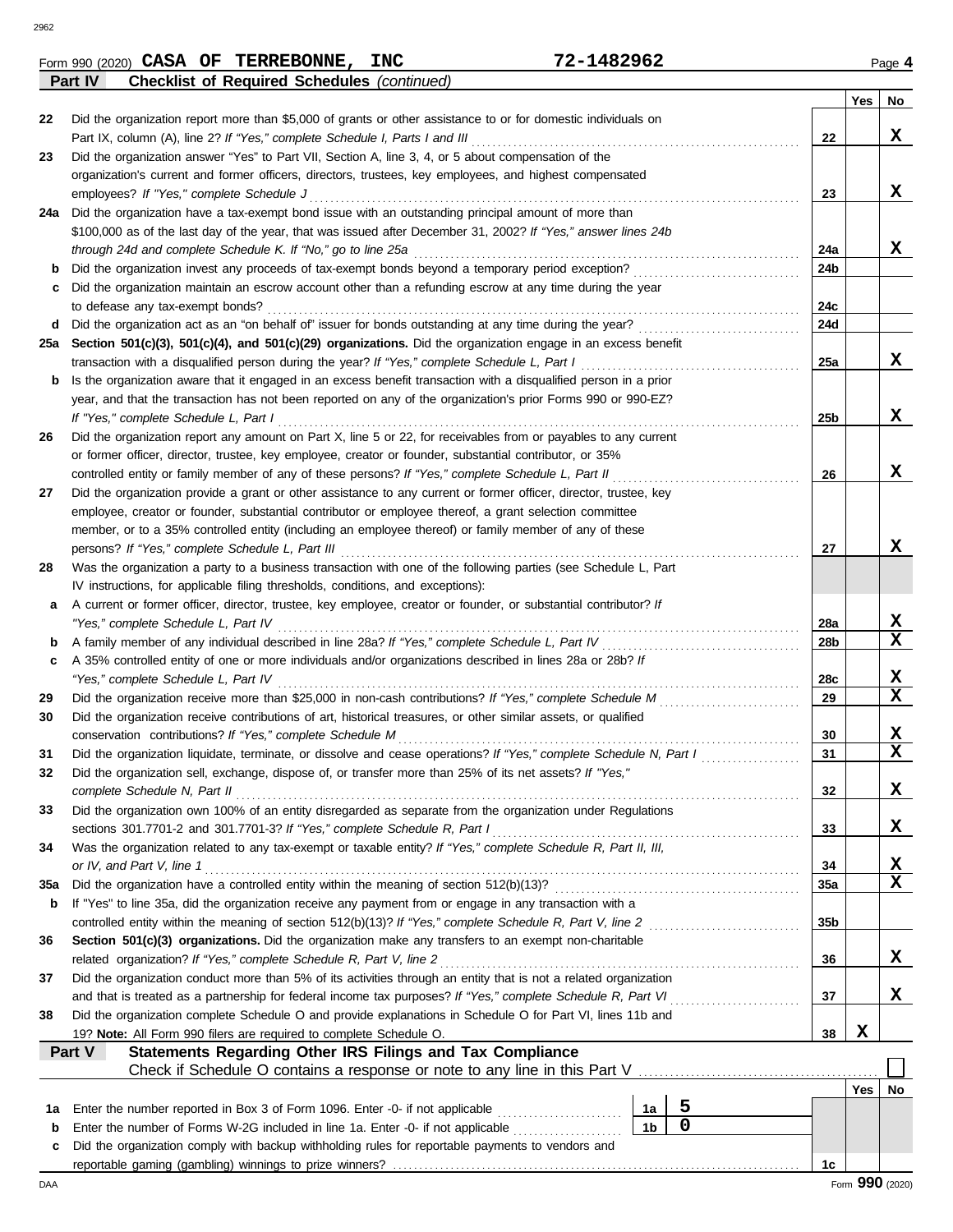|     | 72-1482962<br>Form 990 (2020) CASA OF TERREBONNE, INC                                                                                                                                                                      |                 |                |     | Page 5      |
|-----|----------------------------------------------------------------------------------------------------------------------------------------------------------------------------------------------------------------------------|-----------------|----------------|-----|-------------|
|     | Statements Regarding Other IRS Filings and Tax Compliance (continued)<br>Part V                                                                                                                                            |                 |                |     |             |
|     |                                                                                                                                                                                                                            |                 |                | Yes | No          |
|     | 2a Enter the number of employees reported on Form W-3, Transmittal of Wage and Tax                                                                                                                                         |                 |                |     |             |
|     | Statements, filed for the calendar year ending with or within the year covered by this return                                                                                                                              | 8<br>2a         |                |     |             |
| b   | If at least one is reported on line 2a, did the organization file all required federal employment tax returns?                                                                                                             |                 | 2b             | X   |             |
|     | Note: If the sum of lines 1a and 2a is greater than 250, you may be required to e-file (see instructions)                                                                                                                  |                 |                |     |             |
| За  | Did the organization have unrelated business gross income of \$1,000 or more during the year?                                                                                                                              |                 | За             |     | X           |
| b   | If "Yes," has it filed a Form 990-T for this year? If "No" to line 3b, provide an explanation on Schedule O                                                                                                                |                 | 3b             |     |             |
| 4a  | At any time during the calendar year, did the organization have an interest in, or a signature or other authority over,                                                                                                    |                 |                |     |             |
|     | a financial account in a foreign country (such as a bank account, securities account, or other financial account)?                                                                                                         |                 | 4a             |     | x           |
| b   | If "Yes," enter the name of the foreign country <b>u</b>                                                                                                                                                                   |                 |                |     |             |
|     | See instructions for filing requirements for FinCEN Form 114, Report of Foreign Bank and Financial Accounts (FBAR).                                                                                                        |                 |                |     |             |
| 5a  | Was the organization a party to a prohibited tax shelter transaction at any time during the tax year?                                                                                                                      |                 | 5а             |     | X           |
| b   | Did any taxable party notify the organization that it was or is a party to a prohibited tax shelter transaction?                                                                                                           |                 | 5 <sub>b</sub> |     | X           |
| c   | If "Yes" to line 5a or 5b, did the organization file Form 8886-T?                                                                                                                                                          |                 | 5c             |     |             |
| 6а  | Does the organization have annual gross receipts that are normally greater than \$100,000, and did the                                                                                                                     |                 |                |     |             |
|     | organization solicit any contributions that were not tax deductible as charitable contributions?                                                                                                                           |                 | 6a             |     | x           |
| b   | If "Yes," did the organization include with every solicitation an express statement that such contributions or                                                                                                             |                 |                |     |             |
|     | gifts were not tax deductible?                                                                                                                                                                                             |                 | 6b             |     |             |
| 7   | Organizations that may receive deductible contributions under section 170(c).                                                                                                                                              |                 |                |     |             |
| а   | Did the organization receive a payment in excess of \$75 made partly as a contribution and partly for goods                                                                                                                |                 |                |     | x           |
|     | and services provided to the payor?                                                                                                                                                                                        |                 | 7a<br>7b       |     |             |
| b   | Did the organization sell, exchange, or otherwise dispose of tangible personal property for which it was                                                                                                                   |                 |                |     |             |
| с   |                                                                                                                                                                                                                            |                 | 7c             |     | х           |
| d   |                                                                                                                                                                                                                            | 7d              |                |     |             |
| е   | Did the organization receive any funds, directly or indirectly, to pay premiums on a personal benefit contract?                                                                                                            |                 | 7e             |     | X           |
|     | Did the organization, during the year, pay premiums, directly or indirectly, on a personal benefit contract?                                                                                                               |                 | 7f             |     | $\mathbf x$ |
| g   | If the organization received a contribution of qualified intellectual property, did the organization file Form 8899 as required?                                                                                           |                 | 7g             |     | $\mathbf x$ |
| h   | If the organization received a contribution of cars, boats, airplanes, or other vehicles, did the organization file a Form 1098-C?                                                                                         |                 | 7h             |     | $\mathbf x$ |
| 8   | Sponsoring organizations maintaining donor advised funds. Did a donor advised fund maintained by the                                                                                                                       |                 |                |     |             |
|     |                                                                                                                                                                                                                            |                 | 8              |     |             |
| 9   | Sponsoring organizations maintaining donor advised funds.                                                                                                                                                                  |                 |                |     |             |
| а   | Did the sponsoring organization make any taxable distributions under section 4966?                                                                                                                                         |                 | 9a             |     |             |
| b   | Did the sponsoring organization make a distribution to a donor, donor advisor, or related person?                                                                                                                          |                 | 9b             |     |             |
| 10  | Section 501(c)(7) organizations. Enter:                                                                                                                                                                                    |                 |                |     |             |
|     | Initiation fees and capital contributions included on Part VIII, line 12 [11][11][11][11][11][11][11][11][11][                                                                                                             | 10a             |                |     |             |
| b   | Gross receipts, included on Form 990, Part VIII, line 12, for public use of club facilities                                                                                                                                | 10 <sub>b</sub> |                |     |             |
| 11  | Section 501(c)(12) organizations. Enter:                                                                                                                                                                                   |                 |                |     |             |
| а   | Gross income from members or shareholders                                                                                                                                                                                  | 11a             |                |     |             |
| b   | Gross income from other sources (Do not net amounts due or paid to other sources                                                                                                                                           |                 |                |     |             |
|     | against amounts due or received from them.)                                                                                                                                                                                | 11 <sub>b</sub> |                |     |             |
| 12a | Section 4947(a)(1) non-exempt charitable trusts. Is the organization filing Form 990 in lieu of Form 1041?                                                                                                                 |                 | 12a            |     |             |
| b   | If "Yes," enter the amount of tax-exempt interest received or accrued during the year                                                                                                                                      | 12b             |                |     |             |
| 13  | Section 501(c)(29) qualified nonprofit health insurance issuers.                                                                                                                                                           |                 |                |     |             |
| а   | Is the organization licensed to issue qualified health plans in more than one state?                                                                                                                                       |                 | 13a            |     |             |
|     | Note: See the instructions for additional information the organization must report on Schedule O.                                                                                                                          |                 |                |     |             |
| b   | Enter the amount of reserves the organization is required to maintain by the states in which                                                                                                                               |                 |                |     |             |
|     |                                                                                                                                                                                                                            | 13 <sub>b</sub> |                |     |             |
| c   | Enter the amount of reserves on hand                                                                                                                                                                                       | 13 <sub>c</sub> | 14a            |     | X           |
| 14a | Did the organization receive any payments for indoor tanning services during the tax year?                                                                                                                                 |                 | 14b            |     |             |
| b   | If "Yes," has it filed a Form 720 to report these payments? If "No," provide an explanation on Schedule O<br>Is the organization subject to the section 4960 tax on payment(s) of more than \$1,000,000 in remuneration or |                 |                |     |             |
| 15  |                                                                                                                                                                                                                            |                 | 15             |     | X           |
|     | excess parachute payment(s) during the year?<br>If "Yes," see instructions and file Form 4720, Schedule N.                                                                                                                 |                 |                |     |             |
| 16  | Is the organization an educational institution subject to the section 4968 excise tax on net investment income?                                                                                                            |                 | 16             |     | X           |
|     | If "Yes," complete Form 4720, Schedule O.                                                                                                                                                                                  |                 |                |     |             |
|     |                                                                                                                                                                                                                            |                 |                |     |             |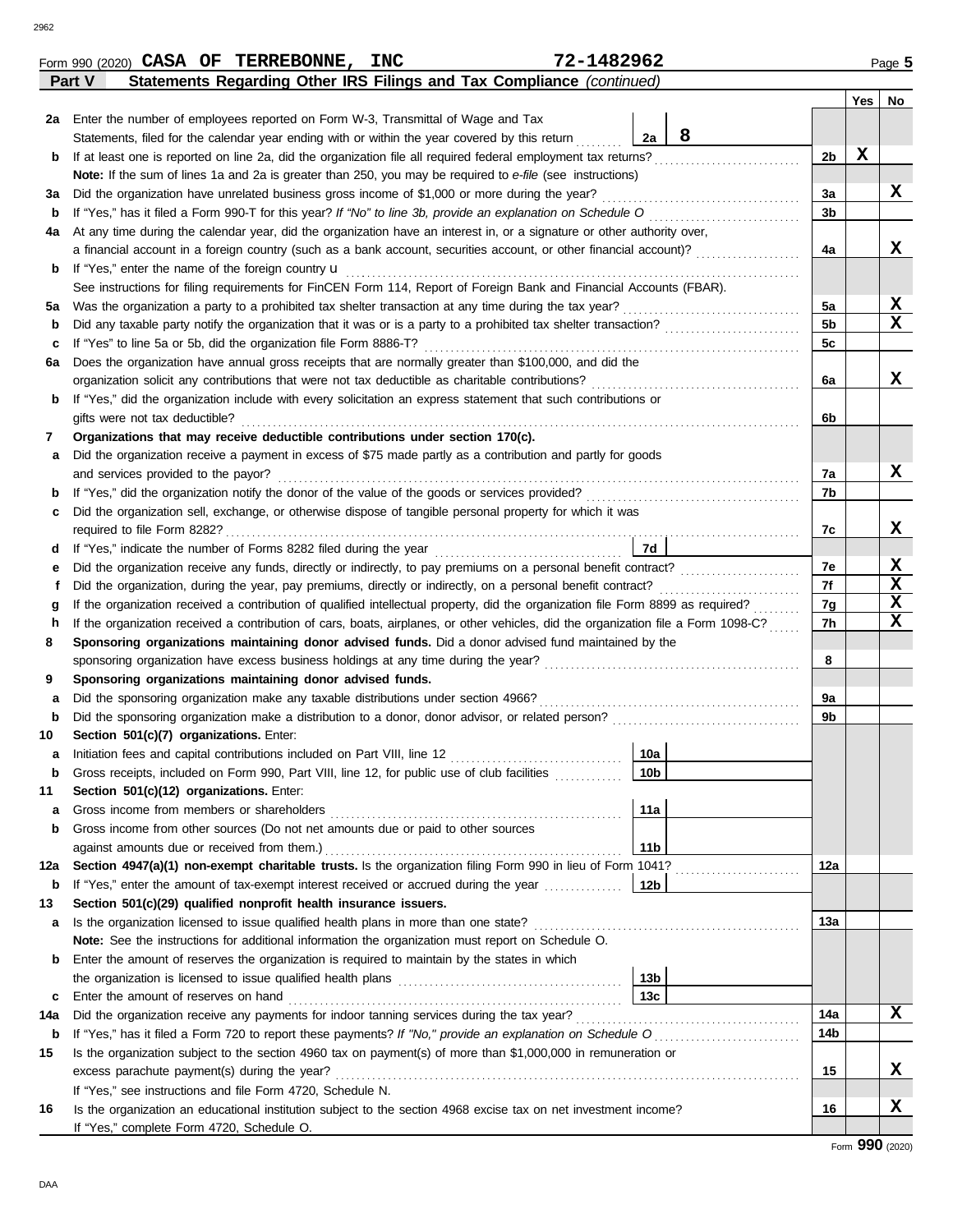|     | Part VI<br>Governance, Management, and Disclosure For each "Yes" response to lines 2 through 7b below, and for a "No"                              |                 |             |                 |
|-----|----------------------------------------------------------------------------------------------------------------------------------------------------|-----------------|-------------|-----------------|
|     | response to line 8a, 8b, or 10b below, describe the circumstances, processes, or changes on Schedule O. See instructions.                          |                 |             | X               |
|     | Section A. Governing Body and Management                                                                                                           |                 |             |                 |
|     |                                                                                                                                                    |                 | Yes         | No              |
| 1а  | 11<br>Enter the number of voting members of the governing body at the end of the tax year<br>1a                                                    |                 |             |                 |
|     | If there are material differences in voting rights among members of the governing body, or                                                         |                 |             |                 |
|     | if the governing body delegated broad authority to an executive committee or similar                                                               |                 |             |                 |
|     | committee, explain on Schedule O.                                                                                                                  |                 |             |                 |
| b   | 11<br>1b<br>Enter the number of voting members included on line 1a, above, who are independent                                                     |                 |             |                 |
| 2   | Did any officer, director, trustee, or key employee have a family relationship or a business relationship with                                     |                 |             |                 |
|     | any other officer, director, trustee, or key employee?                                                                                             | 2               |             | X               |
| 3   | Did the organization delegate control over management duties customarily performed by or under the direct                                          |                 |             |                 |
|     | supervision of officers, directors, trustees, or key employees to a management company or other person?                                            | 3               |             | X               |
| 4   | Did the organization make any significant changes to its governing documents since the prior Form 990 was filed?                                   | 4               |             | $\mathbf x$     |
| 5   | Did the organization become aware during the year of a significant diversion of the organization's assets?                                         | 5               |             | X               |
| 6   | Did the organization have members or stockholders?                                                                                                 | 6               |             | X               |
| 7а  | Did the organization have members, stockholders, or other persons who had the power to elect or appoint                                            |                 |             |                 |
|     | one or more members of the governing body?                                                                                                         | 7a              |             | X               |
| b   | Are any governance decisions of the organization reserved to (or subject to approval by) members,                                                  |                 |             |                 |
|     | stockholders, or persons other than the governing body?                                                                                            | 7b              |             | x               |
| 8   | Did the organization contemporaneously document the meetings held or written actions undertaken during the year by the following:                  |                 |             |                 |
| а   | The governing body?                                                                                                                                | 8a              | X           |                 |
| b   | Each committee with authority to act on behalf of the governing body?                                                                              | 8b              | X           |                 |
| 9   | Is there any officer, director, trustee, or key employee listed in Part VII, Section A, who cannot be reached at                                   |                 |             |                 |
|     |                                                                                                                                                    | 9               |             | х               |
|     | Section B. Policies (This Section B requests information about policies not required by the Internal Revenue Code.)                                |                 |             |                 |
|     |                                                                                                                                                    |                 | Yes         | No              |
| 10a | Did the organization have local chapters, branches, or affiliates?                                                                                 | 10a             |             | x               |
| b   | If "Yes," did the organization have written policies and procedures governing the activities of such chapters,                                     |                 |             |                 |
|     | affiliates, and branches to ensure their operations are consistent with the organization's exempt purposes?                                        | 10b             |             |                 |
| 11a | Has the organization provided a complete copy of this Form 990 to all members of its governing body before filing the form?                        | 11a             |             | x               |
| b   | Describe in Schedule O the process, if any, used by the organization to review this Form 990.                                                      |                 |             |                 |
| 12a | Did the organization have a written conflict of interest policy? If "No," go to line 13                                                            | 12a             | X           |                 |
| b   | Were officers, directors, or trustees, and key employees required to disclose annually interests that could give rise to conflicts?                | 12 <sub>b</sub> | X           |                 |
| c   | Did the organization regularly and consistently monitor and enforce compliance with the policy? If "Yes,"                                          |                 |             |                 |
|     | describe in Schedule O how this was done                                                                                                           | 12c             |             | X               |
| 13  | Did the organization have a written whistleblower policy?                                                                                          | 13              | $\mathbf x$ |                 |
| 14  | Did the organization have a written document retention and destruction policy?                                                                     | 14              | X           |                 |
| 15  | Did the process for determining compensation of the following persons include a review and approval by                                             |                 |             |                 |
|     | independent persons, comparability data, and contemporaneous substantiation of the deliberation and decision?                                      |                 |             |                 |
| а   |                                                                                                                                                    | 15a             | X           |                 |
| b   | Other officers or key employees of the organization                                                                                                | 15 <sub>b</sub> | х           |                 |
|     | If "Yes" to line 15a or 15b, describe the process in Schedule O (see instructions).                                                                |                 |             |                 |
|     | Did the organization invest in, contribute assets to, or participate in a joint venture or similar arrangement                                     |                 |             |                 |
| 16a | with a taxable entity during the year?                                                                                                             | 16a             |             | X               |
| b   | If "Yes," did the organization follow a written policy or procedure requiring the organization to evaluate its                                     |                 |             |                 |
|     | participation in joint venture arrangements under applicable federal tax law, and take steps to safeguard the                                      |                 |             |                 |
|     |                                                                                                                                                    | 16b             |             |                 |
|     | <b>Section C. Disclosure</b>                                                                                                                       |                 |             |                 |
| 17  | List the states with which a copy of this Form 990 is required to be filed $\mathbf u$ None                                                        |                 |             |                 |
| 18  | Section 6104 requires an organization to make its Forms 1023 (1024 or 1024-A, if applicable), 990, and 990-T (Section 501(c)                       |                 |             |                 |
|     | (3)s only) available for public inspection. Indicate how you made these available. Check all that apply.                                           |                 |             |                 |
|     | Another's website $ \mathbf{X} $ Upon request                                                                                                      |                 |             |                 |
|     | Other (explain on Schedule O)<br>Own website<br>$\mathbf{I}$                                                                                       |                 |             |                 |
| 19  | Describe on Schedule O whether (and if so, how) the organization made its governing documents, conflict of interest policy, and                    |                 |             |                 |
|     | financial statements available to the public during the tax year.                                                                                  |                 |             |                 |
| 20  | State the name, address, and telephone number of the person who possesses the organization's books and records u<br>PO BOX 824<br>CHRISTINE AUCOIN |                 |             |                 |
|     | LA 70361<br>HOUMA                                                                                                                                  | 985-876-0250    |             |                 |
|     |                                                                                                                                                    |                 |             | Form 990 (2020) |
| DAA |                                                                                                                                                    |                 |             |                 |

Form 990 (2020) Page **6**

**CASA OF TERREBONNE, INC 72-1482962**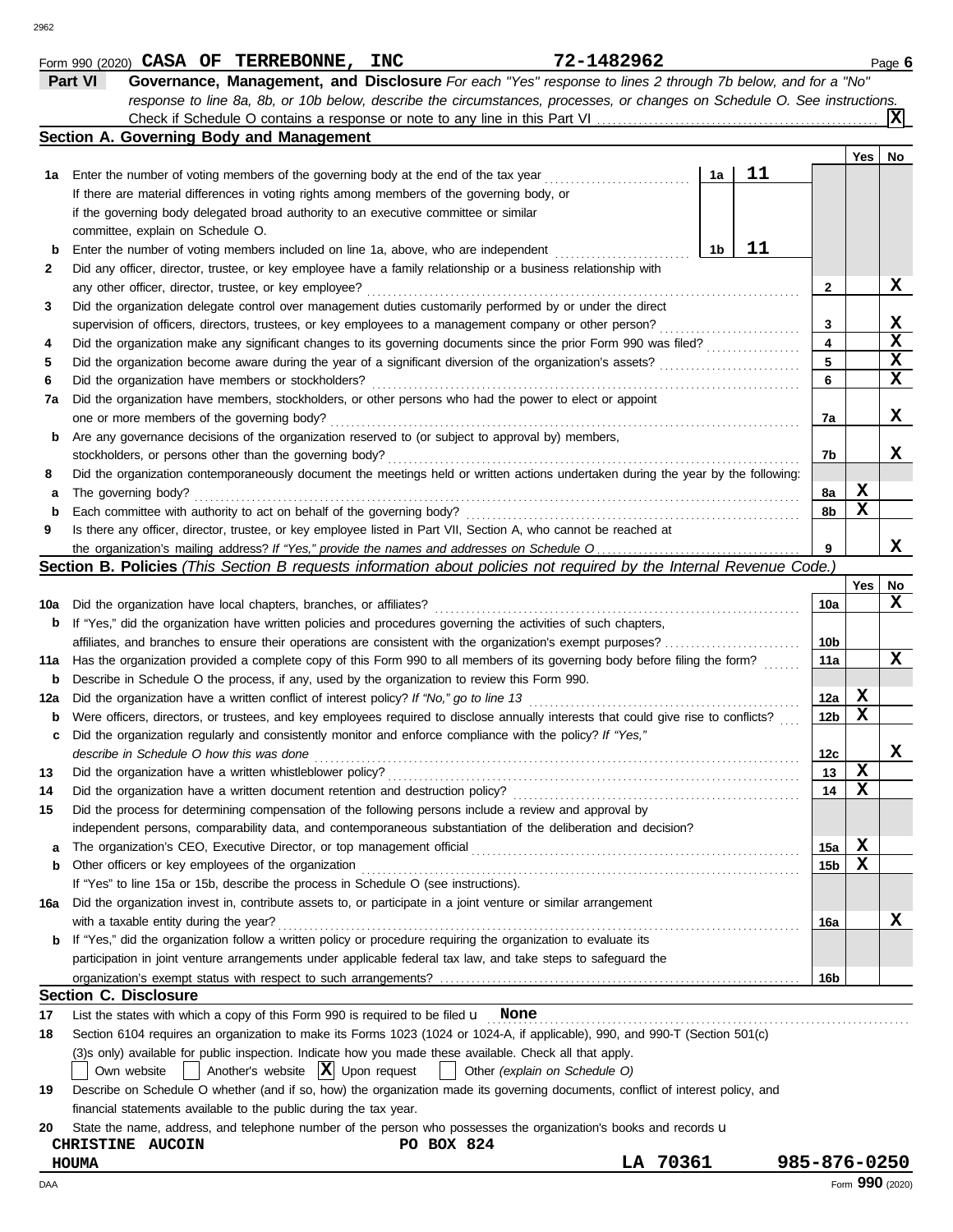| 182962<br><b>INC</b><br><b>TERREBONNE</b><br>⊓ ∩<br><b>CASA</b><br>ОF<br>Form 990<br>(2020) | Page |
|---------------------------------------------------------------------------------------------|------|
|---------------------------------------------------------------------------------------------|------|

| Compensation of Officers, Directors, Trustees, Key Employees, Highest Compensated Employees, and<br>Part VII |                                                                    |                |                                                                                                                                                                                                                                                                  |                   |                   |                         |
|--------------------------------------------------------------------------------------------------------------|--------------------------------------------------------------------|----------------|------------------------------------------------------------------------------------------------------------------------------------------------------------------------------------------------------------------------------------------------------------------|-------------------|-------------------|-------------------------|
|                                                                                                              | <b>Independent Contractors</b>                                     |                |                                                                                                                                                                                                                                                                  |                   |                   |                         |
|                                                                                                              |                                                                    |                |                                                                                                                                                                                                                                                                  |                   |                   |                         |
| Section A.                                                                                                   |                                                                    |                | Officers, Directors, Trustees, Key Employees, and Highest Compensated Employees                                                                                                                                                                                  |                   |                   |                         |
| organization's tax year.                                                                                     |                                                                    |                | 1a Complete this table for all persons required to be listed. Report compensation for the calendar year ending with or within the                                                                                                                                |                   |                   |                         |
|                                                                                                              |                                                                    |                | • List all of the organization's <b>current</b> officers, directors, trustees (whether individuals or organizations), regardless of amount of<br>compensation. Enter -0- in columns $(D)$ , $(E)$ , and $(F)$ if no compensation was paid.                       |                   |                   |                         |
|                                                                                                              |                                                                    |                | • List all of the organization's <b>current</b> key employees, if any. See instructions for definition of "key employee."                                                                                                                                        |                   |                   |                         |
|                                                                                                              | organization and any related organizations.                        |                | List the organization's five <b>current</b> highest compensated employees (other than an officer, director, trustee, or key employee)<br>who received reportable compensation (Box 5 of Form W-2 and/or Box 7 of Form 1099-MISC) of more than \$100,000 from the |                   |                   |                         |
|                                                                                                              |                                                                    |                | • List all of the organization's former officers, key employees, and highest compensated employees who received more than<br>\$100,000 of reportable compensation from the organization and any related organizations.                                           |                   |                   |                         |
|                                                                                                              | See instructions for the order in which to list the persons above. |                | List all of the organization's former directors or trustees that received, in the capacity as a former director or trustee of the<br>organization, more than \$10,000 of reportable compensation from the organization and any related organizations.            |                   |                   |                         |
|                                                                                                              |                                                                    |                | $\boxed{\mathrm{X}}$ Check this box if neither the organization nor any related organization compensated any current officer, director, or trustee.                                                                                                              |                   |                   |                         |
|                                                                                                              | (A)<br>Name and title                                              | (B)<br>Average | (C)<br>Position                                                                                                                                                                                                                                                  | (D)<br>Reportable | (E)<br>Reportable | (F)<br>Estimated amount |

| (A)<br>Name and title              | (B)<br>Average<br>hours<br>per week<br>(list any               |                       |                       | (C)<br>Position |              | (do not check more than one<br>box, unless person is both an<br>officer and a director/trustee) |        | (D)<br>Reportable<br>compensation<br>from the<br>organization | (E)<br>Reportable<br>compensation<br>from related<br>organizations | (F)<br>Estimated amount<br>of other<br>compensation<br>from the |
|------------------------------------|----------------------------------------------------------------|-----------------------|-----------------------|-----------------|--------------|-------------------------------------------------------------------------------------------------|--------|---------------------------------------------------------------|--------------------------------------------------------------------|-----------------------------------------------------------------|
|                                    | hours for<br>related<br>organizations<br>below<br>dotted line) | Individual<br>trustee | Institutional trustee | Officer         | Key employee | Highest compensated<br>employee                                                                 | Former | (W-2/1099-MISC)                                               | (W-2/1099-MISC)                                                    | organization and<br>related organizations                       |
| (1) CHRISTOPHER CHIASSON           |                                                                |                       |                       |                 |              |                                                                                                 |        |                                                               |                                                                    |                                                                 |
|                                    | 0.00                                                           |                       |                       |                 |              |                                                                                                 |        |                                                               |                                                                    |                                                                 |
| <b>DIRECTOR</b>                    | 0.00                                                           | $\mathbf x$           |                       |                 |              |                                                                                                 |        | 0                                                             | 0                                                                  | 0                                                               |
| (2) PATRICIA FLOYD                 |                                                                |                       |                       |                 |              |                                                                                                 |        |                                                               |                                                                    |                                                                 |
|                                    | 0.00<br>0.00                                                   | $\mathbf x$           |                       |                 |              |                                                                                                 |        | 0                                                             | 0                                                                  | $\mathbf 0$                                                     |
| <b>DIRECTOR</b><br>(3) MARY GUIDRY |                                                                |                       |                       |                 |              |                                                                                                 |        |                                                               |                                                                    |                                                                 |
|                                    | 0.00                                                           |                       |                       |                 |              |                                                                                                 |        |                                                               |                                                                    |                                                                 |
| VICE PRESIDENT                     | 0.00                                                           | $\mathbf x$           |                       | $\mathbf x$     |              |                                                                                                 |        | 0                                                             | 0                                                                  | 0                                                               |
| (4) HEATHER HEBERT                 |                                                                |                       |                       |                 |              |                                                                                                 |        |                                                               |                                                                    |                                                                 |
|                                    | 0.00                                                           |                       |                       |                 |              |                                                                                                 |        |                                                               |                                                                    |                                                                 |
| <b>DIRECTOR</b>                    | 0.00                                                           | $\mathbf x$           |                       |                 |              |                                                                                                 |        | 0                                                             | 0                                                                  | 0                                                               |
| (5) CHARLES<br>KORNEGAY            |                                                                |                       |                       |                 |              |                                                                                                 |        |                                                               |                                                                    |                                                                 |
|                                    | 0.00                                                           |                       |                       |                 |              |                                                                                                 |        |                                                               |                                                                    |                                                                 |
| <b>DIRECTOR</b>                    | 0.00                                                           | $\mathbf x$           |                       |                 |              |                                                                                                 |        | 0                                                             | 0                                                                  | $\pmb{0}$                                                       |
| $(6)$ MARTIN<br><b>MAJEWSKI</b>    |                                                                |                       |                       |                 |              |                                                                                                 |        |                                                               |                                                                    |                                                                 |
|                                    | 0.00                                                           |                       |                       |                 |              |                                                                                                 |        |                                                               |                                                                    |                                                                 |
| PRESIDENT                          | 0.00                                                           | $\mathbf x$           |                       | $\mathbf x$     |              |                                                                                                 |        | 0                                                             | 0                                                                  | 0                                                               |
| (7) CARL MCNABB                    |                                                                |                       |                       |                 |              |                                                                                                 |        |                                                               |                                                                    |                                                                 |
|                                    | 0.00                                                           |                       |                       |                 |              |                                                                                                 |        |                                                               |                                                                    |                                                                 |
| <b>DIRECTOR</b>                    | 0.00                                                           | $\mathbf x$           |                       |                 |              |                                                                                                 |        | 0                                                             | 0                                                                  | 0                                                               |
| (8) BONNIE NAQUIN                  | 0.00                                                           |                       |                       |                 |              |                                                                                                 |        |                                                               |                                                                    |                                                                 |
| <b>TREASURER</b>                   | 0.00                                                           | $\mathbf x$           |                       | $\mathbf x$     |              |                                                                                                 |        | 0                                                             | 0                                                                  | 0                                                               |
| (9) CHARLES BROWN SR               |                                                                |                       |                       |                 |              |                                                                                                 |        |                                                               |                                                                    |                                                                 |
|                                    | 0.00                                                           |                       |                       |                 |              |                                                                                                 |        |                                                               |                                                                    |                                                                 |
| <b>DIRECTOR</b>                    | 0.00                                                           | $\mathbf x$           |                       |                 |              |                                                                                                 |        | 0                                                             | 0                                                                  | 0                                                               |
| <b>THIBODEAUX</b><br>(10) ANGELLE  |                                                                |                       |                       |                 |              |                                                                                                 |        |                                                               |                                                                    |                                                                 |
|                                    | 0.00                                                           |                       |                       |                 |              |                                                                                                 |        |                                                               |                                                                    |                                                                 |
| <b>DIRECTOR</b>                    | 0.00                                                           | $\mathbf x$           |                       |                 |              |                                                                                                 |        | 0                                                             | 0                                                                  | $\mathbf 0$                                                     |
| <b>TOUPS</b><br>$(11)$ SHELLY      |                                                                |                       |                       |                 |              |                                                                                                 |        |                                                               |                                                                    |                                                                 |
|                                    | 0.00                                                           |                       |                       |                 |              |                                                                                                 |        |                                                               |                                                                    |                                                                 |
| <b>SECRETARY</b>                   | 0.00                                                           | $\mathbf x$           |                       | $\mathbf x$     |              |                                                                                                 |        | 0                                                             | 0                                                                  | 0                                                               |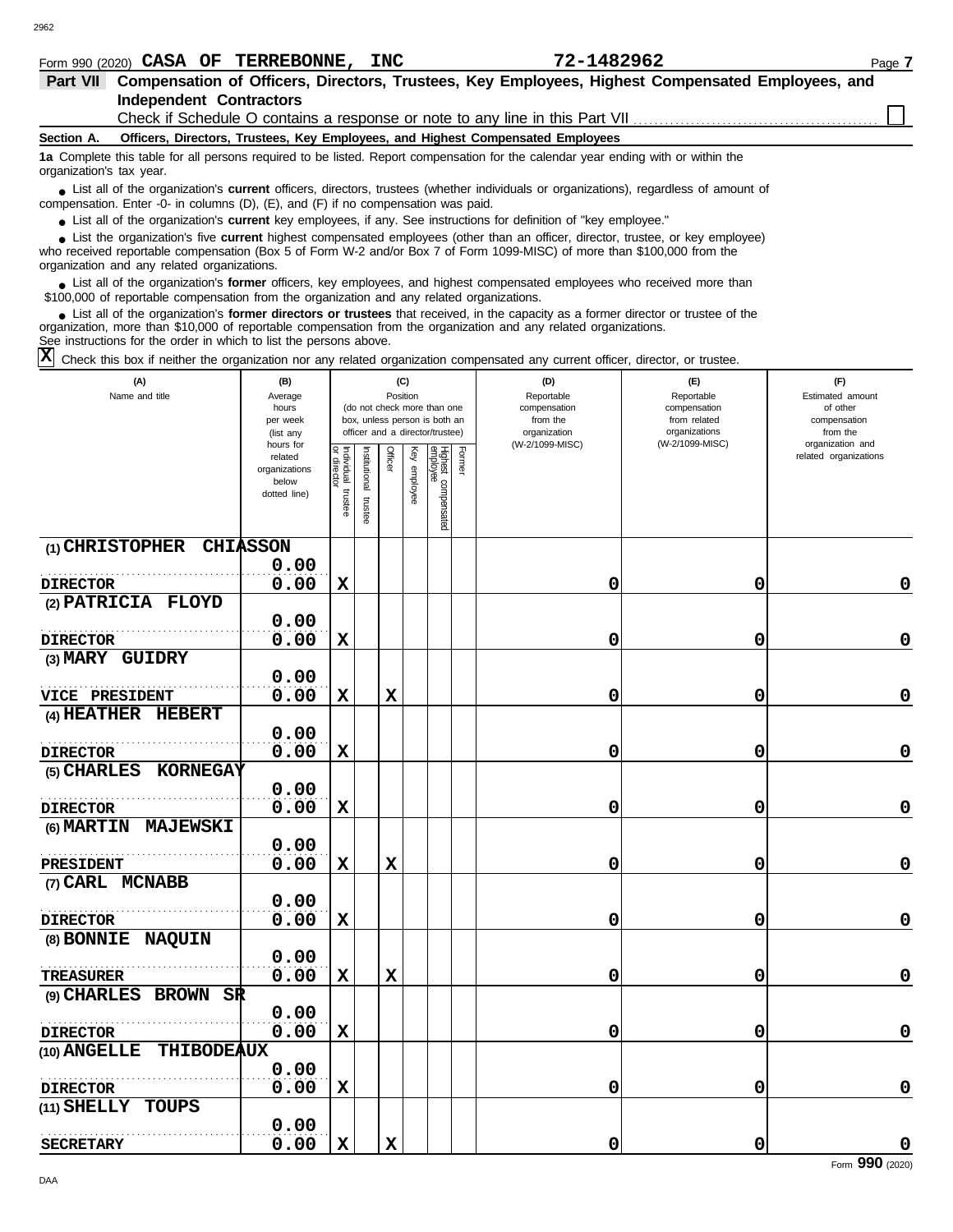| 2962         | Form 990 (2020) CASA OF TERREBONNE, INC<br>Part VII                                                                                                                   |                                                                |                         |                       |         |                 |                                                                                                 |                   | 72-1482962<br>Section A. Officers, Directors, Trustees, Key Employees, and Highest Compensated Employees (continued) |                                                                    |                                                                 |                       | Page 8 |
|--------------|-----------------------------------------------------------------------------------------------------------------------------------------------------------------------|----------------------------------------------------------------|-------------------------|-----------------------|---------|-----------------|-------------------------------------------------------------------------------------------------|-------------------|----------------------------------------------------------------------------------------------------------------------|--------------------------------------------------------------------|-----------------------------------------------------------------|-----------------------|--------|
|              | (A)<br>Name and title                                                                                                                                                 | (B)<br>Average<br>hours<br>per week<br>(list any               |                         |                       |         | (C)<br>Position | (do not check more than one<br>box, unless person is both an<br>officer and a director/trustee) |                   | (D)<br>Reportable<br>compensation<br>from the<br>organization                                                        | (E)<br>Reportable<br>compensation<br>from related<br>organizations | (F)<br>Estimated amount<br>of other<br>compensation<br>from the |                       |        |
|              |                                                                                                                                                                       | hours for<br>related<br>organizations<br>below<br>dotted line) | Individual 1<br>trustee | Institutional trustee | Officer | Key employee    | Highest compensated<br>employee                                                                 | Former            | (W-2/1099-MISC)                                                                                                      | (W-2/1099-MISC)                                                    | organization and                                                | related organizations |        |
|              |                                                                                                                                                                       |                                                                |                         |                       |         |                 |                                                                                                 |                   |                                                                                                                      |                                                                    |                                                                 |                       |        |
|              |                                                                                                                                                                       |                                                                |                         |                       |         |                 |                                                                                                 |                   |                                                                                                                      |                                                                    |                                                                 |                       |        |
|              |                                                                                                                                                                       |                                                                |                         |                       |         |                 |                                                                                                 |                   |                                                                                                                      |                                                                    |                                                                 |                       |        |
|              |                                                                                                                                                                       |                                                                |                         |                       |         |                 |                                                                                                 |                   |                                                                                                                      |                                                                    |                                                                 |                       |        |
|              |                                                                                                                                                                       |                                                                |                         |                       |         |                 |                                                                                                 |                   |                                                                                                                      |                                                                    |                                                                 |                       |        |
|              |                                                                                                                                                                       |                                                                |                         |                       |         |                 |                                                                                                 |                   |                                                                                                                      |                                                                    |                                                                 |                       |        |
|              |                                                                                                                                                                       |                                                                |                         |                       |         |                 |                                                                                                 |                   |                                                                                                                      |                                                                    |                                                                 |                       |        |
|              |                                                                                                                                                                       |                                                                |                         |                       |         |                 |                                                                                                 |                   |                                                                                                                      |                                                                    |                                                                 |                       |        |
| 1b.          |                                                                                                                                                                       |                                                                |                         |                       |         |                 |                                                                                                 | u                 |                                                                                                                      |                                                                    |                                                                 |                       |        |
| c<br>d       | Total from continuation sheets to Part VII, Section A                                                                                                                 |                                                                |                         |                       |         |                 |                                                                                                 | u<br>$\mathbf{u}$ |                                                                                                                      |                                                                    |                                                                 |                       |        |
| $\mathbf{2}$ | Total number of individuals (including but not limited to those listed above) who received more than \$100,000 of                                                     |                                                                |                         |                       |         |                 |                                                                                                 |                   |                                                                                                                      |                                                                    |                                                                 |                       |        |
|              | reportable compensation from the organization $\bf{u}$ 0                                                                                                              |                                                                |                         |                       |         |                 |                                                                                                 |                   |                                                                                                                      |                                                                    |                                                                 | Yes                   | No     |
| 3            | Did the organization list any former officer, director, trustee, key employee, or highest compensated                                                                 |                                                                |                         |                       |         |                 |                                                                                                 |                   |                                                                                                                      |                                                                    |                                                                 |                       | x      |
| 4            | For any individual listed on line 1a, is the sum of reportable compensation and other compensation from the                                                           |                                                                |                         |                       |         |                 |                                                                                                 |                   |                                                                                                                      |                                                                    | 3                                                               |                       |        |
|              | organization and related organizations greater than \$150,000? If "Yes," complete Schedule J for such                                                                 |                                                                |                         |                       |         |                 |                                                                                                 |                   |                                                                                                                      |                                                                    | 4                                                               |                       | X      |
| 5            | Did any person listed on line 1a receive or accrue compensation from any unrelated organization or individual                                                         |                                                                |                         |                       |         |                 |                                                                                                 |                   |                                                                                                                      |                                                                    |                                                                 |                       |        |
|              |                                                                                                                                                                       |                                                                |                         |                       |         |                 |                                                                                                 |                   |                                                                                                                      |                                                                    | 5                                                               |                       | X      |
| 1            | <b>Section B. Independent Contractors</b><br>Complete this table for your five highest compensated independent contractors that received more than \$100,000 of       |                                                                |                         |                       |         |                 |                                                                                                 |                   |                                                                                                                      |                                                                    |                                                                 |                       |        |
|              | compensation from the organization. Report compensation for the calendar year ending with or within the organization's tax year.                                      |                                                                |                         |                       |         |                 |                                                                                                 |                   |                                                                                                                      |                                                                    |                                                                 |                       |        |
|              |                                                                                                                                                                       | (A)<br>Name and business address                               |                         |                       |         |                 |                                                                                                 |                   |                                                                                                                      | (B)<br>Description of services                                     |                                                                 | (C)<br>Compensation   |        |
|              |                                                                                                                                                                       |                                                                |                         |                       |         |                 |                                                                                                 |                   |                                                                                                                      |                                                                    |                                                                 |                       |        |
|              |                                                                                                                                                                       |                                                                |                         |                       |         |                 |                                                                                                 |                   |                                                                                                                      |                                                                    |                                                                 |                       |        |
|              |                                                                                                                                                                       |                                                                |                         |                       |         |                 |                                                                                                 |                   |                                                                                                                      |                                                                    |                                                                 |                       |        |
|              |                                                                                                                                                                       |                                                                |                         |                       |         |                 |                                                                                                 |                   |                                                                                                                      |                                                                    |                                                                 |                       |        |
| $\mathbf{2}$ | Total number of independent contractors (including but not limited to those listed above) who<br>received more than \$100,000 of compensation from the organization u |                                                                |                         |                       |         |                 |                                                                                                 |                   |                                                                                                                      | 0                                                                  |                                                                 |                       |        |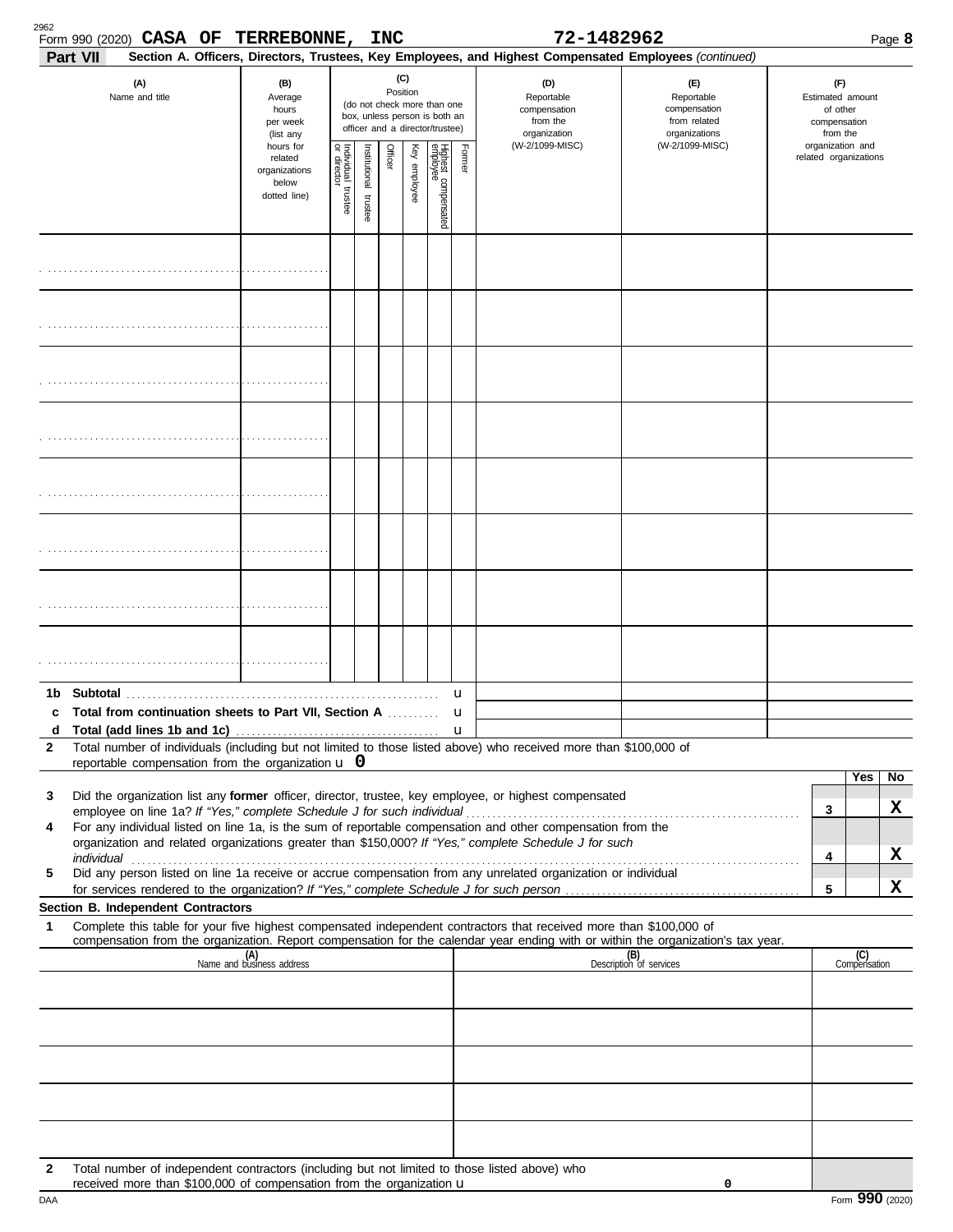## Form 990 (2020) Page **9 CASA OF TERREBONNE, INC 72-1482962**

|                                                                                                | Part VIII              |                                                                                                                                                                                                                                                                                                                                                                     |          | <b>Statement of Revenue</b> |                                                                                       |                                                            |                      |                                              |                                      |                                                               |
|------------------------------------------------------------------------------------------------|------------------------|---------------------------------------------------------------------------------------------------------------------------------------------------------------------------------------------------------------------------------------------------------------------------------------------------------------------------------------------------------------------|----------|-----------------------------|---------------------------------------------------------------------------------------|------------------------------------------------------------|----------------------|----------------------------------------------|--------------------------------------|---------------------------------------------------------------|
|                                                                                                |                        |                                                                                                                                                                                                                                                                                                                                                                     |          |                             |                                                                                       |                                                            | (A)<br>Total revenue | (B)<br>Related or exempt<br>function revenue | (C)<br>Unrelated<br>business revenue | (D)<br>Revenue excluded<br>from tax under<br>sections 512-514 |
| Gifts, Grants<br>ilar Amounts<br>Contributions,<br>and Other Sim<br>Program Service<br>Revenue | 2a<br>b<br>c<br>d<br>е | 1a Federated campaigns<br><b>b</b> Membership dues<br>c Fundraising events<br>d Related organizations<br>e Government grants (contributions)<br>f All other contributions, gifts, grants,<br>and similar amounts not included above<br><b>g</b> Noncash contributions included in lines 1a-1f<br>f All other program service revenue $\ldots$ , $\ldots$ , $\ldots$ |          |                             | 1a<br>1 <sub>b</sub><br>1 <sub>c</sub><br>1 <sub>d</sub><br>1e<br>1f<br>1g $\sqrt{ }$ | 312,427<br>111,158<br>$\mathbf{u}$<br><b>Business Code</b> | 423,585              |                                              |                                      |                                                               |
|                                                                                                |                        |                                                                                                                                                                                                                                                                                                                                                                     |          |                             |                                                                                       | u                                                          |                      |                                              |                                      |                                                               |
|                                                                                                | 3<br>5                 | Investment income (including dividends, interest, and<br>Income from investment of tax-exempt bond proceeds                                                                                                                                                                                                                                                         |          |                             |                                                                                       | u<br>u<br>u                                                | 6,906                |                                              |                                      | 6,906                                                         |
|                                                                                                |                        | 6a Gross rents<br><b>b</b> Less: rental expenses                                                                                                                                                                                                                                                                                                                    | 6a<br>6b | (i) Real                    |                                                                                       | (ii) Personal                                              |                      |                                              |                                      |                                                               |
|                                                                                                |                        | <b>c</b> Rental inc. or (loss)<br>6с<br><b>7a</b> Gross amount from<br>(i) Securities<br>sales of assets<br>7а                                                                                                                                                                                                                                                      |          |                             | u<br>(ii) Other                                                                       |                                                            |                      |                                              |                                      |                                                               |
| Revenue                                                                                        |                        | other than inventory<br><b>b</b> Less: cost or other<br>basis and sales exps.<br>c Gain or (loss)                                                                                                                                                                                                                                                                   | 7b<br>7c |                             |                                                                                       |                                                            |                      |                                              |                                      |                                                               |
| <u>ber</u><br>ŏ                                                                                |                        | 8a Gross income from fundraising events<br>(not including $$$<br>of contributions reported on line 1c).                                                                                                                                                                                                                                                             |          |                             |                                                                                       | u                                                          |                      |                                              |                                      |                                                               |
|                                                                                                |                        | See Part IV, line 18<br><b>b</b> Less: direct expenses<br>9a Gross income from gaming activities.                                                                                                                                                                                                                                                                   |          |                             | 8а<br>8b                                                                              | u                                                          |                      |                                              |                                      |                                                               |
|                                                                                                |                        | See Part IV, line 19<br><b>b</b> Less: direct expenses <i>minimum</i>                                                                                                                                                                                                                                                                                               |          |                             | 9а<br>9 <sub>b</sub>                                                                  | c Net income or (loss) from gaming activities<br>u         |                      |                                              |                                      |                                                               |
|                                                                                                |                        | 10a Gross sales of inventory, less<br>returns and allowances<br><b>b</b> Less: $cost$ of goods sold $\ldots$                                                                                                                                                                                                                                                        |          |                             | 10a<br>10b                                                                            |                                                            |                      |                                              |                                      |                                                               |
|                                                                                                |                        |                                                                                                                                                                                                                                                                                                                                                                     |          |                             |                                                                                       | u<br><b>Business Code</b>                                  |                      |                                              |                                      |                                                               |
| Miscellaneous                                                                                  | 11a<br>b               | Insurance proceeds<br>PPP Funding                                                                                                                                                                                                                                                                                                                                   |          |                             |                                                                                       |                                                            | 150,000<br>24,688    | 150,000<br>24,688                            |                                      |                                                               |
|                                                                                                | c                      | Miscellaneous income                                                                                                                                                                                                                                                                                                                                                |          |                             |                                                                                       |                                                            | 5,241                | 5,241                                        |                                      |                                                               |
|                                                                                                |                        |                                                                                                                                                                                                                                                                                                                                                                     |          |                             |                                                                                       | u                                                          | 179,929              |                                              |                                      |                                                               |
|                                                                                                |                        |                                                                                                                                                                                                                                                                                                                                                                     |          |                             |                                                                                       | $\mathbf{u}$                                               | 610,420              | 179,929                                      | $\mathbf{0}$                         | 6,906                                                         |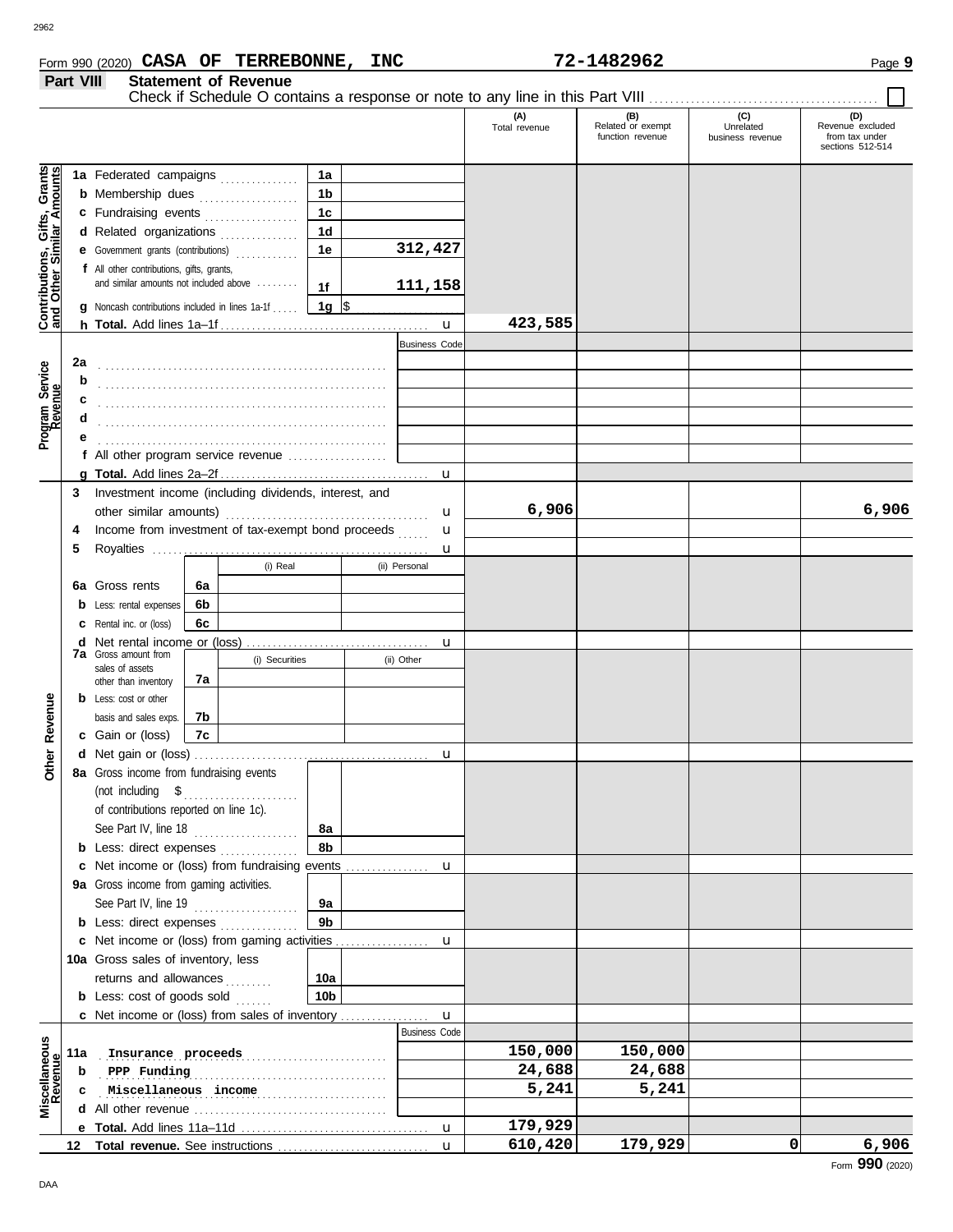### **Part IX Statement of Functional Expenses** Form 990 (2020) Page **10 CASA OF TERREBONNE, INC 72-1482962**

|             | Check if Schedule O contains a response or note to any line in this Part IX                                                                                                                                                                                                      |                       |                        |                       |                    |
|-------------|----------------------------------------------------------------------------------------------------------------------------------------------------------------------------------------------------------------------------------------------------------------------------------|-----------------------|------------------------|-----------------------|--------------------|
|             | Do not include amounts reported on lines 6b,                                                                                                                                                                                                                                     | (A)<br>Total expenses | (B)<br>Program service | (C)<br>Management and | (D)<br>Fundraising |
|             | 7b, 8b, 9b, and 10b of Part VIII.                                                                                                                                                                                                                                                |                       | expenses               | general expenses      | expenses           |
| $\mathbf 1$ | Grants and other assistance to domestic organizations                                                                                                                                                                                                                            |                       |                        |                       |                    |
|             | and domestic governments. See Part IV, line 21                                                                                                                                                                                                                                   |                       |                        |                       |                    |
| 2           | Grants and other assistance to domestic                                                                                                                                                                                                                                          |                       |                        |                       |                    |
|             | individuals. See Part IV, line 22                                                                                                                                                                                                                                                | 2,500                 | 2,500                  |                       |                    |
| 3           | Grants and other assistance to foreign                                                                                                                                                                                                                                           |                       |                        |                       |                    |
|             | organizations, foreign governments, and foreign                                                                                                                                                                                                                                  |                       |                        |                       |                    |
|             | individuals. See Part IV, lines 15 and 16                                                                                                                                                                                                                                        |                       |                        |                       |                    |
| 4           | Benefits paid to or for members                                                                                                                                                                                                                                                  |                       |                        |                       |                    |
| 5           | Compensation of current officers, directors,                                                                                                                                                                                                                                     |                       |                        |                       |                    |
|             | trustees, and key employees                                                                                                                                                                                                                                                      |                       |                        |                       |                    |
| 6           | Compensation not included above to disqualified                                                                                                                                                                                                                                  |                       |                        |                       |                    |
|             | persons (as defined under section 4958(f)(1)) and                                                                                                                                                                                                                                |                       |                        |                       |                    |
|             | persons described in section 4958(c)(3)(B)                                                                                                                                                                                                                                       |                       |                        |                       |                    |
| 7           | Other salaries and wages                                                                                                                                                                                                                                                         | 267,615               | 240,853                | 26,762                |                    |
| 8           | Pension plan accruals and contributions (include                                                                                                                                                                                                                                 |                       |                        |                       |                    |
|             | section 401(k) and 403(b) employer contributions)                                                                                                                                                                                                                                | 4,550<br>36,524       | 4,095                  | 455<br>3,652          |                    |
| 9           | Other employee benefits                                                                                                                                                                                                                                                          |                       | 32,872                 |                       |                    |
| 10          |                                                                                                                                                                                                                                                                                  | 21,887                | 19,698                 | 2,189                 |                    |
| 11          | Fees for services (nonemployees):                                                                                                                                                                                                                                                |                       |                        |                       |                    |
| a           |                                                                                                                                                                                                                                                                                  |                       |                        |                       |                    |
| b           |                                                                                                                                                                                                                                                                                  | 61,200                | 55,080                 | 6,120                 |                    |
| с           |                                                                                                                                                                                                                                                                                  | 7,616                 | 6,854                  | 762                   |                    |
| d           | Lobbying                                                                                                                                                                                                                                                                         |                       |                        |                       |                    |
| е           | Professional fundraising services. See Part IV, line 17                                                                                                                                                                                                                          |                       |                        |                       |                    |
| f           | Investment management fees                                                                                                                                                                                                                                                       |                       |                        |                       |                    |
| q           | Other. (If line 11g amount exceeds 10% of line 25, column                                                                                                                                                                                                                        |                       |                        |                       |                    |
|             | (A) amount, list line 11g expenses on Schedule O.)                                                                                                                                                                                                                               | 7,326<br>11,284       | 6,593<br>10,156        | 733<br>1,128          |                    |
| 12          | Advertising and promotion                                                                                                                                                                                                                                                        | 56,318                | 50,687                 | 5,631                 |                    |
| 13          |                                                                                                                                                                                                                                                                                  | 6,233                 | 5,610                  | 623                   |                    |
| 14          | Information technology                                                                                                                                                                                                                                                           |                       |                        |                       |                    |
| 15          |                                                                                                                                                                                                                                                                                  | 32,036                | 28,832                 | 3,204                 |                    |
| 16          |                                                                                                                                                                                                                                                                                  | 985                   | 886                    | 99                    |                    |
| 17          | Travel                                                                                                                                                                                                                                                                           |                       |                        |                       |                    |
| 18          | Payments of travel or entertainment expenses<br>for any federal, state, or local public officials                                                                                                                                                                                |                       |                        |                       |                    |
|             | Conferences, conventions, and meetings                                                                                                                                                                                                                                           |                       |                        |                       |                    |
| 19<br>20    |                                                                                                                                                                                                                                                                                  | 376                   | 338                    | 38                    |                    |
| 21          | $\textbf{Interest} \hspace{0.05in} \ldots \hspace{0.05in} \ldots \hspace{0.05in} \ldots \hspace{0.05in} \ldots \hspace{0.05in} \ldots \hspace{0.05in} \ldots \hspace{0.05in} \ldots \hspace{0.05in} \ldots \hspace{0.05in} \ldots \hspace{0.05in} \ldots \hspace{0.05in} \ldots$ |                       |                        |                       |                    |
| 22          | Depreciation, depletion, and amortization                                                                                                                                                                                                                                        | 4,544                 | 4,090                  | 454                   |                    |
| 23          |                                                                                                                                                                                                                                                                                  | 15,178                | 13,660                 | 1,518                 |                    |
| 24          | Other expenses. Itemize expenses not covered                                                                                                                                                                                                                                     |                       |                        |                       |                    |
|             | above (List miscellaneous expenses on line 24e. If                                                                                                                                                                                                                               |                       |                        |                       |                    |
|             | line 24e amount exceeds 10% of line 25, column                                                                                                                                                                                                                                   |                       |                        |                       |                    |
|             | (A) amount, list line 24e expenses on Schedule O.)                                                                                                                                                                                                                               |                       |                        |                       |                    |
| a           | Other expenses                                                                                                                                                                                                                                                                   | 10,201                | 9,181                  | 1,020                 |                    |
| b           | Volunteer & staff appreci                                                                                                                                                                                                                                                        | 5,254                 |                        | 5,254                 |                    |
| c           | Training                                                                                                                                                                                                                                                                         | 4,037                 | 3,633                  | 404                   |                    |
| d           | Repairs & maint                                                                                                                                                                                                                                                                  | 2,108                 | 1,897                  | 211                   |                    |
| е           | All other expenses                                                                                                                                                                                                                                                               |                       |                        |                       |                    |
| 25          | Total functional expenses. Add lines 1 through 24e                                                                                                                                                                                                                               | 557,772               | 497,515                | 60,257                | 0                  |
| 26          | Joint costs. Complete this line only if the                                                                                                                                                                                                                                      |                       |                        |                       |                    |
|             | organization reported in column (B) joint costs                                                                                                                                                                                                                                  |                       |                        |                       |                    |
|             | from a combined educational campaign and<br>fundraising solicitation. Check here u<br>if                                                                                                                                                                                         |                       |                        |                       |                    |
|             | following SOP 98.2 (ASC 958.720)                                                                                                                                                                                                                                                 |                       |                        |                       |                    |

following SOP 98-2 (ASC 958-720) . . . . . . . . . . . . .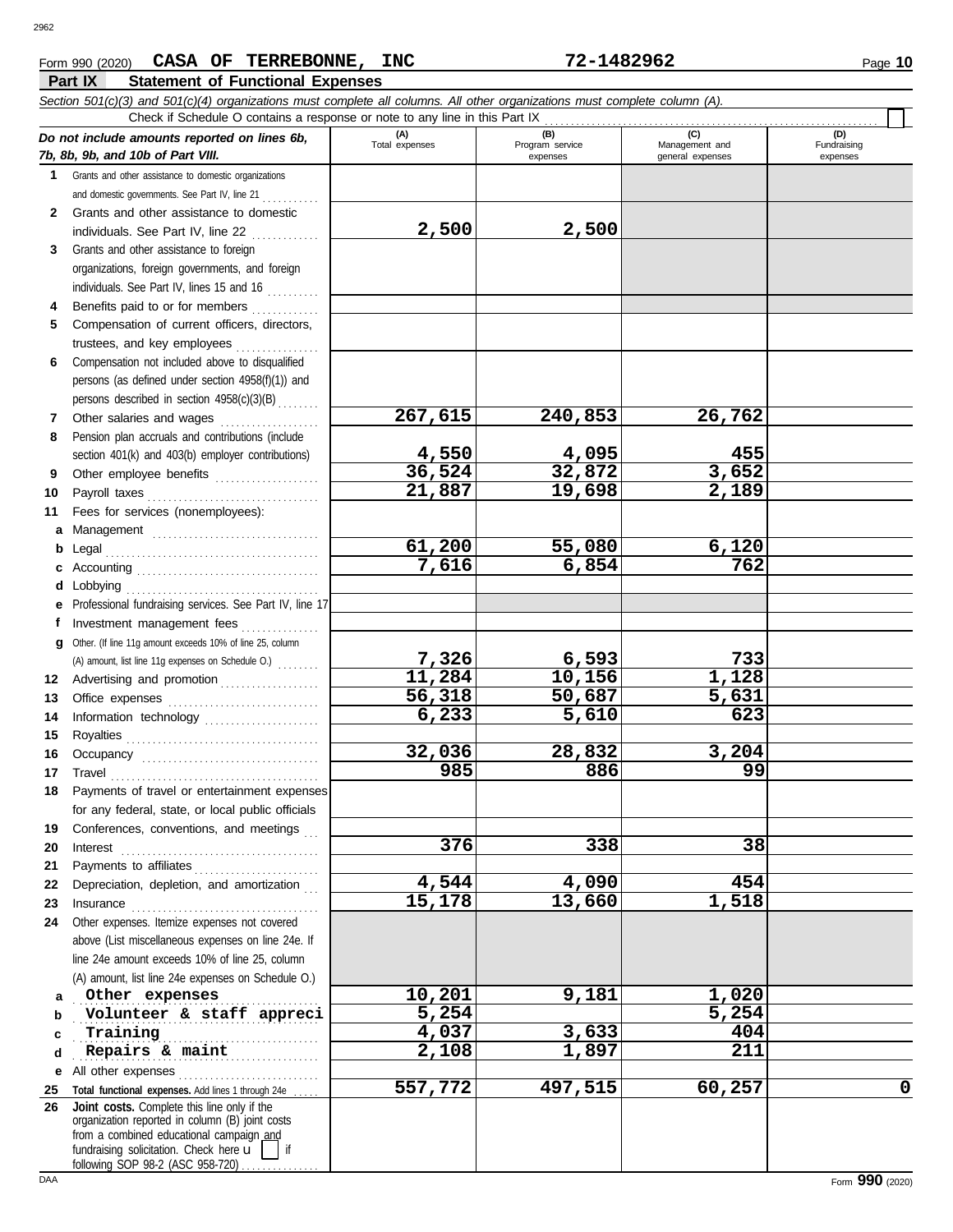| Form 990 (2020) | <b>CASA</b>          | OF | <b>TERREBONNE,</b> | <b>INC</b> | 1482962-<br>$\lambda$ – | Page |
|-----------------|----------------------|----|--------------------|------------|-------------------------|------|
| Part X          | <b>Balance Sheet</b> |    |                    |            |                         |      |

|                      |          |                                                                                                                                                                                                                                      |     |         | (A)<br>Beginning of year |                | (B)<br>End of year |
|----------------------|----------|--------------------------------------------------------------------------------------------------------------------------------------------------------------------------------------------------------------------------------------|-----|---------|--------------------------|----------------|--------------------|
|                      | 1        | Cash-non-interest-bearing                                                                                                                                                                                                            |     |         | 58,318                   | $\mathbf{1}$   | 32,591             |
|                      | 2        |                                                                                                                                                                                                                                      |     |         | 128,726                  | $\overline{2}$ | 244,172            |
|                      | 3        |                                                                                                                                                                                                                                      |     |         | 25,167                   | $\mathbf{3}$   | 57,801             |
|                      | 4        | Accounts receivable, net                                                                                                                                                                                                             |     |         |                          | 4              |                    |
|                      | 5        | Loans and other receivables from any current or former officer, director,                                                                                                                                                            |     |         |                          |                |                    |
|                      |          | trustee, key employee, creator or founder, substantial contributor, or 35%                                                                                                                                                           |     |         |                          |                |                    |
|                      |          | controlled entity or family member of any of these persons                                                                                                                                                                           |     |         |                          | 5              |                    |
|                      | 6        | Loans and other receivables from other disqualified persons (as defined                                                                                                                                                              |     |         |                          |                |                    |
|                      |          | under section 4958(f)(1)), and persons described in section 4958(c)(3)(B)                                                                                                                                                            |     |         |                          | 6              |                    |
| Assets               | 7        | Notes and loans receivable, net manufactured and contact and loans receivable, net manufactured and contact and                                                                                                                      |     |         |                          | 7              |                    |
|                      | 8        |                                                                                                                                                                                                                                      |     | 8       |                          |                |                    |
|                      | 9        | Inventories for sale or use <i>communication</i> and the state of the state or use of the state of the state of the state of the state of the state of the state of the state of the state of the state of the state of the state o  |     |         | 2,453                    | 9              | 2,471              |
|                      |          | 10a Land, buildings, and equipment: cost or other                                                                                                                                                                                    |     |         |                          |                |                    |
|                      |          |                                                                                                                                                                                                                                      |     | 57,376  |                          |                |                    |
|                      |          |                                                                                                                                                                                                                                      | 10b | 18,915  | 36,500                   | 10c            | 38,461             |
|                      |          |                                                                                                                                                                                                                                      |     |         |                          | 11             |                    |
|                      | 11       |                                                                                                                                                                                                                                      |     |         |                          | 12             |                    |
|                      | 12       |                                                                                                                                                                                                                                      |     |         |                          | 13             |                    |
|                      | 13       |                                                                                                                                                                                                                                      |     |         |                          |                |                    |
|                      | 14       | Intangible assets                                                                                                                                                                                                                    |     | 376,903 | 14                       | 268,119        |                    |
|                      | 15       |                                                                                                                                                                                                                                      |     |         | 628,067                  | 15             | 643,615            |
|                      | 16       |                                                                                                                                                                                                                                      |     | 13,939  | 16<br>17                 | 16,633         |                    |
|                      | 17<br>18 |                                                                                                                                                                                                                                      |     |         |                          | 18             |                    |
|                      |          |                                                                                                                                                                                                                                      |     |         | 11,803                   | 19             |                    |
|                      | 19       | Deferred revenue <b>contract and the contract of the contract of the contract of the contract of the contract of the contract of the contract of the contract of the contract of the contract of the contract of the contract of</b> |     |         | 20                       |                |                    |
|                      | 20       |                                                                                                                                                                                                                                      |     |         |                          |                |                    |
|                      | 21       | Escrow or custodial account liability. Complete Part IV of Schedule D                                                                                                                                                                |     |         |                          | 21             |                    |
|                      | 22       | Loans and other payables to any current or former officer, director,                                                                                                                                                                 |     |         |                          |                |                    |
| Liabilities          |          | trustee, key employee, creator or founder, substantial contributor, or 35%                                                                                                                                                           |     |         |                          |                |                    |
|                      |          |                                                                                                                                                                                                                                      |     |         |                          | 22             |                    |
|                      | 23       |                                                                                                                                                                                                                                      |     |         |                          | 23             |                    |
|                      | 24       | Unsecured notes and loans payable to unrelated third parties                                                                                                                                                                         |     |         |                          | 24             |                    |
|                      | 25       | Other liabilities (including federal income tax, payables to related third                                                                                                                                                           |     |         |                          |                |                    |
|                      |          | parties, and other liabilities not included on lines 17-24). Complete Part X                                                                                                                                                         |     |         | 28,025                   | 25             | 2,134              |
|                      |          |                                                                                                                                                                                                                                      |     |         | 53,767                   |                | <u>18,767</u>      |
|                      | 26       | Total liabilities. Add lines 17 through 25.<br>Organizations that follow FASB ASC 958, check here $\mathbf{u}[\overline{\mathbf{X}}]$                                                                                                |     |         |                          | 26             |                    |
|                      |          |                                                                                                                                                                                                                                      |     |         |                          |                |                    |
|                      |          | and complete lines 27, 28, 32, and 33.<br>Net assets without donor restrictions                                                                                                                                                      |     |         | 574,300                  | 27             | 613,839            |
|                      | 27<br>28 | Net assets with donor restrictions                                                                                                                                                                                                   |     |         |                          | 28             | 11,009             |
|                      |          | Organizations that do not follow FASB ASC 958, check here u                                                                                                                                                                          |     |         |                          |                |                    |
| <b>Fund Balances</b> |          | and complete lines 29 through 33.                                                                                                                                                                                                    |     |         |                          |                |                    |
| ŏ                    | 29       | Capital stock or trust principal, or current funds                                                                                                                                                                                   |     |         |                          | 29             |                    |
|                      | 30       |                                                                                                                                                                                                                                      |     |         |                          | 30             |                    |
|                      | 31       | Retained earnings, endowment, accumulated income, or other funds                                                                                                                                                                     |     |         |                          | 31             |                    |
| <b>Net Assets</b>    | 32       | Total net assets or fund balances                                                                                                                                                                                                    |     |         | 574,300                  | 32             | 624,848            |
|                      | 33       |                                                                                                                                                                                                                                      |     |         | 628,067                  | 33             | 643,615            |
|                      |          |                                                                                                                                                                                                                                      |     |         |                          |                |                    |

Form **990** (2020)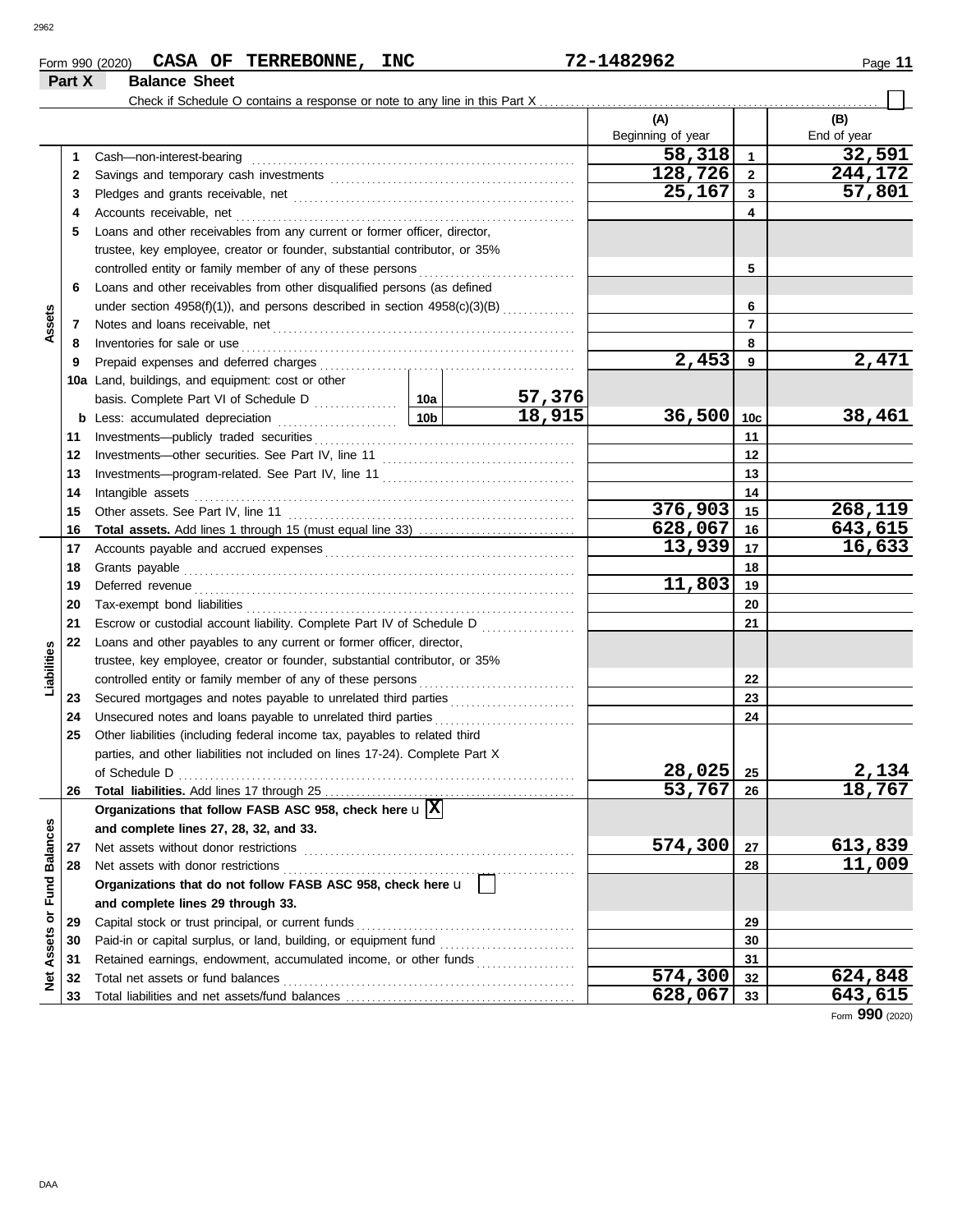|    | 72-1482962<br>Form 990 (2020) CASA OF TERREBONNE, INC                                                                                                                                                                          |                         |                |            | Page 12 |
|----|--------------------------------------------------------------------------------------------------------------------------------------------------------------------------------------------------------------------------------|-------------------------|----------------|------------|---------|
|    | Part XI<br><b>Reconciliation of Net Assets</b>                                                                                                                                                                                 |                         |                |            |         |
|    |                                                                                                                                                                                                                                |                         |                |            |         |
|    |                                                                                                                                                                                                                                | $\mathbf{1}$            |                | 610, 420   |         |
| 2  |                                                                                                                                                                                                                                | $\overline{2}$          |                | 557,772    |         |
| 3  | Revenue less expenses. Subtract line 2 from line 1                                                                                                                                                                             | 3                       |                | 52,648     |         |
| 4  | Net assets or fund balances at beginning of year (must equal Part X, line 32, column (A)) [[[[[[[[[[[[[[[[[[[                                                                                                                  | $\overline{\mathbf{4}}$ |                | 574,300    |         |
| 5  |                                                                                                                                                                                                                                | 5                       |                |            |         |
| 6  |                                                                                                                                                                                                                                | 6                       |                |            |         |
| 7  | Investment expenses <b>contract and the expenses contract and the expenses contract and the expenses</b>                                                                                                                       | $\overline{7}$          |                |            |         |
| 8  | Prior period adjustments entertainments and adjustments and account of the contract of the contract of the contract of the contract of the contract of the contract of the contract of the contract of the contract of the con | 8                       |                | $-2,100$   |         |
| 9  |                                                                                                                                                                                                                                | 9                       |                |            |         |
| 10 | Net assets or fund balances at end of year. Combine lines 3 through 9 (must equal Part X, line                                                                                                                                 |                         |                |            |         |
|    |                                                                                                                                                                                                                                | 10                      |                | 624,848    |         |
|    | <b>Financial Statements and Reporting</b><br>Part XII                                                                                                                                                                          |                         |                |            |         |
|    |                                                                                                                                                                                                                                |                         |                |            |         |
|    |                                                                                                                                                                                                                                |                         |                | <b>Yes</b> | No      |
| 1  | $ \mathbf{X} $ Accrual<br>Cash<br>Accounting method used to prepare the Form 990:<br>Other                                                                                                                                     |                         |                |            |         |
|    | If the organization changed its method of accounting from a prior year or checked "Other," explain in                                                                                                                          |                         |                |            |         |
|    | Schedule O.                                                                                                                                                                                                                    |                         |                |            |         |
|    | 2a Were the organization's financial statements compiled or reviewed by an independent accountant?                                                                                                                             |                         | 2a             |            | X       |
|    | If "Yes," check a box below to indicate whether the financial statements for the year were compiled or                                                                                                                         |                         |                |            |         |
|    | reviewed on a separate basis, consolidated basis, or both:                                                                                                                                                                     |                         |                |            |         |
|    | Separate basis<br>Consolidated basis<br>  Both consolidated and separate basis                                                                                                                                                 |                         |                |            |         |
|    | <b>b</b> Were the organization's financial statements audited by an independent accountant?                                                                                                                                    |                         | 2 <sub>b</sub> | X          |         |
|    | If "Yes," check a box below to indicate whether the financial statements for the year were audited on a                                                                                                                        |                         |                |            |         |
|    | separate basis, consolidated basis, or both:                                                                                                                                                                                   |                         |                |            |         |
|    | Consolidated basis<br>  Both consolidated and separate basis<br>Separate basis                                                                                                                                                 |                         |                |            |         |
|    | c If "Yes" to line 2a or 2b, does the organization have a committee that assumes responsibility for oversight of                                                                                                               |                         |                |            |         |
|    | the audit, review, or compilation of its financial statements and selection of an independent accountant?                                                                                                                      |                         | 2c             | X          |         |
|    | If the organization changed either its oversight process or selection process during the tax year, explain on                                                                                                                  |                         |                |            |         |
|    | Schedule O.                                                                                                                                                                                                                    |                         |                |            |         |
|    | 3a As a result of a federal award, was the organization required to undergo an audit or audits as set forth in the                                                                                                             |                         |                |            |         |
|    | Single Audit Act and OMB Circular A-133?                                                                                                                                                                                       |                         | 3a             |            | x       |
|    | b If "Yes," did the organization undergo the required audit or audits? If the organization did not undergo the                                                                                                                 |                         |                |            |         |
|    | required audit or audits, explain why on Schedule O and describe any steps taken to undergo such audits                                                                                                                        |                         | 3 <sub>b</sub> |            |         |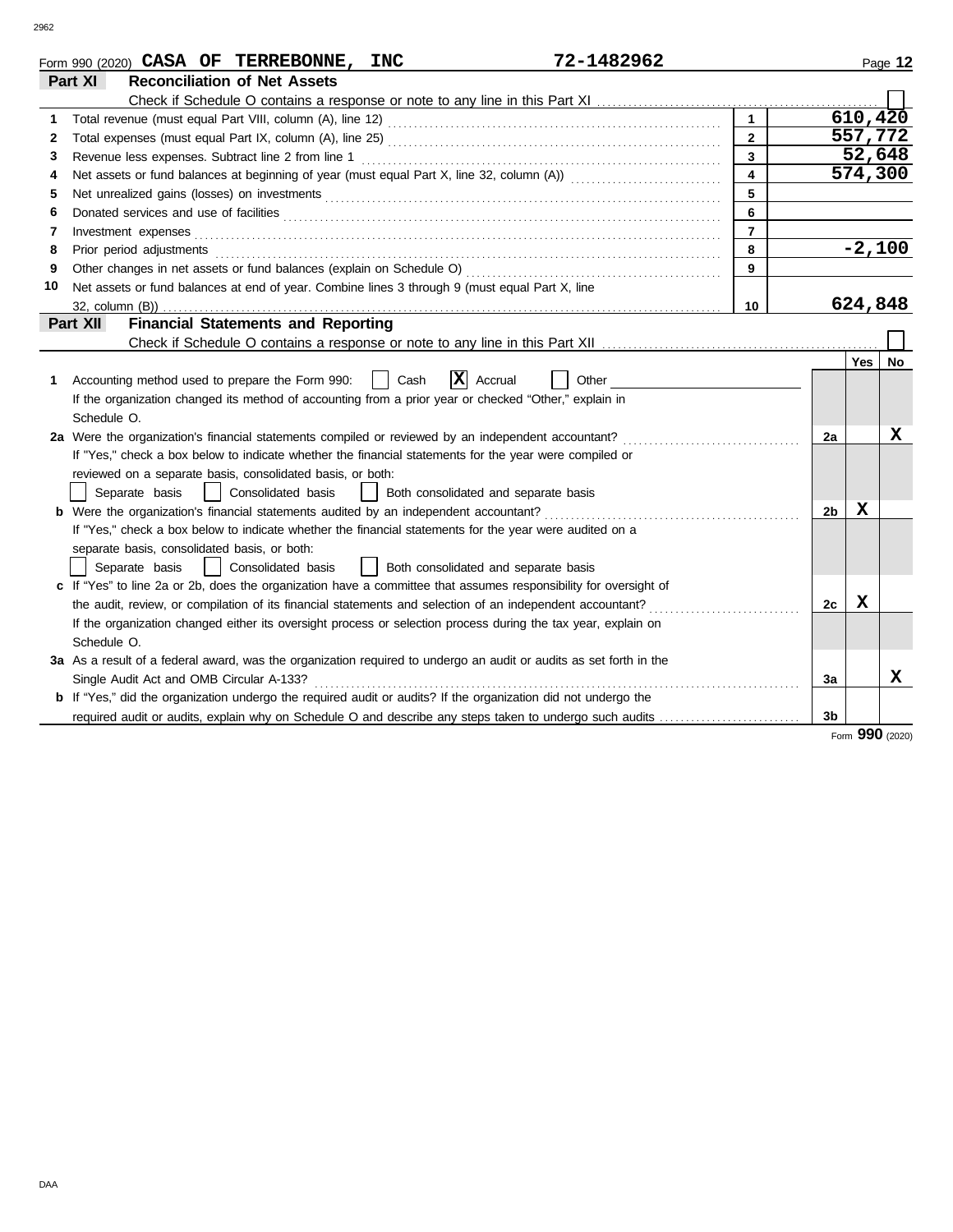| <b>SCHEDULE A</b>          |                                                                                                                                                                                                                                                                 | <b>Public Charity Status and Public Support</b>                                                                                                                                                                                  |                                       |    |                        | OMB No. 1545-0047                    |  |  |  |  |  |
|----------------------------|-----------------------------------------------------------------------------------------------------------------------------------------------------------------------------------------------------------------------------------------------------------------|----------------------------------------------------------------------------------------------------------------------------------------------------------------------------------------------------------------------------------|---------------------------------------|----|------------------------|--------------------------------------|--|--|--|--|--|
| (Form 990 or 990-EZ)       |                                                                                                                                                                                                                                                                 | Complete if the organization is a section 501(c)(3) organization or a section 4947(a)(1) nonexempt charitable trust.                                                                                                             |                                       |    |                        |                                      |  |  |  |  |  |
| Department of the Treasury |                                                                                                                                                                                                                                                                 | La Attach to Form 990 or Form 990-EZ.                                                                                                                                                                                            |                                       |    |                        |                                      |  |  |  |  |  |
| Internal Revenue Service   |                                                                                                                                                                                                                                                                 | <b>u</b> Go to <i>www.irs.gov/Form990</i> for instructions and the latest information.                                                                                                                                           |                                       |    |                        | Open to Public<br>Inspection         |  |  |  |  |  |
| Name of the organization   | CASA OF TERREBONNE, INC                                                                                                                                                                                                                                         |                                                                                                                                                                                                                                  |                                       |    | 72-1482962             | Employer identification number       |  |  |  |  |  |
| Part I                     |                                                                                                                                                                                                                                                                 | Reason for Public Charity Status. (All organizations must complete this part.) See instructions.                                                                                                                                 |                                       |    |                        |                                      |  |  |  |  |  |
|                            |                                                                                                                                                                                                                                                                 | The organization is not a private foundation because it is: (For lines 1 through 12, check only one box.)                                                                                                                        |                                       |    |                        |                                      |  |  |  |  |  |
| 1                          |                                                                                                                                                                                                                                                                 | A church, convention of churches, or association of churches described in section 170(b)(1)(A)(i).                                                                                                                               |                                       |    |                        |                                      |  |  |  |  |  |
| 2                          |                                                                                                                                                                                                                                                                 | A school described in section 170(b)(1)(A)(ii). (Attach Schedule E (Form 990 or 990-EZ).)                                                                                                                                        |                                       |    |                        |                                      |  |  |  |  |  |
| 3                          |                                                                                                                                                                                                                                                                 | A hospital or a cooperative hospital service organization described in section 170(b)(1)(A)(iii).                                                                                                                                |                                       |    |                        |                                      |  |  |  |  |  |
| 4                          |                                                                                                                                                                                                                                                                 | A medical research organization operated in conjunction with a hospital described in section 170(b)(1)(A)(iii). Enter the hospital's name,                                                                                       |                                       |    |                        |                                      |  |  |  |  |  |
| city, and state:           |                                                                                                                                                                                                                                                                 |                                                                                                                                                                                                                                  |                                       |    |                        |                                      |  |  |  |  |  |
| 5                          |                                                                                                                                                                                                                                                                 | An organization operated for the benefit of a college or university owned or operated by a governmental unit described in                                                                                                        |                                       |    |                        |                                      |  |  |  |  |  |
|                            | section 170(b)(1)(A)(iv). (Complete Part II.)                                                                                                                                                                                                                   |                                                                                                                                                                                                                                  |                                       |    |                        |                                      |  |  |  |  |  |
| 6                          | A federal, state, or local government or governmental unit described in section 170(b)(1)(A)(v).                                                                                                                                                                |                                                                                                                                                                                                                                  |                                       |    |                        |                                      |  |  |  |  |  |
| 7                          | X<br>An organization that normally receives a substantial part of its support from a governmental unit or from the general public<br>described in section 170(b)(1)(A)(vi). (Complete Part II.)                                                                 |                                                                                                                                                                                                                                  |                                       |    |                        |                                      |  |  |  |  |  |
| 8                          |                                                                                                                                                                                                                                                                 | A community trust described in section 170(b)(1)(A)(vi). (Complete Part II.)                                                                                                                                                     |                                       |    |                        |                                      |  |  |  |  |  |
| 9<br>university:           | An agricultural research organization described in section 170(b)(1)(A)(ix) operated in conjunction with a land-grant college<br>or university or a non-land-grant college of agriculture (see instructions). Enter the name, city, and state of the college or |                                                                                                                                                                                                                                  |                                       |    |                        |                                      |  |  |  |  |  |
| 10                         |                                                                                                                                                                                                                                                                 | An organization that normally receives: (1) more than 33 1/3% of its support from contributions, membership fees, and gross                                                                                                      |                                       |    |                        |                                      |  |  |  |  |  |
|                            |                                                                                                                                                                                                                                                                 | receipts from activities related to its exempt functions, subject to certain exceptions; and (2) no more than 331/3% of its                                                                                                      |                                       |    |                        |                                      |  |  |  |  |  |
|                            |                                                                                                                                                                                                                                                                 | support from gross investment income and unrelated business taxable income (less section 511 tax) from businesses<br>acquired by the organization after June 30, 1975. See section 509(a)(2). (Complete Part III.)               |                                       |    |                        |                                      |  |  |  |  |  |
| 11                         |                                                                                                                                                                                                                                                                 | An organization organized and operated exclusively to test for public safety. See section 509(a)(4).                                                                                                                             |                                       |    |                        |                                      |  |  |  |  |  |
| 12                         |                                                                                                                                                                                                                                                                 | An organization organized and operated exclusively for the benefit of, to perform the functions of, or to carry out the purposes                                                                                                 |                                       |    |                        |                                      |  |  |  |  |  |
|                            |                                                                                                                                                                                                                                                                 | of one or more publicly supported organizations described in section 509(a)(1) or section 509(a)(2). See section 509(a)(3).                                                                                                      |                                       |    |                        |                                      |  |  |  |  |  |
|                            |                                                                                                                                                                                                                                                                 | Check the box in lines 12a through 12d that describes the type of supporting organization and complete lines 12e, 12f, and 12g.                                                                                                  |                                       |    |                        |                                      |  |  |  |  |  |
| a                          |                                                                                                                                                                                                                                                                 | Type I. A supporting organization operated, supervised, or controlled by its supported organization(s), typically by giving                                                                                                      |                                       |    |                        |                                      |  |  |  |  |  |
|                            |                                                                                                                                                                                                                                                                 | the supported organization(s) the power to regularly appoint or elect a majority of the directors or trustees of the<br>supporting organization. You must complete Part IV, Sections A and B.                                    |                                       |    |                        |                                      |  |  |  |  |  |
| b                          |                                                                                                                                                                                                                                                                 | Type II. A supporting organization supervised or controlled in connection with its supported organization(s), by having                                                                                                          |                                       |    |                        |                                      |  |  |  |  |  |
|                            |                                                                                                                                                                                                                                                                 | control or management of the supporting organization vested in the same persons that control or manage the supported                                                                                                             |                                       |    |                        |                                      |  |  |  |  |  |
|                            |                                                                                                                                                                                                                                                                 | organization(s). You must complete Part IV, Sections A and C.                                                                                                                                                                    |                                       |    |                        |                                      |  |  |  |  |  |
| c                          |                                                                                                                                                                                                                                                                 | Type III functionally integrated. A supporting organization operated in connection with, and functionally integrated with,<br>its supported organization(s) (see instructions). You must complete Part IV, Sections A, D, and E. |                                       |    |                        |                                      |  |  |  |  |  |
| d                          |                                                                                                                                                                                                                                                                 | Type III non-functionally integrated. A supporting organization operated in connection with its supported organization(s)                                                                                                        |                                       |    |                        |                                      |  |  |  |  |  |
|                            |                                                                                                                                                                                                                                                                 | that is not functionally integrated. The organization generally must satisfy a distribution requirement and an attentiveness                                                                                                     |                                       |    |                        |                                      |  |  |  |  |  |
|                            |                                                                                                                                                                                                                                                                 | requirement (see instructions). You must complete Part IV, Sections A and D, and Part V.                                                                                                                                         |                                       |    |                        |                                      |  |  |  |  |  |
| е                          |                                                                                                                                                                                                                                                                 | Check this box if the organization received a written determination from the IRS that it is a Type I, Type II, Type III<br>functionally integrated, or Type III non-functionally integrated supporting organization.             |                                       |    |                        |                                      |  |  |  |  |  |
| f                          | Enter the number of supported organizations                                                                                                                                                                                                                     |                                                                                                                                                                                                                                  |                                       |    |                        |                                      |  |  |  |  |  |
| g                          |                                                                                                                                                                                                                                                                 | Provide the following information about the supported organization(s).                                                                                                                                                           |                                       |    |                        |                                      |  |  |  |  |  |
| (i) Name of supported      | (ii) EIN                                                                                                                                                                                                                                                        | (iii) Type of organization                                                                                                                                                                                                       | (iv) Is the organization              |    | (v) Amount of monetary | (vi) Amount of                       |  |  |  |  |  |
| organization               |                                                                                                                                                                                                                                                                 | (described on lines 1-10                                                                                                                                                                                                         | listed in your governing<br>document? |    | support (see           | other support (see                   |  |  |  |  |  |
|                            |                                                                                                                                                                                                                                                                 | above (see instructions))                                                                                                                                                                                                        | Yes                                   | No | instructions)          | instructions)                        |  |  |  |  |  |
| (A)                        |                                                                                                                                                                                                                                                                 |                                                                                                                                                                                                                                  |                                       |    |                        |                                      |  |  |  |  |  |
|                            |                                                                                                                                                                                                                                                                 |                                                                                                                                                                                                                                  |                                       |    |                        |                                      |  |  |  |  |  |
| (B)                        |                                                                                                                                                                                                                                                                 |                                                                                                                                                                                                                                  |                                       |    |                        |                                      |  |  |  |  |  |
| (C)                        |                                                                                                                                                                                                                                                                 |                                                                                                                                                                                                                                  |                                       |    |                        |                                      |  |  |  |  |  |
|                            |                                                                                                                                                                                                                                                                 |                                                                                                                                                                                                                                  |                                       |    |                        |                                      |  |  |  |  |  |
| (D)                        |                                                                                                                                                                                                                                                                 |                                                                                                                                                                                                                                  |                                       |    |                        |                                      |  |  |  |  |  |
| (E)                        |                                                                                                                                                                                                                                                                 |                                                                                                                                                                                                                                  |                                       |    |                        |                                      |  |  |  |  |  |
| Total                      |                                                                                                                                                                                                                                                                 |                                                                                                                                                                                                                                  |                                       |    |                        |                                      |  |  |  |  |  |
|                            | For Penerwork Reduction Act Notice, see the Instructions for Form 990 or 990-F7                                                                                                                                                                                 |                                                                                                                                                                                                                                  |                                       |    |                        | Schodule A (Form 990 or 990-F7) 2020 |  |  |  |  |  |

For Paperwork Reduction Act Notice, see the Instructions for Form 990 or 990-

DAA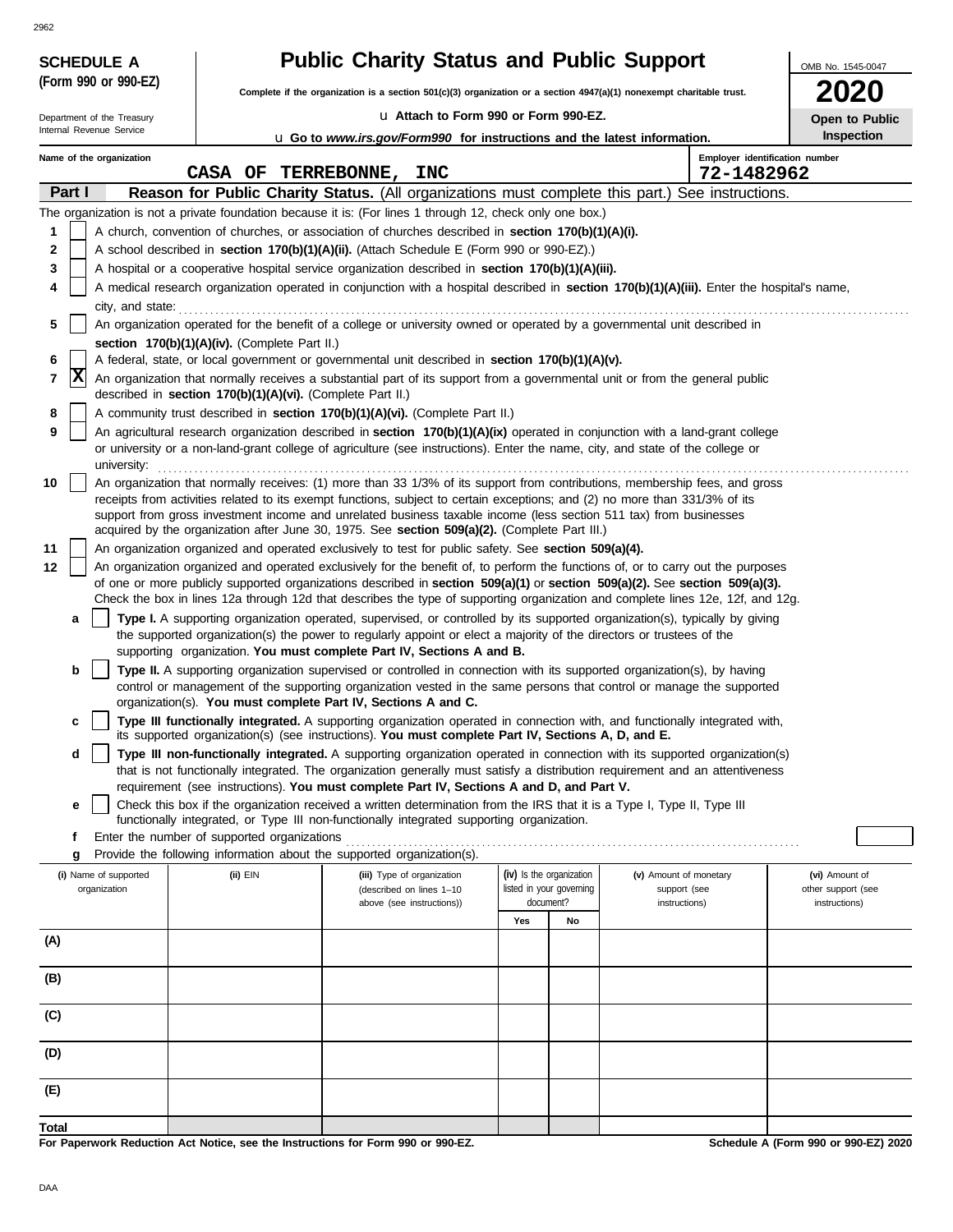|              | Schedule A (Form 990 or 990-EZ) 2020                                                                                            | CASA OF TERREBONNE, INC |            |            |            | 72-1482962      | Page 2                                        |
|--------------|---------------------------------------------------------------------------------------------------------------------------------|-------------------------|------------|------------|------------|-----------------|-----------------------------------------------|
|              | Support Schedule for Organizations Described in Sections 170(b)(1)(A)(iv) and 170(b)(1)(A)(vi)<br>Part II                       |                         |            |            |            |                 |                                               |
|              | (Complete only if you checked the box on line 5, 7, or 8 of Part I or if the organization failed to qualify under               |                         |            |            |            |                 |                                               |
|              | Part III. If the organization fails to qualify under the tests listed below, please complete Part III.)                         |                         |            |            |            |                 |                                               |
|              | <b>Section A. Public Support</b>                                                                                                |                         |            |            |            |                 |                                               |
|              | Calendar year (or fiscal year beginning in)<br>$\mathbf{u}$                                                                     | (a) 2016                | (b) 2017   | $(c)$ 2018 | $(d)$ 2019 | (e) $2020$      | (f) Total                                     |
| 1            | Gifts, grants, contributions, and                                                                                               |                         |            |            |            |                 |                                               |
|              | membership fees received. (Do not                                                                                               |                         |            |            |            |                 |                                               |
|              | include any "unusual grants.")                                                                                                  | 353,201                 | 168,943    | 338,477    | 446,607    | 423,585         | 1,730,813                                     |
| $\mathbf{2}$ | Tax revenues levied for the                                                                                                     |                         |            |            |            |                 |                                               |
|              | organization's benefit and either paid                                                                                          |                         |            |            |            |                 |                                               |
|              | to or expended on its behalf                                                                                                    |                         |            |            |            |                 |                                               |
| 3            | The value of services or facilities                                                                                             |                         |            |            |            |                 |                                               |
|              | furnished by a governmental unit to the<br>organization without charge                                                          |                         |            |            |            |                 |                                               |
| 4            | Total. Add lines 1 through 3                                                                                                    | 353,201                 | 168,943    | 338,477    | 446,607    | 423,585         | 1,730,813                                     |
| 5            | The portion of total contributions by                                                                                           |                         |            |            |            |                 |                                               |
|              | each person (other than a                                                                                                       |                         |            |            |            |                 |                                               |
|              | governmental unit or publicly                                                                                                   |                         |            |            |            |                 |                                               |
|              | supported organization) included on<br>line 1 that exceeds 2% of the amount                                                     |                         |            |            |            |                 |                                               |
|              | shown on line 11, column (f) $\ldots$                                                                                           |                         |            |            |            |                 |                                               |
| 6            | Public support. Subtract line 5 from line 4.                                                                                    |                         |            |            |            |                 | 1,730,813                                     |
|              | <b>Section B. Total Support</b>                                                                                                 |                         |            |            |            |                 |                                               |
|              | Calendar year (or fiscal year beginning in)<br>$\mathbf{u}$                                                                     | (a) 2016                | (b) $2017$ | $(c)$ 2018 | $(d)$ 2019 | (e) $2020$      | (f) Total                                     |
| 7            | Amounts from line 4                                                                                                             | 353,201                 | 168,943    | 338,477    | 446,607    | 423,585         | 1,730,813                                     |
| 8            | Gross income from interest, dividends,                                                                                          |                         |            |            |            |                 |                                               |
|              | payments received on securities loans,<br>rents, royalties, and income from                                                     |                         |            |            |            |                 |                                               |
|              |                                                                                                                                 | 1,360                   | 1,037      | 8,241      | 21,752     | 6,906           | 39,296                                        |
| 9            | Net income from unrelated business                                                                                              |                         |            |            |            |                 |                                               |
|              | activities, whether or not the business                                                                                         |                         |            |            |            |                 |                                               |
|              | is regularly carried on                                                                                                         |                         |            |            |            |                 |                                               |
| 10           | Other income. Do not include gain or                                                                                            |                         |            |            |            |                 |                                               |
|              | loss from the sale of capital assets                                                                                            |                         |            |            |            |                 |                                               |
|              |                                                                                                                                 |                         |            |            |            |                 |                                               |
| 11<br>12     | Total support. Add lines 7 through 10                                                                                           |                         |            |            |            | 12 <sup>2</sup> | 1,770,109                                     |
| 13           | First 5 years. If the Form 990 is for the organization's first, second, third, fourth, or fifth tax year as a section 501(c)(3) |                         |            |            |            |                 | 217,007                                       |
|              | organization, check this box and stop here                                                                                      |                         |            |            |            |                 | ∼ 冖                                           |
|              | Section C. Computation of Public Support Percentage                                                                             |                         |            |            |            |                 |                                               |
| 14           |                                                                                                                                 |                         |            |            |            | 14              | 97.78%                                        |
| 15           | Public support percentage from 2019 Schedule A, Part II, line 14                                                                |                         |            |            |            | 15              | 97.99%                                        |
| 16a          | 33 1/3% support test-2020. If the organization did not check the box on line 13, and line 14 is 33 1/3% or more, check this     |                         |            |            |            |                 |                                               |
|              | box and stop here. The organization qualifies as a publicly supported organization                                              |                         |            |            |            |                 | $\blacktriangleright$ $\overline{\mathbf{X}}$ |
| b            | 33 1/3% support test-2019. If the organization did not check a box on line 13 or 16a, and line 15 is 33 1/3% or more, check     |                         |            |            |            |                 |                                               |
|              | this box and stop here. The organization qualifies as a publicly supported organization                                         |                         |            |            |            |                 |                                               |
| 17a          | 10%-facts-and-circumstances test-2020. If the organization did not check a box on line 13, 16a, or 16b, and line 14 is          |                         |            |            |            |                 |                                               |
|              | 10% or more, and if the organization meets the "facts-and-circumstances" test, check this box and stop here. Explain in         |                         |            |            |            |                 |                                               |
|              | Part VI how the organization meets the "facts-and-circumstances" test. The organization qualifies as a publicly supported       |                         |            |            |            |                 |                                               |
|              | organization                                                                                                                    |                         |            |            |            |                 |                                               |
| b            | 10%-facts-and-circumstances test-2019. If the organization did not check a box on line 13, 16a, 16b, or 17a, and line           |                         |            |            |            |                 |                                               |
|              | 15 is 10% or more, and if the organization meets the "facts-and-circumstances" test, check this box and stop here. Explain      |                         |            |            |            |                 |                                               |
|              | in Part VI how the organization meets the "facts-and-circumstances" test. The organization qualifies as a publicly supported    |                         |            |            |            |                 |                                               |
|              | organization                                                                                                                    |                         |            |            |            |                 |                                               |
| 18           | Private foundation. If the organization did not check a box on line 13, 16a, 16b, 17a, or 17b, check this box and see           |                         |            |            |            |                 |                                               |
|              | <b>instructions</b>                                                                                                             |                         |            |            |            |                 |                                               |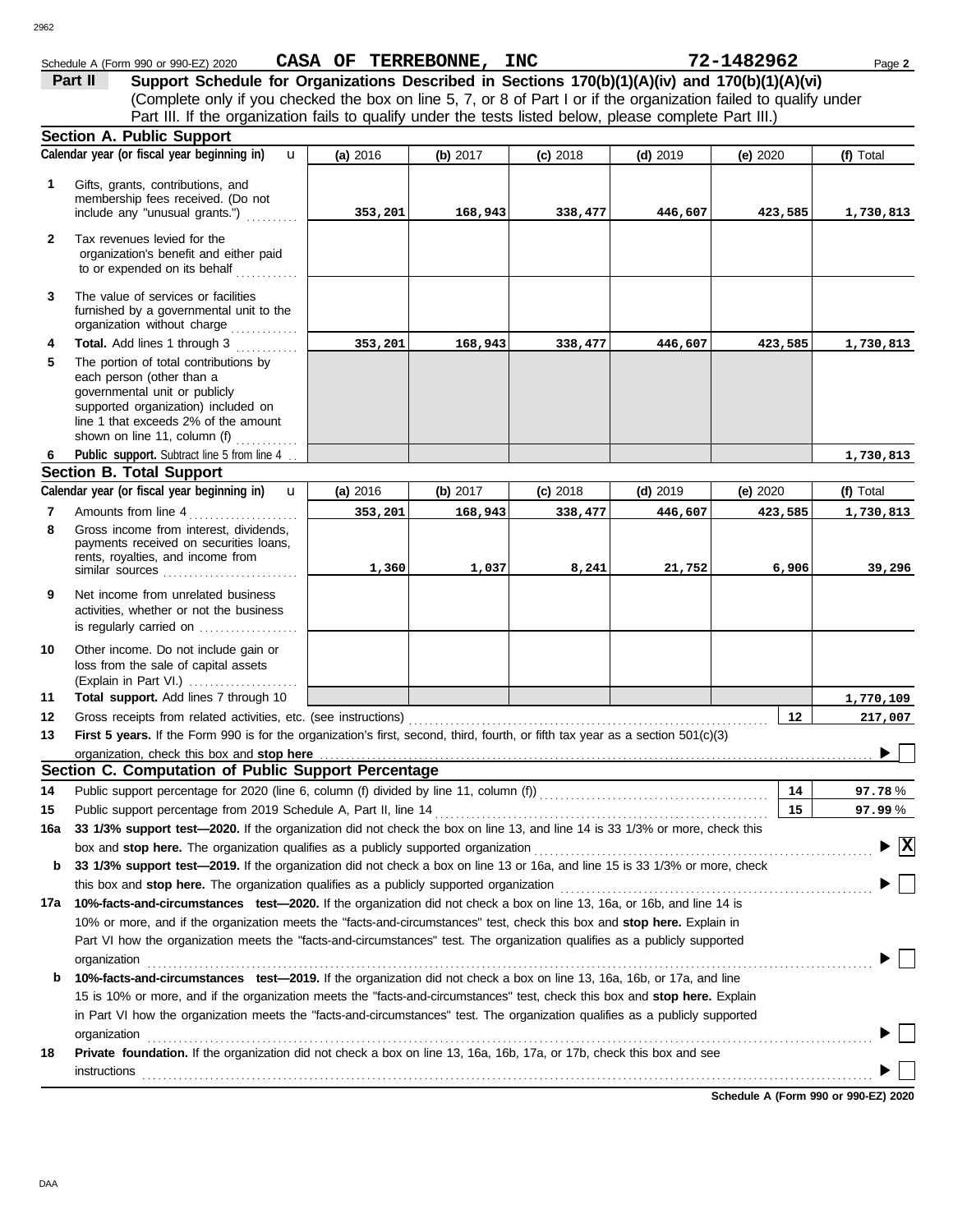### 2962

## Schedule A (Form 990 or 990-EZ) 2020 Page **3 CASA OF TERREBONNE, INC 72-1482962**

**Part III** Support Schedule for Organizations Described in Section 509(a)(2) (Complete only if you checked the box on line 10 of Part I or if the organization failed to qualify under Part II. If the organization fails to qualify under the tests listed below, please complete Part II.)

|     | <b>Section A. Public Support</b>                                                                                                                                                  |          |          |            |            |          |                |
|-----|-----------------------------------------------------------------------------------------------------------------------------------------------------------------------------------|----------|----------|------------|------------|----------|----------------|
|     | Calendar year (or fiscal year beginning in)<br>u                                                                                                                                  | (a) 2016 | (b) 2017 | $(c)$ 2018 | $(d)$ 2019 | (e) 2020 | (f) Total      |
| 1   | Gifts, grants, contributions, and membership fees<br>received. (Do not include any "unusual grants.")                                                                             |          |          |            |            |          |                |
| 2   | Gross receipts from admissions, merchandise<br>sold or services performed, or facilities<br>furnished in any activity that is related to the<br>organization's fax-exempt purpose |          |          |            |            |          |                |
| 3   | Gross receipts from activities that are not an<br>unrelated trade or business under section 513                                                                                   |          |          |            |            |          |                |
| 4   | Tax revenues levied for the<br>organization's benefit and either paid<br>to or expended on its behalf<br>.                                                                        |          |          |            |            |          |                |
| 5   | The value of services or facilities<br>furnished by a governmental unit to the<br>organization without charge                                                                     |          |          |            |            |          |                |
| 6   | Total. Add lines 1 through 5                                                                                                                                                      |          |          |            |            |          |                |
| 7a  | Amounts included on lines 1, 2, and 3<br>received from disqualified persons                                                                                                       |          |          |            |            |          |                |
| b   | Amounts included on lines 2 and 3<br>received from other than disqualified<br>persons that exceed the greater of \$5,000<br>or 1% of the amount on line 13 for the year $\ldots$  |          |          |            |            |          |                |
| c   | Add lines 7a and 7b                                                                                                                                                               |          |          |            |            |          |                |
| 8   | Public support. (Subtract line 7c from<br>line $6.$ )                                                                                                                             |          |          |            |            |          |                |
|     | <b>Section B. Total Support</b>                                                                                                                                                   |          |          |            |            |          |                |
|     | Calendar year (or fiscal year beginning in)<br>$\mathbf{u}$                                                                                                                       | (a) 2016 | (b) 2017 | $(c)$ 2018 | $(d)$ 2019 | (e) 2020 | (f) Total      |
| 9   | Amounts from line 6                                                                                                                                                               |          |          |            |            |          |                |
| 10a | Gross income from interest, dividends,<br>payments received on securities loans, rents,<br>royalties, and income from similar sources                                             |          |          |            |            |          |                |
| b   | Unrelated business taxable income (less<br>section 511 taxes) from businesses<br>acquired after June 30, 1975                                                                     |          |          |            |            |          |                |
| c   | Add lines 10a and 10b $\ldots$ $\ldots$ $\ldots$                                                                                                                                  |          |          |            |            |          |                |
| 11  | Net income from unrelated business<br>activities not included in line 10b, whether<br>or not the business is regularly carried on                                                 |          |          |            |            |          |                |
| 12  | Other income. Do not include gain or<br>loss from the sale of capital assets<br>(Explain in Part VI.)                                                                             |          |          |            |            |          |                |
| 13  | Total support. (Add lines 9, 10c, 11,<br>and $12.$ )                                                                                                                              |          |          |            |            |          |                |
| 14  | First 5 years. If the Form 990 is for the organization's first, second, third, fourth, or fifth tax year as a section 501(c)(3)                                                   |          |          |            |            |          |                |
|     | organization, check this box and stop here<br>Section C. Computation of Public Support Percentage                                                                                 |          |          |            |            |          |                |
| 15  |                                                                                                                                                                                   |          |          |            |            | 15       | %              |
| 16  |                                                                                                                                                                                   |          |          |            |            | 16       | %              |
|     | Section D. Computation of Investment Income Percentage                                                                                                                            |          |          |            |            |          |                |
| 17  | Investment income percentage for 2020 (line 10c, column (f), divided by line 13, column (f)) [[[[[[[[[[[[[[[[[                                                                    |          |          |            |            | 17       | %              |
| 18  | Investment income percentage from 2019 Schedule A, Part III, line 17                                                                                                              |          |          |            |            | 18       | $\%$           |
| 19a | 33 1/3% support tests-2020. If the organization did not check the box on line 14, and line 15 is more than 33 1/3%, and line                                                      |          |          |            |            |          |                |
|     |                                                                                                                                                                                   |          |          |            |            |          | $\mathbb{R}^2$ |
| b   | 33 1/3% support tests-2019. If the organization did not check a box on line 14 or line 19a, and line 16 is more than 33 1/3%, and                                                 |          |          |            |            |          |                |
|     | line 18 is not more than 33 1/3%, check this box and stop here. The organization qualifies as a publicly supported organization <i>[1000]</i>                                     |          |          |            |            |          |                |
| 20  |                                                                                                                                                                                   |          |          |            |            |          |                |

**Schedule A (Form 990 or 990-EZ) 2020**

DAA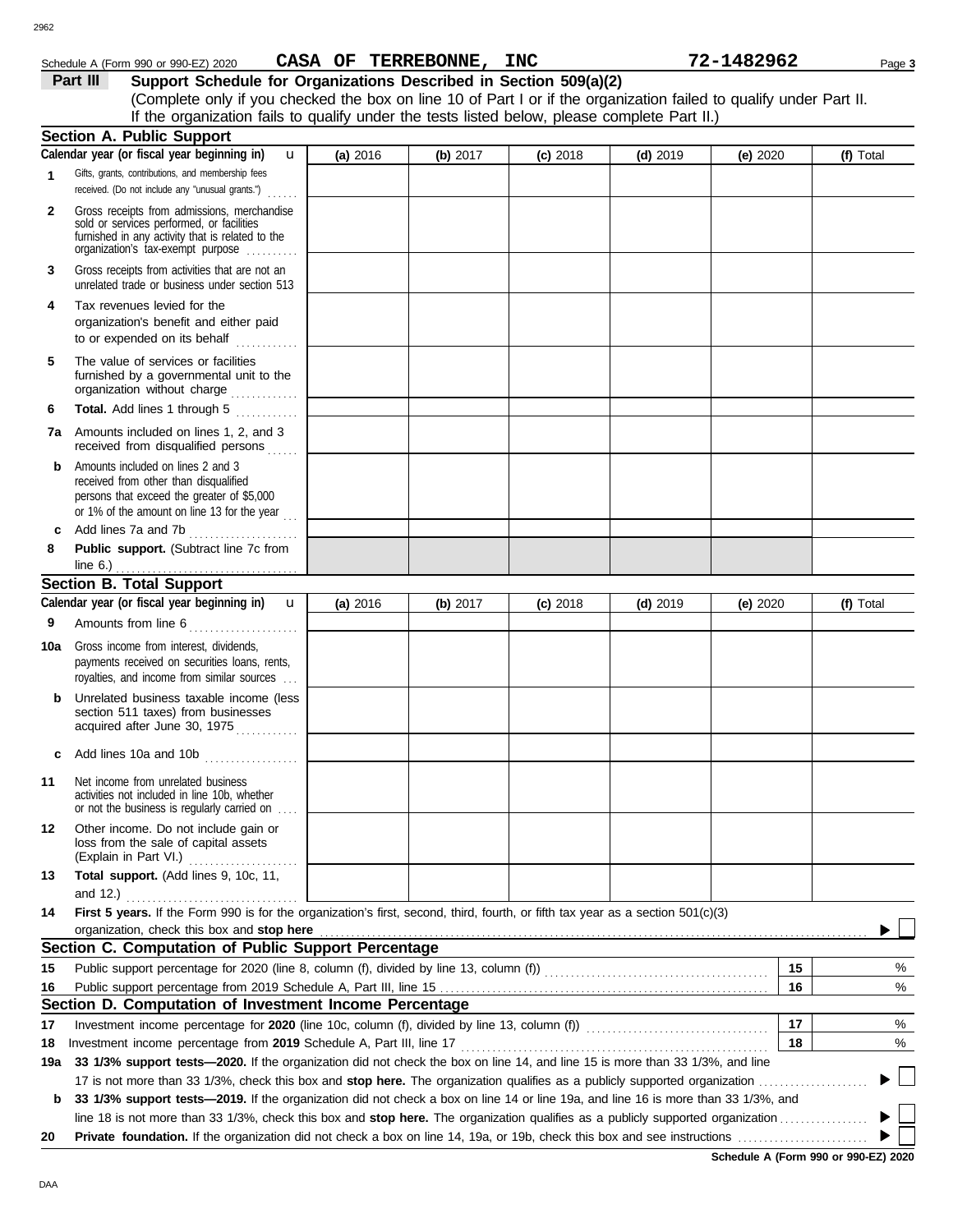| × |
|---|
|   |

|     | CASA OF TERREBONNE, INC<br>Schedule A (Form 990 or 990-EZ) 2020                                                          | 72-1482962      |     | Page 4 |
|-----|--------------------------------------------------------------------------------------------------------------------------|-----------------|-----|--------|
|     | Part IV<br><b>Supporting Organizations</b>                                                                               |                 |     |        |
|     | (Complete only if you checked a box in line 12 on Part I. If you checked box 12a, Part I, complete Sections A            |                 |     |        |
|     | and B. If you checked box 12b, Part I, complete Sections A and C. If you checked box 12c, Part I, complete               |                 |     |        |
|     | Sections A, D, and E. If you checked box 12d, Part I, complete Sections A and D, and complete Part V.)                   |                 |     |        |
|     | Section A. All Supporting Organizations                                                                                  |                 |     |        |
|     |                                                                                                                          |                 | Yes | No     |
| 1   | Are all of the organization's supported organizations listed by name in the organization's governing                     |                 |     |        |
|     | documents? If "No," describe in Part VI how the supported organizations are designated. If designated by                 |                 |     |        |
|     | class or purpose, describe the designation. If historic and continuing relationship, explain.                            | $\mathbf{1}$    |     |        |
| 2   | Did the organization have any supported organization that does not have an IRS determination of status                   |                 |     |        |
|     | under section 509(a)(1) or (2)? If "Yes," explain in Part VI how the organization determined that the supported          |                 |     |        |
|     | organization was described in section 509(a)(1) or (2).                                                                  | $\mathbf{2}$    |     |        |
| За  | Did the organization have a supported organization described in section $501(c)(4)$ , (5), or (6)? If "Yes," answer      |                 |     |        |
|     | lines 3b and 3c below.                                                                                                   | За              |     |        |
|     | Did the organization confirm that each supported organization qualified under section $501(c)(4)$ , $(5)$ , or $(6)$ and |                 |     |        |
| b   | satisfied the public support tests under section 509(a)(2)? If "Yes," describe in Part VI when and how the               |                 |     |        |
|     |                                                                                                                          |                 |     |        |
|     | organization made the determination.                                                                                     | 3b              |     |        |
| c   | Did the organization ensure that all support to such organizations was used exclusively for section $170(c)(2)(B)$       |                 |     |        |
|     | purposes? If "Yes," explain in Part VI what controls the organization put in place to ensure such use.                   | 3c              |     |        |
| 4a  | Was any supported organization not organized in the United States ("foreign supported organization")? If                 |                 |     |        |
|     | "Yes," and if you checked 12a or 12b in Part I, answer (b) and (c) below.                                                | 4a              |     |        |
| b   | Did the organization have ultimate control and discretion in deciding whether to make grants to the foreign              |                 |     |        |
|     | supported organization? If "Yes," describe in Part VI how the organization had such control and discretion               |                 |     |        |
|     | despite being controlled or supervised by or in connection with its supported organizations.                             | 4b              |     |        |
| c   | Did the organization support any foreign supported organization that does not have an IRS determination                  |                 |     |        |
|     | under sections $501(c)(3)$ and $509(a)(1)$ or (2)? If "Yes," explain in Part VI what controls the organization used      |                 |     |        |
|     | to ensure that all support to the foreign supported organization was used exclusively for section $170(c)(2)(B)$         |                 |     |        |
|     | purposes.                                                                                                                | 4c              |     |        |
| 5a  | Did the organization add, substitute, or remove any supported organizations during the tax year? If "Yes,"               |                 |     |        |
|     | answer lines 5b and 5c below (if applicable). Also, provide detail in Part VI, including (i) the names and EIN           |                 |     |        |
|     | numbers of the supported organizations added, substituted, or removed; (ii) the reasons for each such action;            |                 |     |        |
|     | (iii) the authority under the organization's organizing document authorizing such action; and (iv) how the action        |                 |     |        |
|     | was accomplished (such as by amendment to the organizing document).                                                      | 5a              |     |        |
| b   | Type I or Type II only. Was any added or substituted supported organization part of a class already                      |                 |     |        |
|     | designated in the organization's organizing document?                                                                    | 5b              |     |        |
| с   | Substitutions only. Was the substitution the result of an event beyond the organization's control?                       | 5 <sub>c</sub>  |     |        |
| 6   | Did the organization provide support (whether in the form of grants or the provision of services or facilities) to       |                 |     |        |
|     | anyone other than (i) its supported organizations, (ii) individuals that are part of the charitable class benefited      |                 |     |        |
|     | by one or more of its supported organizations, or (iii) other supporting organizations that also support or              |                 |     |        |
|     | benefit one or more of the filing organization's supported organizations? If "Yes," provide detail in Part VI.           | 6               |     |        |
| 7   | Did the organization provide a grant, loan, compensation, or other similar payment to a substantial contributor          |                 |     |        |
|     | (as defined in section $4958(c)(3)(C)$ ), a family member of a substantial contributor, or a 35% controlled entity       |                 |     |        |
|     | with regard to a substantial contributor? If "Yes," complete Part I of Schedule L (Form 990 or 990-EZ).                  | 7               |     |        |
| 8   | Did the organization make a loan to a disqualified person (as defined in section 4958) not described in line 7?          |                 |     |        |
|     | If "Yes," complete Part I of Schedule L (Form 990 or 990-EZ).                                                            | 8               |     |        |
| 9а  | Was the organization controlled directly or indirectly at any time during the tax year by one or more                    |                 |     |        |
|     | disqualified persons, as defined in section 4946 (other than foundation managers and organizations                       |                 |     |        |
|     | described in section 509(a)(1) or (2))? If "Yes," provide detail in Part VI.                                             | 9a              |     |        |
| b   | Did one or more disqualified persons (as defined in line 9a) hold a controlling interest in any entity in which          |                 |     |        |
|     | the supporting organization had an interest? If "Yes," provide detail in Part VI.                                        | 9b              |     |        |
| c   | Did a disqualified person (as defined in line 9a) have an ownership interest in, or derive any personal benefit          |                 |     |        |
|     | from, assets in which the supporting organization also had an interest? If "Yes," provide detail in Part VI.             | 9с              |     |        |
| 10a | Was the organization subject to the excess business holdings rules of section 4943 because of section                    |                 |     |        |
|     | 4943(f) (regarding certain Type II supporting organizations, and all Type III non-functionally integrated                |                 |     |        |
|     | supporting organizations)? If "Yes," answer line 10b below.                                                              | 10a             |     |        |
| b   | Did the organization have any excess business holdings in the tax year? (Use Schedule C, Form 4720, to                   |                 |     |        |
|     | determine whether the organization had excess business holdings.)                                                        | 10 <sub>b</sub> |     |        |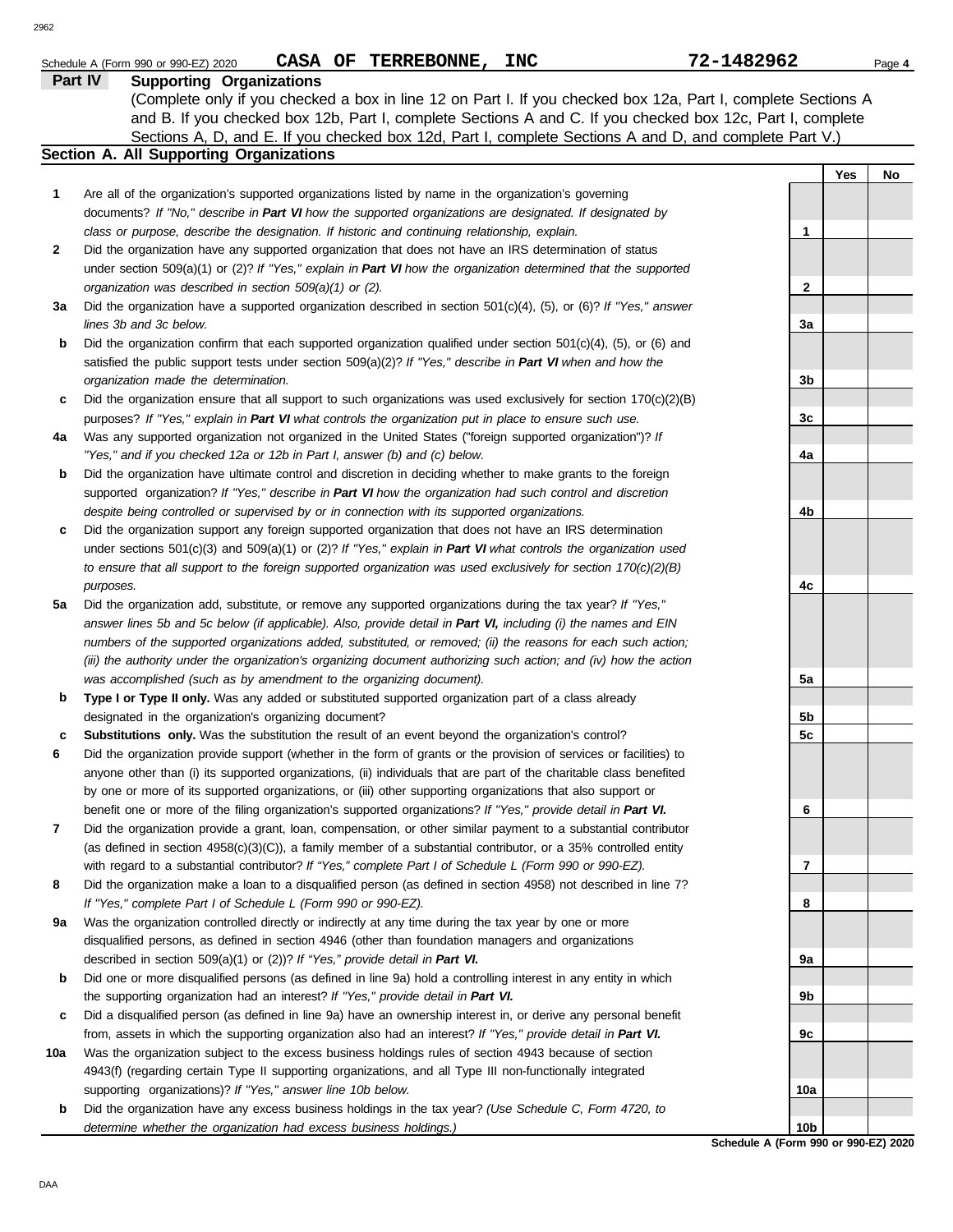|    | CASA OF TERREBONNE,<br><b>INC</b><br>Schedule A (Form 990 or 990-EZ) 2020                                                      | 72-1482962      |     | Page 5 |
|----|--------------------------------------------------------------------------------------------------------------------------------|-----------------|-----|--------|
|    | <b>Part IV</b><br><b>Supporting Organizations (continued)</b>                                                                  |                 |     |        |
|    |                                                                                                                                |                 | Yes | No.    |
| 11 | Has the organization accepted a gift or contribution from any of the following persons?                                        |                 |     |        |
| a  | A person who directly or indirectly controls, either alone or together with persons described in lines 11b and                 |                 |     |        |
|    | 11c below, the governing body of a supported organization?                                                                     | 11a             |     |        |
| b  | A family member of a person described in line 11a above?                                                                       | 11 <sub>b</sub> |     |        |
| C  | A 35% controlled entity of a person described in line 11a or 11b above? If "Yes" to line 11a, 11b, or 11c, provide             |                 |     |        |
|    | detail in Part VI.                                                                                                             | 11c             |     |        |
|    | Section B. Type I Supporting Organizations                                                                                     |                 |     |        |
|    |                                                                                                                                |                 | Yes | No     |
|    | Did the governing body, members of the governing body, officers acting in their official capacity, or membership of one or     |                 |     |        |
|    | more supported organizations have the power to regularly appoint or elect at least a majority of the organization's officers,  |                 |     |        |
|    | directors, or trustees at all times during the tax year? If "No," describe in Part VI how the supported organization(s)        |                 |     |        |
|    | effectively operated, supervised, or controlled the organization's activities. If the organization had more than one supported |                 |     |        |
|    | organization, describe how the powers to appoint and/or remove officers, directors, or trustees were allocated among the       |                 |     |        |
|    | supported organizations and what conditions or restrictions, if any, applied to such powers during the tax year.               |                 |     |        |

| Did the organization operate for the benefit of any supported organization other than the supported             |
|-----------------------------------------------------------------------------------------------------------------|
| organization(s) that operated, supervised, or controlled the supporting organization? If "Yes," explain in Part |
| VI how providing such benefit carried out the purposes of the supported organization(s) that operated,          |
| supervised, or controlled the supporting organization.                                                          |

## **Section C. Type II Supporting Organizations**

|                                                                                                                  |  | No |
|------------------------------------------------------------------------------------------------------------------|--|----|
| Were a majority of the organization's directors or trustees during the tax year also a majority of the directors |  |    |
| or trustees of each of the organization's supported organization(s)? If "No," describe in Part VI how control    |  |    |
| or management of the supporting organization was vested in the same persons that controlled or managed           |  |    |
| the supported organization(s).                                                                                   |  |    |

### **Section D. All Type III Supporting Organizations**

|              |                                                                                                                        |   | Yes | No |
|--------------|------------------------------------------------------------------------------------------------------------------------|---|-----|----|
| $\mathbf{1}$ | Did the organization provide to each of its supported organizations, by the last day of the fifth month of the         |   |     |    |
|              | organization's tax year, (i) a written notice describing the type and amount of support provided during the prior tax  |   |     |    |
|              | year, (ii) a copy of the Form 990 that was most recently filed as of the date of notification, and (iii) copies of the |   |     |    |
|              | organization's governing documents in effect on the date of notification, to the extent not previously provided?       |   |     |    |
| $\mathbf{2}$ | Were any of the organization's officers, directors, or trustees either (i) appointed or elected by the supported       |   |     |    |
|              | organization(s) or (ii) serving on the governing body of a supported organization? If "No," explain in Part VI how     |   |     |    |
|              | the organization maintained a close and continuous working relationship with the supported organization(s).            |   |     |    |
| 3            | By reason of the relationship described in line 2, above, did the organization's supported organizations have          |   |     |    |
|              | a significant voice in the organization's investment policies and in directing the use of the organization's           |   |     |    |
|              | income or assets at all times during the tax year? If "Yes," describe in Part VI the role the organization's           |   |     |    |
|              | supported organizations played in this regard.                                                                         | 3 |     |    |

### **Section E. Type III Functionally-Integrated Supporting Organizations**

- **1** *Check the box next to the method that the organization used to satisfy the Integral Part Test during the year (see instructions).*
	- The organization satisfied the Activities Test. *Complete line 2 below.* **a**
	- The organization is the parent of each of its supported organizations. *Complete line 3 below.* **b**

The organization supported a governmental entity. *Describe in Part VI how you supported a governmental entity (see instructions).* **c**

- **2** Activities Test. *Answer lines 2a and 2b below.*
- **a** Did substantially all of the organization's activities during the tax year directly further the exempt purposes of the supported organization(s) to which the organization was responsive? *If "Yes," then in Part VI identify those supported organizations and explain how these activities directly furthered their exempt purposes,*  how the organization was responsive to those supported organizations, and how the organization determined *that these activities constituted substantially all of its activities.*
- **b** Did the activities described in line 2a, above, constitute activities that, but for the organization's involvement, one or more of the organization's supported organization(s) would have been engaged in? If "Yes," explain in *Part VI the reasons for the organization's position that its supported organization(s) would have engaged in these activities but for the organization's involvement.*
- **3** Parent of Supported Organizations. *Answer lines 3a and 3b below.*
- **a** Did the organization have the power to regularly appoint or elect a majority of the officers, directors, or trustees of each of the supported organizations? *If "Yes" or "No," provide details in Part VI.*
- DAA **Schedule A (Form 990 or 990-EZ) 2020 b** Did the organization exercise a substantial degree of direction over the policies, programs, and activities of each of its supported organizations? *If "Yes," describe in Part VI the role played by the organization in this regard.*

**3b**

**2a**

**2b**

**3a**

**Yes No**

**2**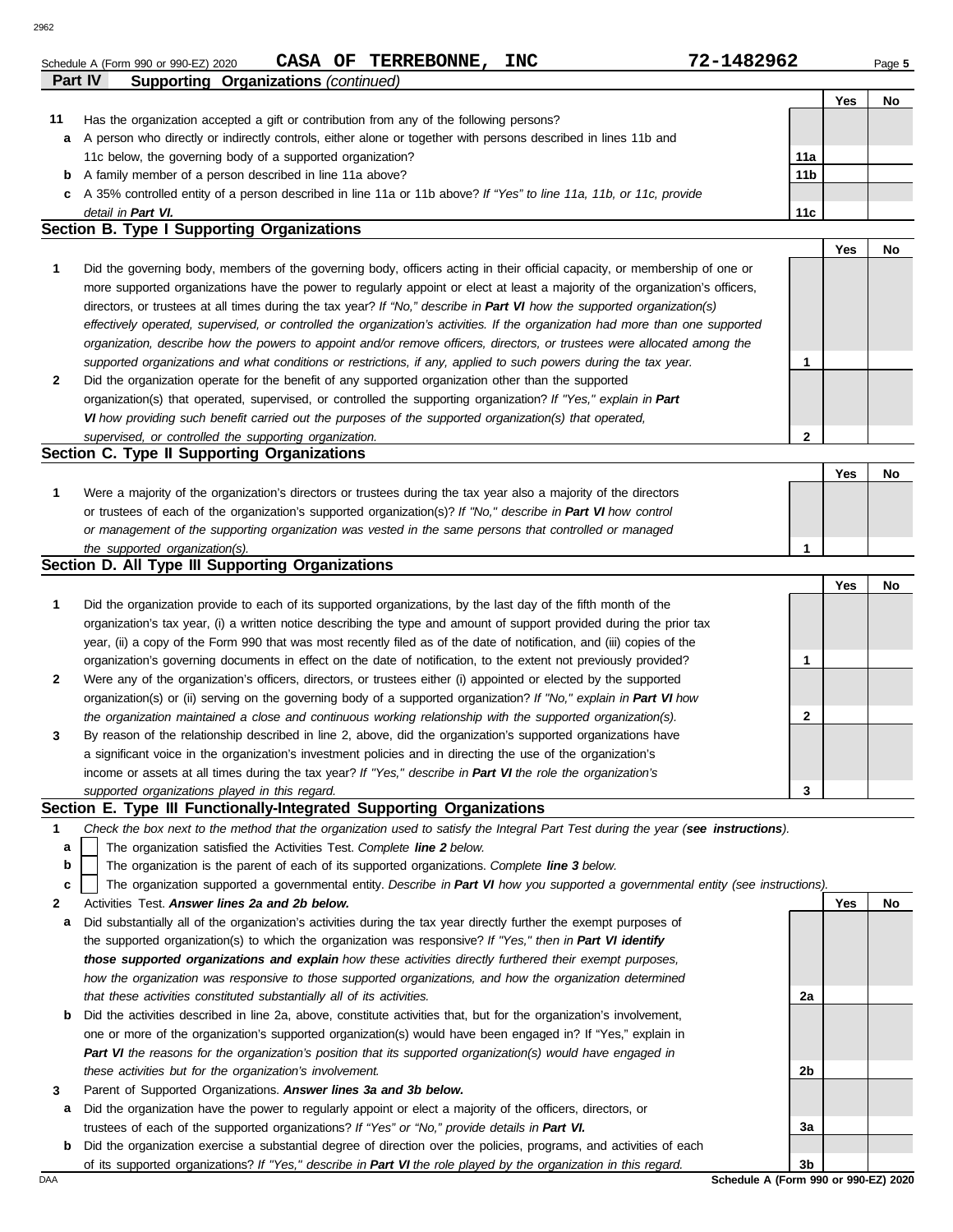| Schedule A (Form 990 or 990-EZ) 2020 | <b>CASA</b> | <b>TERREBONNE,</b><br>ΟF | <b>INC</b> | 1482962<br>$\mathbf{z}$ | Page 6 |
|--------------------------------------|-------------|--------------------------|------------|-------------------------|--------|

| Part V<br>Type III Non-Functionally Integrated 509(a)(3) Supporting Organizations                                                              |                |                |                                |
|------------------------------------------------------------------------------------------------------------------------------------------------|----------------|----------------|--------------------------------|
| 1<br>Check here if the organization satisfied the Integral Part Test as a qualifying trust on Nov. 20, 1970 (explain in Part VI). See          |                |                |                                |
| instructions. All other Type III non-functionally integrated supporting organizations must complete Sections A through E                       |                |                |                                |
| Section A - Adjusted Net Income                                                                                                                |                | (A) Prior Year | (B) Current Year               |
|                                                                                                                                                |                | (optional)     |                                |
| Net short-term capital gain<br>1                                                                                                               | 1              |                |                                |
| $\mathbf{2}$<br>Recoveries of prior-year distributions                                                                                         | $\mathbf{2}$   |                |                                |
| 3<br>Other gross income (see instructions)                                                                                                     | 3              |                |                                |
| Add lines 1 through 3.<br>4                                                                                                                    | 4              |                |                                |
| 5<br>Depreciation and depletion                                                                                                                | 5              |                |                                |
| Portion of operating expenses paid or incurred for production or collection of<br>6                                                            |                |                |                                |
| gross income or for management, conservation, or maintenance of property                                                                       |                |                |                                |
| held for production of income (see instructions)                                                                                               | 6              |                |                                |
| 7<br>Other expenses (see instructions)                                                                                                         | 7              |                |                                |
| 8<br><b>Adjusted Net Income</b> (subtract lines 5, 6, and 7 from line 4)                                                                       | 8              |                |                                |
| Section B - Minimum Asset Amount                                                                                                               |                | (A) Prior Year | (B) Current Year<br>(optional) |
| Aggregate fair market value of all non-exempt-use assets (see<br>1                                                                             |                |                |                                |
| instructions for short tax year or assets held for part of year):                                                                              |                |                |                                |
| a Average monthly value of securities                                                                                                          | 1a             |                |                                |
| <b>b</b> Average monthly cash balances                                                                                                         | 1b             |                |                                |
| c Fair market value of other non-exempt-use assets                                                                                             | 1c             |                |                                |
| <b>d Total</b> (add lines 1a, 1b, and 1c)                                                                                                      | 1d             |                |                                |
| <b>e</b> Discount claimed for blockage or other factors                                                                                        |                |                |                                |
| (explain in detail in Part VI):                                                                                                                |                |                |                                |
| $\mathbf{2}$<br>Acquisition indebtedness applicable to non-exempt-use assets                                                                   | 2              |                |                                |
| Subtract line 2 from line 1d.<br>3                                                                                                             | 3              |                |                                |
| Cash deemed held for exempt use. Enter 0.015 of line 3 (for greater amount,<br>4                                                               |                |                |                                |
| see instructions).                                                                                                                             | 4              |                |                                |
| Net value of non-exempt-use assets (subtract line 4 from line 3)<br>5                                                                          | 5              |                |                                |
| 6<br>Multiply line 5 by 0.035.                                                                                                                 | 6              |                |                                |
| 7<br>Recoveries of prior-year distributions                                                                                                    | $\overline{7}$ |                |                                |
| Minimum Asset Amount (add line 7 to line 6)<br>8                                                                                               | 8              |                |                                |
| Section C - Distributable Amount                                                                                                               |                |                | <b>Current Year</b>            |
| Adjusted net income for prior year (from Section A, line 8, column A)<br>1                                                                     | $\mathbf{1}$   |                |                                |
| Enter 0.85 of line 1.<br>$\mathbf{2}$                                                                                                          | $\mathbf{2}$   |                |                                |
| Minimum asset amount for prior year (from Section B, line 8, column A)<br>3                                                                    | 3              |                |                                |
| Enter greater of line 2 or line 3.<br>4                                                                                                        | 4              |                |                                |
| 5<br>Income tax imposed in prior year                                                                                                          | 5              |                |                                |
| <b>Distributable Amount.</b> Subtract line 5 from line 4, unless subject to<br>6                                                               |                |                |                                |
| emergency temporary reduction (see instructions).                                                                                              | 6              |                |                                |
| $\overline{7}$<br>Check here if the current year is the organization's first as a non-functionally integrated Type III supporting organization |                |                |                                |

(see instructions).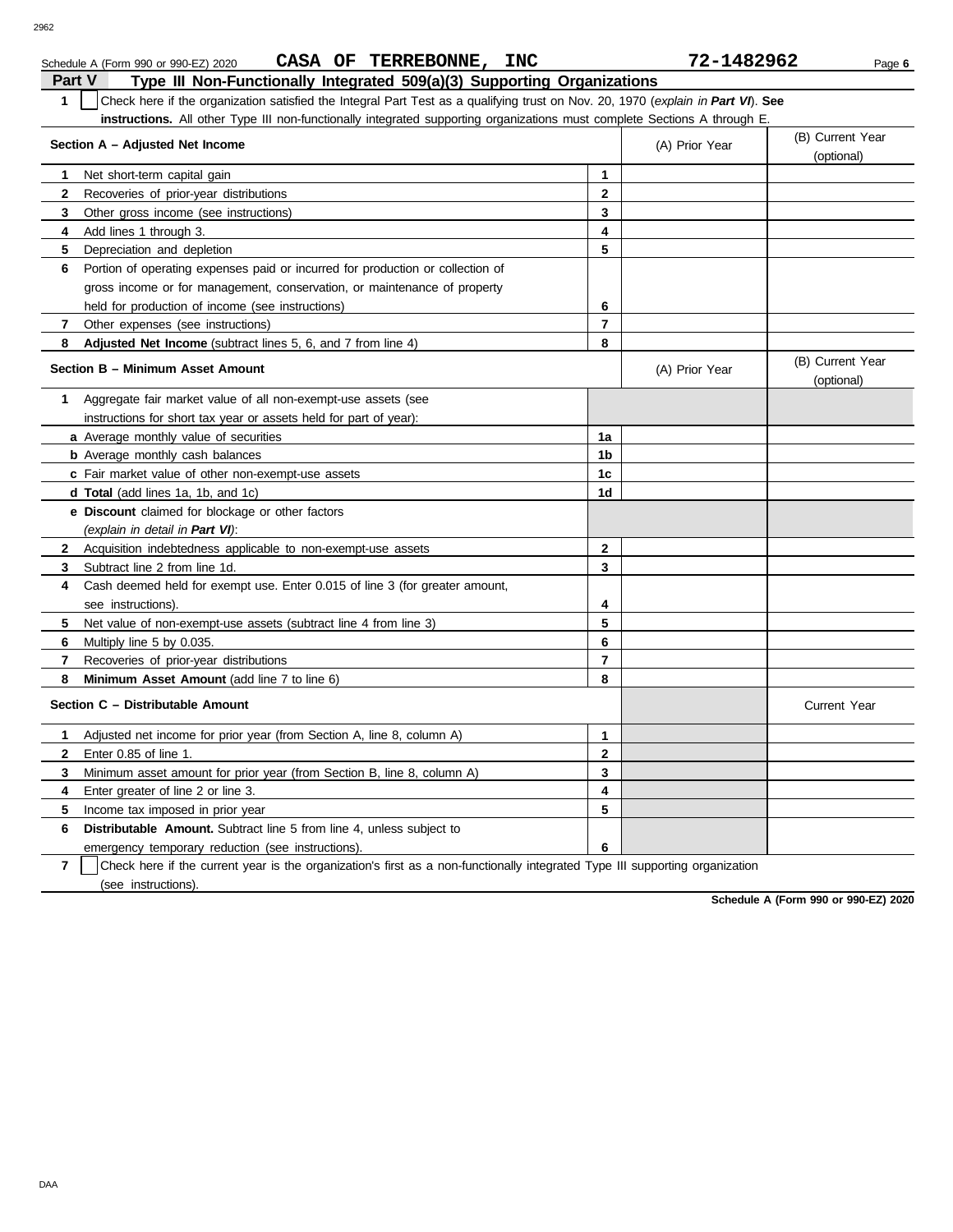### Schedule A (Form 990 or 990-EZ) 2020 **CASA OF TERREBONNE, INC / Z-I 48 Z 9 6 Z** Page 7 **CASA OF TERREBONNE, INC 72-1482962**

| Section D - Distributions<br>$\mathbf 1$<br>Amounts paid to supported organizations to accomplish exempt purposes<br>$\mathbf{2}$<br>Amounts paid to perform activity that directly furthers exempt purposes of supported<br>organizations, in excess of income from activity<br>Administrative expenses paid to accomplish exempt purposes of supported organizations<br>3 | <b>Current Year</b>                              |
|-----------------------------------------------------------------------------------------------------------------------------------------------------------------------------------------------------------------------------------------------------------------------------------------------------------------------------------------------------------------------------|--------------------------------------------------|
|                                                                                                                                                                                                                                                                                                                                                                             |                                                  |
|                                                                                                                                                                                                                                                                                                                                                                             |                                                  |
|                                                                                                                                                                                                                                                                                                                                                                             |                                                  |
|                                                                                                                                                                                                                                                                                                                                                                             |                                                  |
|                                                                                                                                                                                                                                                                                                                                                                             |                                                  |
| 4<br>Amounts paid to acquire exempt-use assets                                                                                                                                                                                                                                                                                                                              |                                                  |
| 5<br>Qualified set-aside amounts (prior IRS approval required-provide details in Part VI)                                                                                                                                                                                                                                                                                   |                                                  |
| Other distributions (describe in Part VI). See instructions.<br>6                                                                                                                                                                                                                                                                                                           |                                                  |
| Total annual distributions. Add lines 1 through 6.<br>7                                                                                                                                                                                                                                                                                                                     |                                                  |
| 8<br>Distributions to attentive supported organizations to which the organization is responsive                                                                                                                                                                                                                                                                             |                                                  |
| (provide details in Part VI). See instructions.                                                                                                                                                                                                                                                                                                                             |                                                  |
| 9<br>Distributable amount for 2020 from Section C, line 6                                                                                                                                                                                                                                                                                                                   |                                                  |
| 10<br>Line 8 amount divided by line 9 amount                                                                                                                                                                                                                                                                                                                                |                                                  |
| (i)<br>(ii)<br><b>Excess Distributions</b><br><b>Underdistributions</b><br><b>Section E - Distribution Allocations (see instructions)</b><br><b>Pre-2020</b>                                                                                                                                                                                                                | (iii)<br><b>Distributable</b><br>Amount for 2020 |
| Distributable amount for 2020 from Section C, line 6<br>1                                                                                                                                                                                                                                                                                                                   |                                                  |
| Underdistributions, if any, for years prior to 2020<br>$\mathbf{2}$<br>(reasonable cause required-explain in Part VI). See<br>instructions.                                                                                                                                                                                                                                 |                                                  |
| Excess distributions carryover, if any, to 2020<br>3                                                                                                                                                                                                                                                                                                                        |                                                  |
|                                                                                                                                                                                                                                                                                                                                                                             |                                                  |
|                                                                                                                                                                                                                                                                                                                                                                             |                                                  |
|                                                                                                                                                                                                                                                                                                                                                                             |                                                  |
|                                                                                                                                                                                                                                                                                                                                                                             |                                                  |
|                                                                                                                                                                                                                                                                                                                                                                             |                                                  |
| f Total of lines 3a through 3e                                                                                                                                                                                                                                                                                                                                              |                                                  |
| <b>g</b> Applied to underdistributions of prior years                                                                                                                                                                                                                                                                                                                       |                                                  |
| <b>h</b> Applied to 2020 distributable amount                                                                                                                                                                                                                                                                                                                               |                                                  |
| <i>i</i> Carryover from 2015 not applied (see instructions)                                                                                                                                                                                                                                                                                                                 |                                                  |
| Remainder. Subtract lines 3g, 3h, and 3i from line 3f.                                                                                                                                                                                                                                                                                                                      |                                                  |
| Distributions for 2020 from<br>4                                                                                                                                                                                                                                                                                                                                            |                                                  |
| \$<br>Section D, line 7:                                                                                                                                                                                                                                                                                                                                                    |                                                  |
| <b>a</b> Applied to underdistributions of prior years                                                                                                                                                                                                                                                                                                                       |                                                  |
| <b>b</b> Applied to 2020 distributable amount                                                                                                                                                                                                                                                                                                                               |                                                  |
| c Remainder. Subtract lines 4a and 4b from line 4.                                                                                                                                                                                                                                                                                                                          |                                                  |
| 5<br>Remaining underdistributions for years prior to 2020, if                                                                                                                                                                                                                                                                                                               |                                                  |
| any. Subtract lines 3q and 4a from line 2. For result                                                                                                                                                                                                                                                                                                                       |                                                  |
| greater than zero, explain in Part VI. See instructions.                                                                                                                                                                                                                                                                                                                    |                                                  |
| Remaining underdistributions for 2020 Subtract lines 3h<br>6                                                                                                                                                                                                                                                                                                                |                                                  |
| and 4b from line 1. For result greater than zero, explain in                                                                                                                                                                                                                                                                                                                |                                                  |
| Part VI. See instructions.                                                                                                                                                                                                                                                                                                                                                  |                                                  |
| Excess distributions carryover to 2021. Add lines 3j<br>7<br>and 4c.                                                                                                                                                                                                                                                                                                        |                                                  |
| Breakdown of line 7:<br>8                                                                                                                                                                                                                                                                                                                                                   |                                                  |
| a Excess from 2016                                                                                                                                                                                                                                                                                                                                                          |                                                  |
| <b>b</b> Excess from 2017                                                                                                                                                                                                                                                                                                                                                   |                                                  |
|                                                                                                                                                                                                                                                                                                                                                                             |                                                  |
| d Excess from 2019                                                                                                                                                                                                                                                                                                                                                          |                                                  |
| e Excess from 2020                                                                                                                                                                                                                                                                                                                                                          |                                                  |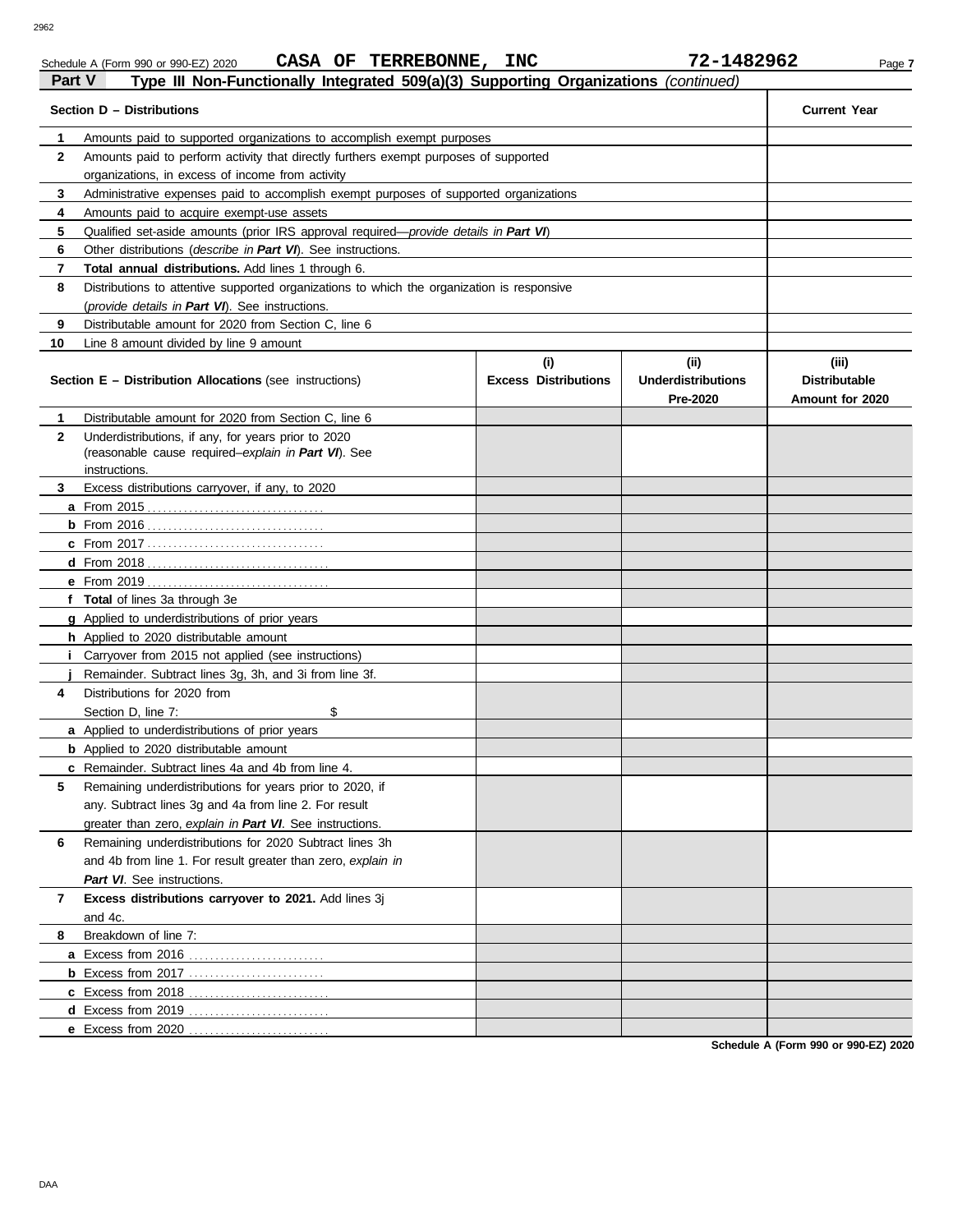| Supplemental Information. Provide the explanations required by Part II, line 10; Part II, line 17a or 17b; Part<br>Part VI<br>III, line 12; Part IV, Section A, lines 1, 2, 3b, 3c, 4b, 4c, 5a, 6, 9a, 9b, 9c, 11a, 11b, and 11c; Part IV, Section<br>B, lines 1 and 2; Part IV, Section C, line 1; Part IV, Section D, lines 2 and 3; Part IV, Section E, lines 1c, 2a, 2b,<br>3a, and 3b; Part V, line 1; Part V, Section B, line 1e; Part V, Section D, lines 5, 6, and 8; and Part V, Section E,<br>lines 2, 5, and 6. Also complete this part for any additional information. (See instructions.) | Schedule A (Form 990 or 990-EZ) 2020 |  | CASA OF TERREBONNE, INC | 72-1482962 | Page 8 |
|--------------------------------------------------------------------------------------------------------------------------------------------------------------------------------------------------------------------------------------------------------------------------------------------------------------------------------------------------------------------------------------------------------------------------------------------------------------------------------------------------------------------------------------------------------------------------------------------------------|--------------------------------------|--|-------------------------|------------|--------|
|                                                                                                                                                                                                                                                                                                                                                                                                                                                                                                                                                                                                        |                                      |  |                         |            |        |
|                                                                                                                                                                                                                                                                                                                                                                                                                                                                                                                                                                                                        |                                      |  |                         |            |        |
|                                                                                                                                                                                                                                                                                                                                                                                                                                                                                                                                                                                                        |                                      |  |                         |            |        |
|                                                                                                                                                                                                                                                                                                                                                                                                                                                                                                                                                                                                        |                                      |  |                         |            |        |
|                                                                                                                                                                                                                                                                                                                                                                                                                                                                                                                                                                                                        |                                      |  |                         |            |        |
|                                                                                                                                                                                                                                                                                                                                                                                                                                                                                                                                                                                                        |                                      |  |                         |            |        |
|                                                                                                                                                                                                                                                                                                                                                                                                                                                                                                                                                                                                        |                                      |  |                         |            |        |
|                                                                                                                                                                                                                                                                                                                                                                                                                                                                                                                                                                                                        |                                      |  |                         |            |        |
|                                                                                                                                                                                                                                                                                                                                                                                                                                                                                                                                                                                                        |                                      |  |                         |            |        |
|                                                                                                                                                                                                                                                                                                                                                                                                                                                                                                                                                                                                        |                                      |  |                         |            |        |
|                                                                                                                                                                                                                                                                                                                                                                                                                                                                                                                                                                                                        |                                      |  |                         |            |        |
|                                                                                                                                                                                                                                                                                                                                                                                                                                                                                                                                                                                                        |                                      |  |                         |            |        |
|                                                                                                                                                                                                                                                                                                                                                                                                                                                                                                                                                                                                        |                                      |  |                         |            |        |
|                                                                                                                                                                                                                                                                                                                                                                                                                                                                                                                                                                                                        |                                      |  |                         |            |        |
|                                                                                                                                                                                                                                                                                                                                                                                                                                                                                                                                                                                                        |                                      |  |                         |            |        |
|                                                                                                                                                                                                                                                                                                                                                                                                                                                                                                                                                                                                        |                                      |  |                         |            |        |
|                                                                                                                                                                                                                                                                                                                                                                                                                                                                                                                                                                                                        |                                      |  |                         |            |        |
|                                                                                                                                                                                                                                                                                                                                                                                                                                                                                                                                                                                                        |                                      |  |                         |            |        |
|                                                                                                                                                                                                                                                                                                                                                                                                                                                                                                                                                                                                        |                                      |  |                         |            |        |
|                                                                                                                                                                                                                                                                                                                                                                                                                                                                                                                                                                                                        |                                      |  |                         |            |        |
|                                                                                                                                                                                                                                                                                                                                                                                                                                                                                                                                                                                                        |                                      |  |                         |            |        |
|                                                                                                                                                                                                                                                                                                                                                                                                                                                                                                                                                                                                        |                                      |  |                         |            |        |
|                                                                                                                                                                                                                                                                                                                                                                                                                                                                                                                                                                                                        |                                      |  |                         |            |        |
|                                                                                                                                                                                                                                                                                                                                                                                                                                                                                                                                                                                                        |                                      |  |                         |            |        |
|                                                                                                                                                                                                                                                                                                                                                                                                                                                                                                                                                                                                        |                                      |  |                         |            |        |
|                                                                                                                                                                                                                                                                                                                                                                                                                                                                                                                                                                                                        |                                      |  |                         |            |        |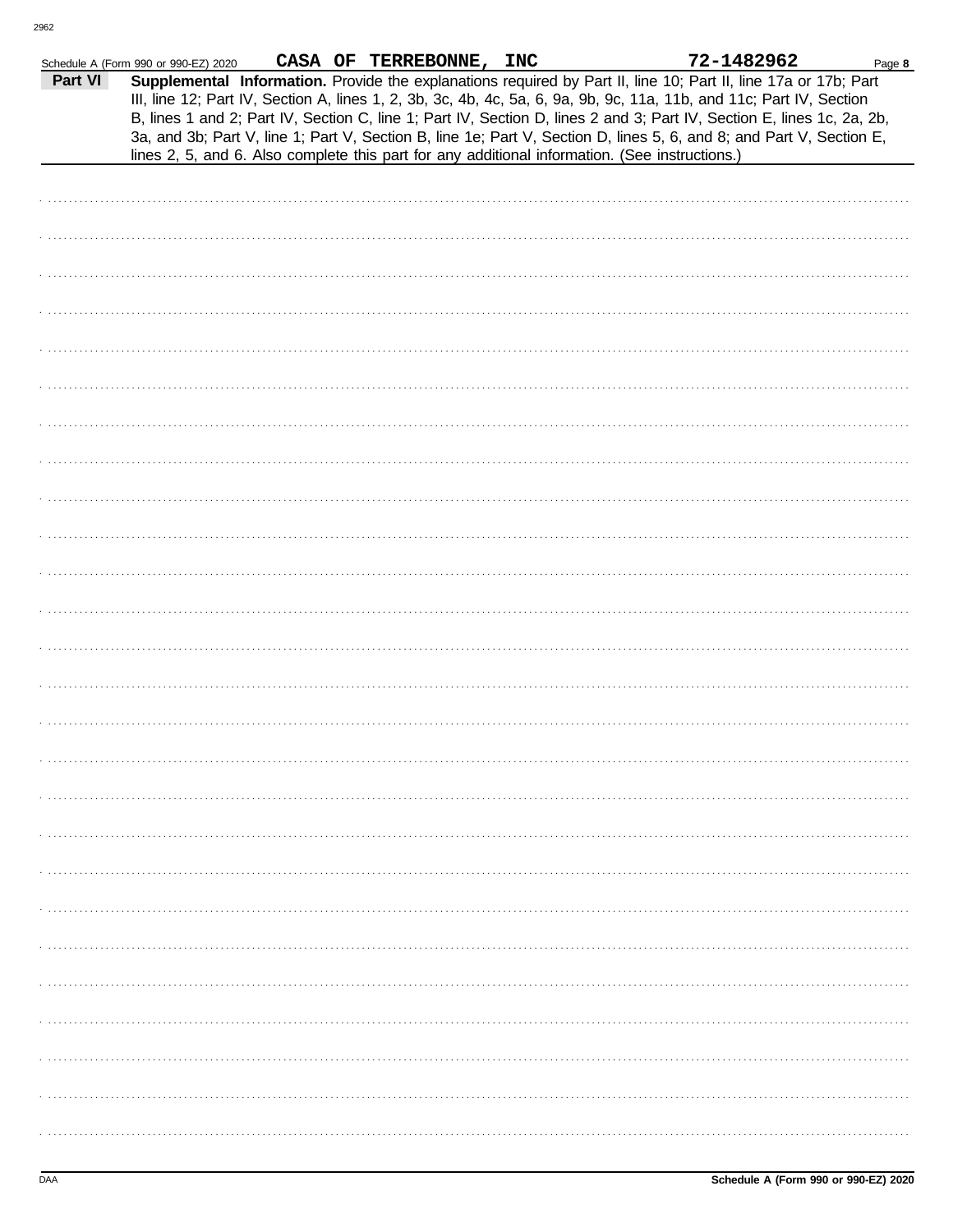2962

Department of the Treasury Internal Revenue Service

## **CASA OF TERREBONNE, INC 72-1482962**

**Organization type** (check one):

**Filers of: Section:**

| Schedule B       | <b>Schedule of Contributors</b> |
|------------------|---------------------------------|
| /Earm 000 000.E7 |                                 |

OMB No. 1545-0047

**2020**

**or 990-PF)** u **Attach to Form 990, Form 990-EZ, or Form 990-PF.** u **Go to** *www.irs.gov/Form990* **for the latest information.**

**Employer identification number**

|                      | Form 990 or 990-EZ                 | X <br>501(c)               | 3 ) (enter number) organization                                                                                                                                                                                                                                                                                                                                                                                                                                                                                                                                                                                                                                                                                                                                                                                                                                                                                                                                                                 |    |
|----------------------|------------------------------------|----------------------------|-------------------------------------------------------------------------------------------------------------------------------------------------------------------------------------------------------------------------------------------------------------------------------------------------------------------------------------------------------------------------------------------------------------------------------------------------------------------------------------------------------------------------------------------------------------------------------------------------------------------------------------------------------------------------------------------------------------------------------------------------------------------------------------------------------------------------------------------------------------------------------------------------------------------------------------------------------------------------------------------------|----|
|                      |                                    |                            | $4947(a)(1)$ nonexempt charitable trust not treated as a private foundation                                                                                                                                                                                                                                                                                                                                                                                                                                                                                                                                                                                                                                                                                                                                                                                                                                                                                                                     |    |
|                      |                                    | 527 political organization |                                                                                                                                                                                                                                                                                                                                                                                                                                                                                                                                                                                                                                                                                                                                                                                                                                                                                                                                                                                                 |    |
| Form 990-PF          |                                    |                            | $501(c)(3)$ exempt private foundation                                                                                                                                                                                                                                                                                                                                                                                                                                                                                                                                                                                                                                                                                                                                                                                                                                                                                                                                                           |    |
|                      |                                    |                            | 4947(a)(1) nonexempt charitable trust treated as a private foundation                                                                                                                                                                                                                                                                                                                                                                                                                                                                                                                                                                                                                                                                                                                                                                                                                                                                                                                           |    |
|                      |                                    |                            | $501(c)(3)$ taxable private foundation                                                                                                                                                                                                                                                                                                                                                                                                                                                                                                                                                                                                                                                                                                                                                                                                                                                                                                                                                          |    |
|                      |                                    |                            |                                                                                                                                                                                                                                                                                                                                                                                                                                                                                                                                                                                                                                                                                                                                                                                                                                                                                                                                                                                                 |    |
| instructions.        |                                    |                            | Check if your organization is covered by the General Rule or a Special Rule.<br>Note: Only a section 501(c)(7), (8), or (10) organization can check boxes for both the General Rule and a Special Rule. See                                                                                                                                                                                                                                                                                                                                                                                                                                                                                                                                                                                                                                                                                                                                                                                     |    |
| <b>General Rule</b>  |                                    |                            |                                                                                                                                                                                                                                                                                                                                                                                                                                                                                                                                                                                                                                                                                                                                                                                                                                                                                                                                                                                                 |    |
|                      | contributor's total contributions. |                            | For an organization filing Form 990, 990-EZ, or 990-PF that received, during the year, contributions totaling \$5,000<br>or more (in money or property) from any one contributor. Complete Parts I and II. See instructions for determining a                                                                                                                                                                                                                                                                                                                                                                                                                                                                                                                                                                                                                                                                                                                                                   |    |
| <b>Special Rules</b> |                                    |                            |                                                                                                                                                                                                                                                                                                                                                                                                                                                                                                                                                                                                                                                                                                                                                                                                                                                                                                                                                                                                 |    |
| X                    |                                    |                            | For an organization described in section 501(c)(3) filing Form 990 or 990-EZ that met the 33 <sup>1</sup> /3% support test of the<br>regulations under sections $509(a)(1)$ and $170(b)(1)(A)(vi)$ , that checked Schedule A (Form 990 or 990-EZ), Part II, line<br>13, 16a, or 16b, and that received from any one contributor, during the year, total contributions of the greater of (1)<br>\$5,000; or (2) 2% of the amount on (i) Form 990, Part VIII, line 1h; or (ii) Form 990-EZ, line 1. Complete Parts I and II.<br>For an organization described in section $501(c)(7)$ , (8), or (10) filing Form 990 or 990-EZ that received from any one<br>contributor, during the year, total contributions of more than \$1,000 exclusively for religious, charitable, scientific,<br>literary, or educational purposes, or for the prevention of cruelty to children or animals. Complete Parts I (entering<br>"N/A" in column (b) instead of the contributor name and address), II, and III. |    |
|                      |                                    |                            | For an organization described in section $501(c)(7)$ , (8), or (10) filing Form 990 or 990-EZ that received from any one<br>contributor, during the year, contributions exclusively for religious, charitable, etc., purposes, but no such<br>contributions totaled more than \$1,000. If this box is checked, enter here the total contributions that were received<br>during the year for an exclusively religious, charitable, etc., purpose. Don't complete any of the parts unless the<br>General Rule applies to this organization because it received nonexclusively religious, charitable, etc., contributions                                                                                                                                                                                                                                                                                                                                                                          | \$ |
|                      |                                    |                            | Caution: An organization that isn't covered by the General Rule and/or the Special Rules doesn't file Schedule B (Form 990,<br>990-EZ, or 990-PF), but it must answer "No" on Part IV, line 2, of its Form 990; or check the box on line H of its Form 990-EZ or on its<br>Form 990-PF, Part I, line 2, to certify that it doesn't meet the filing requirements of Schedule B (Form 990, 990-EZ, or 990-PF).                                                                                                                                                                                                                                                                                                                                                                                                                                                                                                                                                                                    |    |

**For Paperwork Reduction Act Notice, see the instructions for Form 990, 990-EZ, or 990-PF.**

**(Form 990, 990-EZ,**

Name of the organization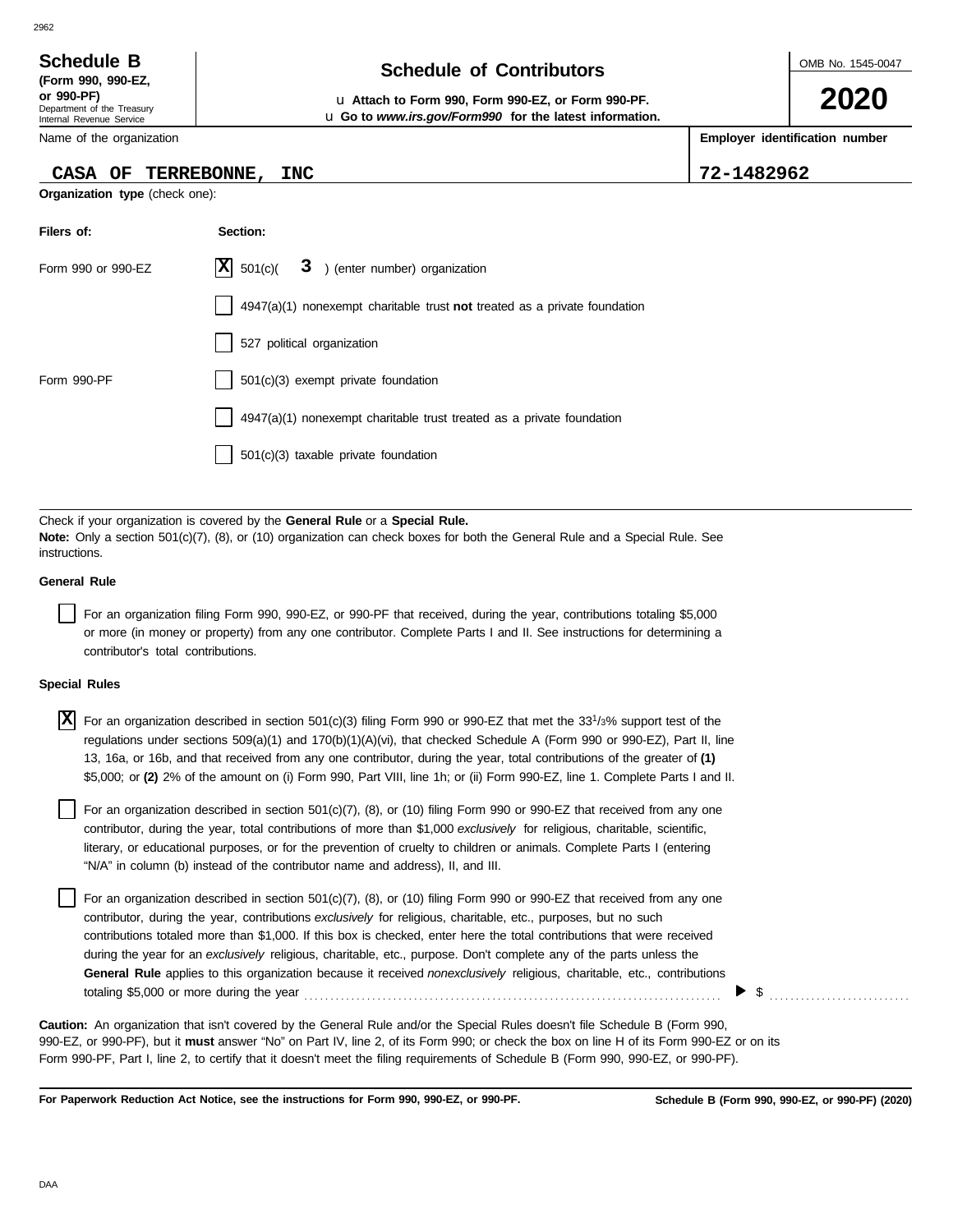| . . | . . |
|-----|-----|

|                      | Schedule B (Form 990, 990-EZ, or 990-PF) (2020)                                                |                                             | Page 1 of 1<br>Page 2                                                                                    |  |  |
|----------------------|------------------------------------------------------------------------------------------------|---------------------------------------------|----------------------------------------------------------------------------------------------------------|--|--|
| Name of organization | CASA OF TERREBONNE,<br><b>INC</b>                                                              |                                             | Employer identification number<br>72-1482962                                                             |  |  |
| Part I               | Contributors (see instructions). Use duplicate copies of Part I if additional space is needed. |                                             |                                                                                                          |  |  |
| (a)<br>No.           | (b)<br>Name, address, and ZIP + 4                                                              | (c)<br><b>Total contributions</b>           | (d)<br>Type of contribution                                                                              |  |  |
| $\frac{1}{n}$        |                                                                                                | 18,500<br>\$                                | Person<br>Payroll<br>Noncash<br>(Complete Part II for<br>noncash contributions.)                         |  |  |
| (a)<br>No.           | (b)<br>Name, address, and ZIP + 4                                                              | (c)<br><b>Total contributions</b>           | (d)<br>Type of contribution                                                                              |  |  |
| $\frac{2}{\cdot}$    |                                                                                                | 45,000<br>$\frac{1}{2}$                     | Person<br>Payroll<br>Noncash<br>(Complete Part II for<br>noncash contributions.)                         |  |  |
| (a)<br>No.           | (b)<br>Name, address, and ZIP + 4                                                              | (c)<br><b>Total contributions</b>           | (d)<br>Type of contribution                                                                              |  |  |
|                      |                                                                                                | \$                                          | Person<br>Payroll<br>Noncash<br>(Complete Part II for<br>noncash contributions.)                         |  |  |
| (a)<br>No.           | (b)                                                                                            | (c)                                         | (d)<br>Type of contribution                                                                              |  |  |
|                      | Name, address, and ZIP + 4                                                                     | <b>Total contributions</b><br>$\mathsf{\$}$ | Person<br>Payroll<br>Noncash<br>(Complete Part II for<br>noncash contributions.)                         |  |  |
| (a)<br>No.           | (b)<br>Name, address, and ZIP + 4                                                              | (c)<br><b>Total contributions</b>           | (d)<br>Type of contribution                                                                              |  |  |
|                      |                                                                                                | \$                                          | Person<br>Payroll<br><b>Noncash</b><br>(Complete Part II for<br>noncash contributions.)                  |  |  |
| (a)                  | (b)                                                                                            | (c)                                         | (d)                                                                                                      |  |  |
| No.                  | Name, address, and ZIP + 4                                                                     | <b>Total contributions</b><br>\$            | Type of contribution<br>Person<br>Payroll<br>Noncash<br>(Complete Part II for<br>noncash contributions.) |  |  |

Page **2**

**Page 1 of 1**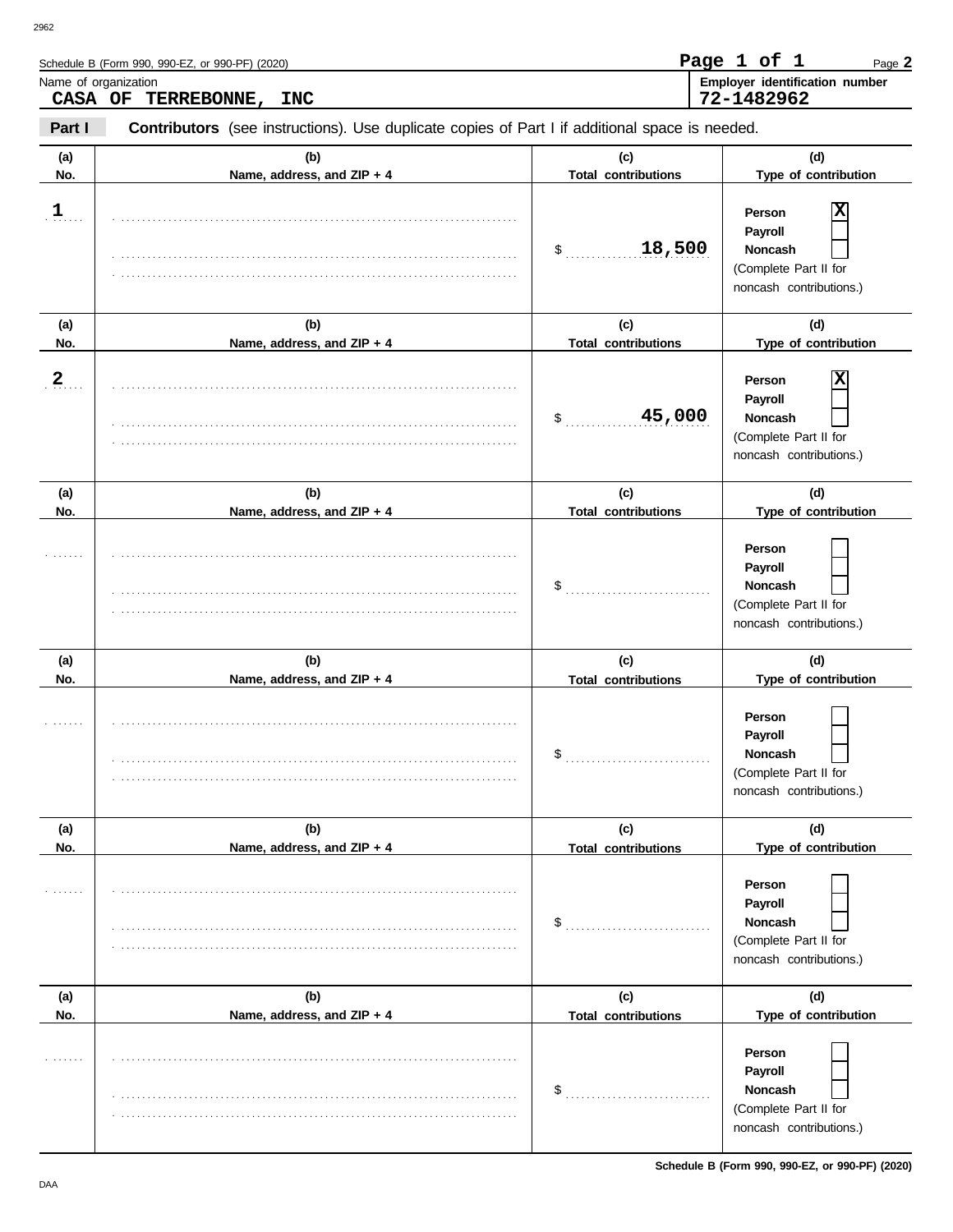|   | <b>SCHEDULE D</b><br>(Form 990) |                               |                                                                                                                 |  |  |                        | Supplemental Financial Statements<br>u Complete if the organization answered "Yes" on Form 990, |                                                                                                                                           |                |  | OMB No. 1545-0047               |                       |
|---|---------------------------------|-------------------------------|-----------------------------------------------------------------------------------------------------------------|--|--|------------------------|-------------------------------------------------------------------------------------------------|-------------------------------------------------------------------------------------------------------------------------------------------|----------------|--|---------------------------------|-----------------------|
|   | Department of the Treasury      |                               |                                                                                                                 |  |  | La Attach to Form 990. | Part IV, line 6, 7, 8, 9, 10, 11a, 11b, 11c, 11d, 11e, 11f, 12a, or 12b.                        |                                                                                                                                           |                |  |                                 | <b>Open to Public</b> |
|   | Internal Revenue Service        |                               |                                                                                                                 |  |  |                        |                                                                                                 | <b>u</b> Go to www.irs.gov/Form990 for instructions and the latest information.                                                           |                |  | Inspection                      |                       |
|   | Name of the organization        |                               |                                                                                                                 |  |  |                        |                                                                                                 |                                                                                                                                           |                |  | Employer identification number  |                       |
|   |                                 |                               |                                                                                                                 |  |  |                        |                                                                                                 |                                                                                                                                           |                |  |                                 |                       |
|   | Part I                          |                               | CASA OF TERREBONNE, INC                                                                                         |  |  |                        |                                                                                                 | Organizations Maintaining Donor Advised Funds or Other Similar Funds or Accounts.                                                         | 72-1482962     |  |                                 |                       |
|   |                                 |                               | Complete if the organization answered "Yes" on Form 990, Part IV, line 6.                                       |  |  |                        |                                                                                                 |                                                                                                                                           |                |  |                                 |                       |
|   |                                 |                               |                                                                                                                 |  |  |                        | (a) Donor advised funds                                                                         |                                                                                                                                           |                |  | (b) Funds and other accounts    |                       |
| 1 |                                 |                               |                                                                                                                 |  |  |                        |                                                                                                 |                                                                                                                                           |                |  |                                 |                       |
| 2 |                                 |                               |                                                                                                                 |  |  |                        |                                                                                                 |                                                                                                                                           |                |  |                                 |                       |
| 3 |                                 |                               |                                                                                                                 |  |  |                        |                                                                                                 |                                                                                                                                           |                |  |                                 |                       |
| 4 |                                 |                               |                                                                                                                 |  |  |                        |                                                                                                 |                                                                                                                                           |                |  |                                 |                       |
| 5 |                                 |                               | Did the organization inform all donors and donor advisors in writing that the assets held in donor advised      |  |  |                        |                                                                                                 |                                                                                                                                           |                |  |                                 |                       |
| 6 |                                 |                               | Did the organization inform all grantees, donors, and donor advisors in writing that grant funds can be used    |  |  |                        |                                                                                                 |                                                                                                                                           |                |  | Yes                             | No                    |
|   |                                 |                               | only for charitable purposes and not for the benefit of the donor or donor advisor, or for any other purpose    |  |  |                        |                                                                                                 |                                                                                                                                           |                |  |                                 |                       |
|   |                                 |                               |                                                                                                                 |  |  |                        |                                                                                                 |                                                                                                                                           |                |  | Yes                             | No                    |
|   | Part II                         |                               | <b>Conservation Easements.</b>                                                                                  |  |  |                        |                                                                                                 |                                                                                                                                           |                |  |                                 |                       |
|   |                                 |                               | Complete if the organization answered "Yes" on Form 990, Part IV, line 7.                                       |  |  |                        |                                                                                                 |                                                                                                                                           |                |  |                                 |                       |
| 1 |                                 |                               | Purpose(s) of conservation easements held by the organization (check all that apply).                           |  |  |                        |                                                                                                 |                                                                                                                                           |                |  |                                 |                       |
|   |                                 |                               | Preservation of land for public use (for example, recreation or education)                                      |  |  |                        |                                                                                                 | Preservation of a historically important land area                                                                                        |                |  |                                 |                       |
|   |                                 | Protection of natural habitat |                                                                                                                 |  |  |                        |                                                                                                 | Preservation of a certified historic structure                                                                                            |                |  |                                 |                       |
| 2 |                                 | Preservation of open space    |                                                                                                                 |  |  |                        |                                                                                                 | Complete lines 2a through 2d if the organization held a qualified conservation contribution in the form of a conservation                 |                |  |                                 |                       |
|   |                                 |                               | easement on the last day of the tax year.                                                                       |  |  |                        |                                                                                                 |                                                                                                                                           |                |  | Held at the End of the Tax Year |                       |
| а |                                 |                               |                                                                                                                 |  |  |                        |                                                                                                 |                                                                                                                                           | 2a             |  |                                 |                       |
| b |                                 |                               |                                                                                                                 |  |  |                        |                                                                                                 |                                                                                                                                           | 2 <sub>b</sub> |  |                                 |                       |
| c |                                 |                               | Number of conservation easements on a certified historic structure included in (a) [[[[[ [ [ ]]]                |  |  |                        |                                                                                                 |                                                                                                                                           | 2c             |  |                                 |                       |
| d |                                 |                               | Number of conservation easements included in (c) acquired after 7/25/06, and not on a                           |  |  |                        |                                                                                                 |                                                                                                                                           |                |  |                                 |                       |
|   |                                 |                               | historic structure listed in the National Register                                                              |  |  |                        |                                                                                                 |                                                                                                                                           | 2d             |  |                                 |                       |
| 3 |                                 |                               |                                                                                                                 |  |  |                        |                                                                                                 | Number of conservation easements modified, transferred, released, extinguished, or terminated by the organization during the              |                |  |                                 |                       |
|   | tax year <b>u</b>               | .                             | Number of states where property subject to conservation easement is located u                                   |  |  |                        |                                                                                                 |                                                                                                                                           |                |  |                                 |                       |
| 5 |                                 |                               | Does the organization have a written policy regarding the periodic monitoring, inspection, handling of          |  |  |                        |                                                                                                 |                                                                                                                                           |                |  |                                 |                       |
|   |                                 |                               | violations, and enforcement of the conservation easements it holds?                                             |  |  |                        |                                                                                                 |                                                                                                                                           |                |  | Yes                             | No                    |
| 6 |                                 |                               |                                                                                                                 |  |  |                        |                                                                                                 | Staff and volunteer hours devoted to monitoring, inspecting, handling of violations, and enforcing conservation easements during the year |                |  |                                 |                       |
|   | u                               |                               |                                                                                                                 |  |  |                        |                                                                                                 |                                                                                                                                           |                |  |                                 |                       |
| 7 |                                 |                               |                                                                                                                 |  |  |                        |                                                                                                 | Amount of expenses incurred in monitoring, inspecting, handling of violations, and enforcing conservation easements during the year       |                |  |                                 |                       |
|   |                                 |                               |                                                                                                                 |  |  |                        |                                                                                                 |                                                                                                                                           |                |  |                                 |                       |
| 8 |                                 |                               | Does each conservation easement reported on line 2(d) above satisfy the requirements of section 170(h)(4)(B)(i) |  |  |                        |                                                                                                 |                                                                                                                                           |                |  | Yes                             | No                    |
| 9 |                                 |                               |                                                                                                                 |  |  |                        |                                                                                                 | In Part XIII, describe how the organization reports conservation easements in its revenue and expense statement and                       |                |  |                                 |                       |
|   |                                 |                               |                                                                                                                 |  |  |                        |                                                                                                 | balance sheet, and include, if applicable, the text of the footnote to the organization's financial statements that describes the         |                |  |                                 |                       |
|   |                                 |                               | organization's accounting for conservation easements.                                                           |  |  |                        |                                                                                                 |                                                                                                                                           |                |  |                                 |                       |
|   | Part III                        |                               | Complete if the organization answered "Yes" on Form 990, Part IV, line 8.                                       |  |  |                        |                                                                                                 | Organizations Maintaining Collections of Art, Historical Treasures, or Other Similar Assets.                                              |                |  |                                 |                       |
|   |                                 |                               |                                                                                                                 |  |  |                        |                                                                                                 | 1a If the organization elected, as permitted under FASB ASC 958, not to report in its revenue statement and balance sheet works           |                |  |                                 |                       |
|   |                                 |                               |                                                                                                                 |  |  |                        |                                                                                                 | of art, historical treasures, or other similar assets held for public exhibition, education, or research in furtherance of public         |                |  |                                 |                       |
|   |                                 |                               | service, provide in Part XIII the text of the footnote to its financial statements that describes these items.  |  |  |                        |                                                                                                 |                                                                                                                                           |                |  |                                 |                       |
| b |                                 |                               |                                                                                                                 |  |  |                        |                                                                                                 | If the organization elected, as permitted under FASB ASC 958, to report in its revenue statement and balance sheet works of               |                |  |                                 |                       |
|   |                                 |                               |                                                                                                                 |  |  |                        |                                                                                                 | art, historical treasures, or other similar assets held for public exhibition, education, or research in furtherance of public service,   |                |  |                                 |                       |
|   | (i)                             |                               | provide the following amounts relating to these items:                                                          |  |  |                        |                                                                                                 |                                                                                                                                           |                |  |                                 |                       |
|   |                                 |                               | (ii) Assets included in Form 990, Part X                                                                        |  |  |                        |                                                                                                 |                                                                                                                                           |                |  | $\mathbf{u}$ \$ $\ldots$        |                       |
| 2 |                                 |                               |                                                                                                                 |  |  |                        |                                                                                                 | If the organization received or held works of art, historical treasures, or other similar assets for financial gain, provide the          |                |  |                                 |                       |
|   |                                 |                               | following amounts required to be reported under FASB ASC 958 relating to these items:                           |  |  |                        |                                                                                                 |                                                                                                                                           |                |  |                                 |                       |
| а |                                 |                               |                                                                                                                 |  |  |                        |                                                                                                 |                                                                                                                                           |                |  |                                 |                       |
|   |                                 |                               |                                                                                                                 |  |  |                        |                                                                                                 |                                                                                                                                           |                |  |                                 |                       |

| For Paperwork Reduction Act Notice, see the Instructions for Form 990. |  |
|------------------------------------------------------------------------|--|
| DAA                                                                    |  |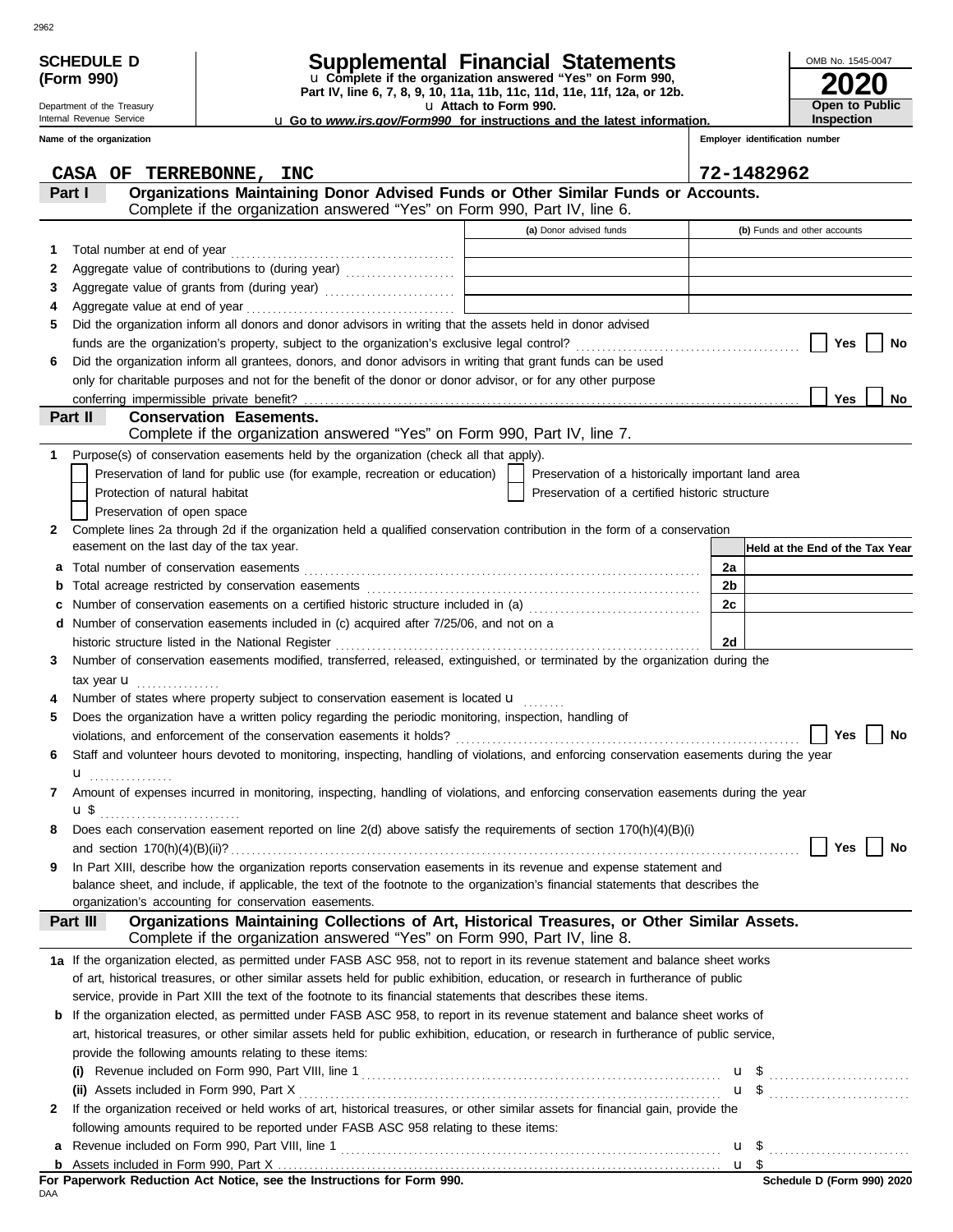|    | Schedule D (Form 990) 2020 CASA OF TERREBONNE, INC                                                                                                                                                                                  |                         |                          |                    | 72-1482962      |                      |                |                     | Page 2 |
|----|-------------------------------------------------------------------------------------------------------------------------------------------------------------------------------------------------------------------------------------|-------------------------|--------------------------|--------------------|-----------------|----------------------|----------------|---------------------|--------|
|    | Organizations Maintaining Collections of Art, Historical Treasures, or Other Similar Assets (continued)<br>Part III                                                                                                                 |                         |                          |                    |                 |                      |                |                     |        |
| 3. | Using the organization's acquisition, accession, and other records, check any of the following that make significant use of its<br>collection items (check all that apply):                                                         |                         |                          |                    |                 |                      |                |                     |        |
| a  | Public exhibition                                                                                                                                                                                                                   | d                       | Loan or exchange program |                    |                 |                      |                |                     |        |
| b  | Scholarly research                                                                                                                                                                                                                  | е                       |                          |                    |                 |                      |                |                     |        |
| c  | Preservation for future generations                                                                                                                                                                                                 |                         |                          |                    |                 |                      |                |                     |        |
|    | Provide a description of the organization's collections and explain how they further the organization's exempt purpose in Part                                                                                                      |                         |                          |                    |                 |                      |                |                     |        |
|    | XIII.                                                                                                                                                                                                                               |                         |                          |                    |                 |                      |                |                     |        |
|    | During the year, did the organization solicit or receive donations of art, historical treasures, or other similar                                                                                                                   |                         |                          |                    |                 |                      |                |                     |        |
|    |                                                                                                                                                                                                                                     |                         |                          |                    |                 |                      | <b>Yes</b>     |                     | No     |
|    | assets to be sold to raise funds rather than to be maintained as part of the organization's collection?<br>Part IV<br><b>Escrow and Custodial Arrangements.</b>                                                                     |                         |                          |                    |                 |                      |                |                     |        |
|    | Complete if the organization answered "Yes" on Form 990, Part IV, line 9, or reported an amount on Form                                                                                                                             |                         |                          |                    |                 |                      |                |                     |        |
|    |                                                                                                                                                                                                                                     |                         |                          |                    |                 |                      |                |                     |        |
|    | 990, Part X, line 21.                                                                                                                                                                                                               |                         |                          |                    |                 |                      |                |                     |        |
|    | 1a Is the organization an agent, trustee, custodian or other intermediary for contributions or other assets not                                                                                                                     |                         |                          |                    |                 |                      |                |                     |        |
|    |                                                                                                                                                                                                                                     |                         |                          |                    |                 |                      | Yes            |                     | No     |
|    | <b>b</b> If "Yes," explain the arrangement in Part XIII and complete the following table:                                                                                                                                           |                         |                          |                    |                 |                      |                |                     |        |
|    |                                                                                                                                                                                                                                     |                         |                          |                    |                 |                      | Amount         |                     |        |
| C  | Beginning balance                                                                                                                                                                                                                   |                         |                          |                    |                 | 1c                   |                |                     |        |
|    | Additions during the year contains and according to the year contained and year and according the year contains and according the year contains and according to the year contains and according to the year and year and year      |                         |                          |                    |                 | 1d                   |                |                     |        |
|    |                                                                                                                                                                                                                                     |                         |                          |                    |                 | 1е                   |                |                     |        |
| f  | Ending balance <b>construction and the construction of the construction</b> of the construction of the construction of the construction of the construction of the construction of the construction of the construction of the cons |                         |                          |                    |                 | 1f                   |                |                     |        |
|    | 2a Did the organization include an amount on Form 990, Part X, line 21, for escrow or custodial account liability?                                                                                                                  |                         |                          |                    |                 |                      | Yes            |                     | No     |
|    |                                                                                                                                                                                                                                     |                         |                          |                    |                 |                      |                |                     |        |
|    | Part V<br><b>Endowment Funds.</b>                                                                                                                                                                                                   |                         |                          |                    |                 |                      |                |                     |        |
|    | Complete if the organization answered "Yes" on Form 990, Part IV, line 10.                                                                                                                                                          |                         |                          |                    |                 |                      |                |                     |        |
|    |                                                                                                                                                                                                                                     | (a) Current year        | (b) Prior year           | (c) Two years back |                 | (d) Three years back |                | (e) Four years back |        |
|    | 1a Beginning of year balance                                                                                                                                                                                                        |                         |                          |                    |                 |                      |                |                     |        |
|    | <b>b</b> Contributions $\ldots$                                                                                                                                                                                                     |                         |                          |                    |                 |                      |                |                     |        |
| С  | Net investment earnings, gains, and                                                                                                                                                                                                 |                         |                          |                    |                 |                      |                |                     |        |
|    | losses                                                                                                                                                                                                                              |                         |                          |                    |                 |                      |                |                     |        |
|    | <b>d</b> Grants or scholarships<br>.                                                                                                                                                                                                |                         |                          |                    |                 |                      |                |                     |        |
|    | e Other expenditures for facilities and                                                                                                                                                                                             |                         |                          |                    |                 |                      |                |                     |        |
|    |                                                                                                                                                                                                                                     |                         |                          |                    |                 |                      |                |                     |        |
|    | f Administrative expenses                                                                                                                                                                                                           |                         |                          |                    |                 |                      |                |                     |        |
| a  |                                                                                                                                                                                                                                     |                         |                          |                    |                 |                      |                |                     |        |
|    | Provide the estimated percentage of the current year end balance (line 1g, column (a)) held as:                                                                                                                                     |                         |                          |                    |                 |                      |                |                     |        |
|    | Board designated or quasi-endowment u %                                                                                                                                                                                             |                         |                          |                    |                 |                      |                |                     |        |
|    |                                                                                                                                                                                                                                     |                         |                          |                    |                 |                      |                |                     |        |
|    | <b>b</b> Permanent endowment <b>u</b> %                                                                                                                                                                                             |                         |                          |                    |                 |                      |                |                     |        |
| c  | Term endowment <b>u</b> %                                                                                                                                                                                                           |                         |                          |                    |                 |                      |                |                     |        |
|    | The percentages on lines 2a, 2b, and 2c should equal 100%.                                                                                                                                                                          |                         |                          |                    |                 |                      |                |                     |        |
|    | 3a Are there endowment funds not in the possession of the organization that are held and administered for the                                                                                                                       |                         |                          |                    |                 |                      |                |                     |        |
|    | organization by:                                                                                                                                                                                                                    |                         |                          |                    |                 |                      |                | Yes                 | No     |
|    |                                                                                                                                                                                                                                     |                         |                          |                    |                 |                      | 3a(i)          |                     |        |
|    | (ii) Related organizations                                                                                                                                                                                                          |                         |                          |                    |                 |                      | 3a(ii)         |                     |        |
|    |                                                                                                                                                                                                                                     |                         |                          |                    |                 |                      | 3b             |                     |        |
|    | Describe in Part XIII the intended uses of the organization's endowment funds.                                                                                                                                                      |                         |                          |                    |                 |                      |                |                     |        |
|    | Part VI<br>Land, Buildings, and Equipment.                                                                                                                                                                                          |                         |                          |                    |                 |                      |                |                     |        |
|    | Complete if the organization answered "Yes" on Form 990, Part IV, line 11a. See Form 990, Part X, line 10.                                                                                                                          |                         |                          |                    |                 |                      |                |                     |        |
|    | Description of property                                                                                                                                                                                                             | (a) Cost or other basis | (b) Cost or other basis  |                    | (c) Accumulated |                      | (d) Book value |                     |        |
|    |                                                                                                                                                                                                                                     | (investment)            | (other)                  |                    | depreciation    |                      |                |                     |        |
|    | 1a Land                                                                                                                                                                                                                             |                         |                          |                    |                 |                      |                |                     |        |
|    | <b>b</b> Buildings                                                                                                                                                                                                                  |                         |                          |                    |                 |                      |                |                     |        |
|    | c Leasehold improvements                                                                                                                                                                                                            |                         |                          | 31,156             |                 | 6,058                |                | 25,098              |        |
|    |                                                                                                                                                                                                                                     |                         |                          | 17,159             |                 | 11,296               |                |                     | 5,863  |
|    |                                                                                                                                                                                                                                     |                         |                          | 9,061              |                 | 1,561                |                |                     | 7,500  |
|    |                                                                                                                                                                                                                                     |                         |                          |                    |                 |                      |                | 38,461              |        |

**Schedule D (Form 990) 2020**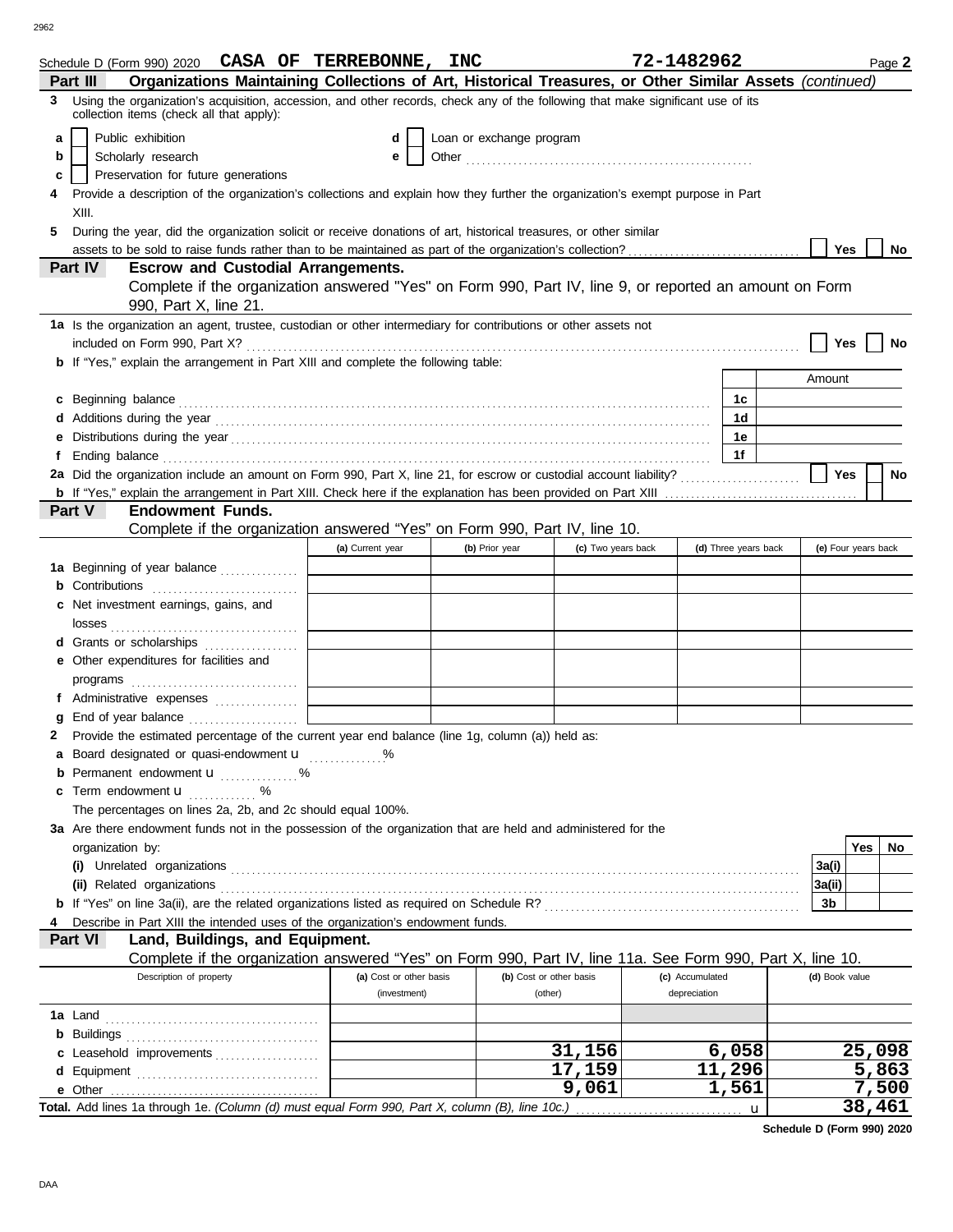DAA

|                           |                                        |                                         | Schedule D (Form 990) 2020 CASA OF TERREBONNE,                     | <b>INC</b> |                                                                                                            | 72-1482962                       |                | Page 3             |
|---------------------------|----------------------------------------|-----------------------------------------|--------------------------------------------------------------------|------------|------------------------------------------------------------------------------------------------------------|----------------------------------|----------------|--------------------|
| Part VII                  | <b>Investments - Other Securities.</b> |                                         |                                                                    |            |                                                                                                            |                                  |                |                    |
|                           |                                        |                                         |                                                                    |            | Complete if the organization answered "Yes" on Form 990, Part IV, line 11b. See Form 990, Part X, line 12. |                                  |                |                    |
|                           |                                        | (a) Description of security or category |                                                                    |            | (b) Book value                                                                                             | (c) Method of valuation:         |                |                    |
|                           |                                        | (including name of security)            |                                                                    |            |                                                                                                            | Cost or end-of-year market value |                |                    |
| (1) Financial derivatives |                                        |                                         |                                                                    |            |                                                                                                            |                                  |                |                    |
|                           |                                        |                                         |                                                                    |            |                                                                                                            |                                  |                |                    |
| $(3)$ Other               |                                        |                                         |                                                                    |            |                                                                                                            |                                  |                |                    |
|                           |                                        |                                         |                                                                    |            |                                                                                                            |                                  |                |                    |
| (B)                       |                                        |                                         |                                                                    |            |                                                                                                            |                                  |                |                    |
| (C)                       |                                        |                                         |                                                                    |            |                                                                                                            |                                  |                |                    |
| (D)                       |                                        |                                         |                                                                    |            |                                                                                                            |                                  |                |                    |
| (E)                       |                                        |                                         |                                                                    |            |                                                                                                            |                                  |                |                    |
| (F)                       |                                        |                                         |                                                                    |            |                                                                                                            |                                  |                |                    |
| (G)<br>(H)                |                                        |                                         |                                                                    |            |                                                                                                            |                                  |                |                    |
|                           |                                        |                                         | Total. (Column (b) must equal Form 990, Part X, col. (B) line 12.) | u          |                                                                                                            |                                  |                |                    |
| Part VIII                 | <b>Investments - Program Related.</b>  |                                         |                                                                    |            |                                                                                                            |                                  |                |                    |
|                           |                                        |                                         |                                                                    |            | Complete if the organization answered "Yes" on Form 990, Part IV, line 11c. See Form 990, Part X, line 13. |                                  |                |                    |
|                           |                                        | (a) Description of investment           |                                                                    |            | (b) Book value                                                                                             | (c) Method of valuation:         |                |                    |
|                           |                                        |                                         |                                                                    |            |                                                                                                            | Cost or end-of-year market value |                |                    |
| (1)                       |                                        |                                         |                                                                    |            |                                                                                                            |                                  |                |                    |
| (2)                       |                                        |                                         |                                                                    |            |                                                                                                            |                                  |                |                    |
| (3)                       |                                        |                                         |                                                                    |            |                                                                                                            |                                  |                |                    |
| (4)                       |                                        |                                         |                                                                    |            |                                                                                                            |                                  |                |                    |
| (5)                       |                                        |                                         |                                                                    |            |                                                                                                            |                                  |                |                    |
| (6)                       |                                        |                                         |                                                                    |            |                                                                                                            |                                  |                |                    |
| (7)                       |                                        |                                         |                                                                    |            |                                                                                                            |                                  |                |                    |
| (8)                       |                                        |                                         |                                                                    |            |                                                                                                            |                                  |                |                    |
| (9)                       |                                        |                                         |                                                                    |            |                                                                                                            |                                  |                |                    |
|                           |                                        |                                         | Total. (Column (b) must equal Form 990, Part X, col. (B) line 13.) | $\ldots$ u |                                                                                                            |                                  |                |                    |
| Part IX                   | Other Assets.                          |                                         |                                                                    |            |                                                                                                            |                                  |                |                    |
|                           |                                        |                                         |                                                                    |            | Complete if the organization answered "Yes" on Form 990, Part IV, line 11d. See Form 990, Part X, line 15. |                                  |                |                    |
|                           |                                        |                                         | (a) Description                                                    |            |                                                                                                            |                                  | (b) Book value |                    |
| (1)                       |                                        |                                         | Certificates of deposit                                            |            |                                                                                                            |                                  |                | 262,000            |
| (2)                       |                                        |                                         | Other receivable - IRS payroll tax                                 |            |                                                                                                            |                                  |                | 5,119              |
| (3)                       |                                        |                                         | Deposit on new office                                              |            |                                                                                                            |                                  |                | 1,000              |
| (4)                       |                                        |                                         |                                                                    |            |                                                                                                            |                                  |                |                    |
| (5)                       |                                        |                                         |                                                                    |            |                                                                                                            |                                  |                |                    |
| (6)                       |                                        |                                         |                                                                    |            |                                                                                                            |                                  |                |                    |
| (7)                       |                                        |                                         |                                                                    |            |                                                                                                            |                                  |                |                    |
| (8)                       |                                        |                                         |                                                                    |            |                                                                                                            |                                  |                |                    |
| (9)                       |                                        |                                         |                                                                    |            |                                                                                                            |                                  |                | 268,119            |
| Part X                    | Other Liabilities.                     |                                         | Total. (Column (b) must equal Form 990, Part X, col. (B) line 15.) |            |                                                                                                            | u                                |                |                    |
|                           |                                        |                                         |                                                                    |            | Complete if the organization answered "Yes" on Form 990, Part IV, line 11e or 11f. See Form 990, Part X,   |                                  |                |                    |
|                           | line $25$ .                            |                                         |                                                                    |            |                                                                                                            |                                  |                |                    |
|                           |                                        | (a) Description of liability            |                                                                    |            |                                                                                                            |                                  | (b) Book value |                    |
| 1.                        | Federal income taxes                   |                                         |                                                                    |            |                                                                                                            |                                  |                |                    |
| (1)                       | Lease obligations                      |                                         |                                                                    |            |                                                                                                            |                                  |                | 2,134              |
| (2)<br>(3)                |                                        |                                         |                                                                    |            |                                                                                                            |                                  |                |                    |
| (4)                       |                                        |                                         |                                                                    |            |                                                                                                            |                                  |                |                    |
| (5)                       |                                        |                                         |                                                                    |            |                                                                                                            |                                  |                |                    |
| (6)                       |                                        |                                         |                                                                    |            |                                                                                                            |                                  |                |                    |
| (7)                       |                                        |                                         |                                                                    |            |                                                                                                            |                                  |                |                    |
| (8)                       |                                        |                                         |                                                                    |            |                                                                                                            |                                  |                |                    |
| (9)                       |                                        |                                         |                                                                    |            |                                                                                                            |                                  |                |                    |
|                           |                                        |                                         | Total. (Column (b) must equal Form 990, Part X, col. (B) line 25.) |            |                                                                                                            | u                                |                | $\overline{2,134}$ |

Liability for uncertain tax positions. In Part XIII, provide the text of the footnote to the organization's financial statements that reports the **2.** organization's liability for uncertain tax positions under FASB ASC 740. Check here if the text of the footnote has been provided in Part XIII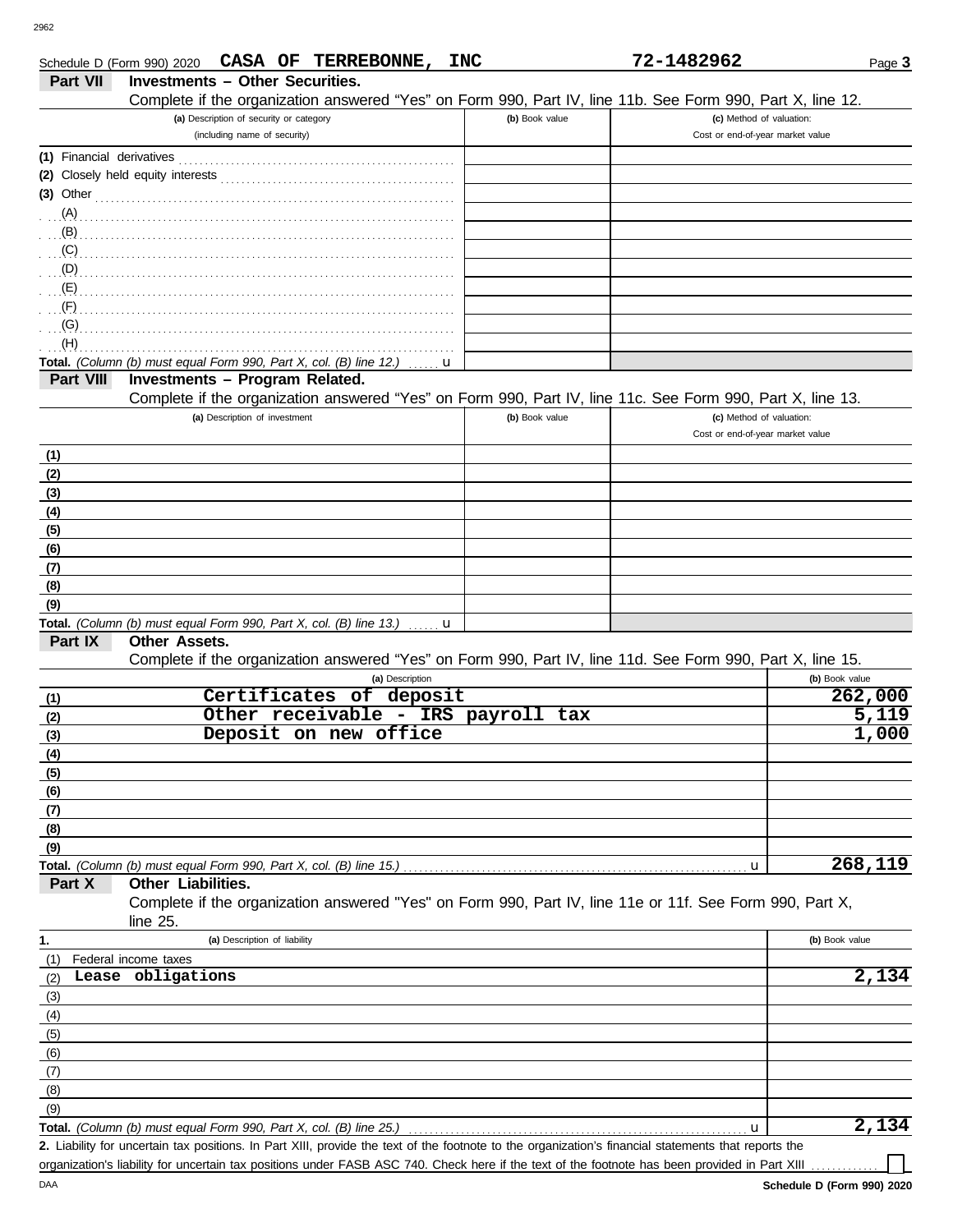| Schedule D (Form 990) 2020 CASA OF TERREBONNE, INC                                                                                                                                                                                             |                | 72-1482962   | Page 4 |
|------------------------------------------------------------------------------------------------------------------------------------------------------------------------------------------------------------------------------------------------|----------------|--------------|--------|
| Reconciliation of Revenue per Audited Financial Statements With Revenue per Return.<br>Part XI                                                                                                                                                 |                |              |        |
| Complete if the organization answered "Yes" on Form 990, Part IV, line 12a.                                                                                                                                                                    |                |              |        |
| Total revenue, gains, and other support per audited financial statements [111][11][11][11][11][11][11][11][11]<br>1                                                                                                                            |                | $\mathbf{1}$ |        |
| Amounts included on line 1 but not on Form 990, Part VIII, line 12:<br>2                                                                                                                                                                       |                |              |        |
| a                                                                                                                                                                                                                                              | 2a             |              |        |
| <b>b</b> Donated services and use of facilities <b>constants</b> and the service of the series of facilities <b>by the service of the service of the series of the service of the service of the series of the series of the series of the</b> | 2 <sub>b</sub> |              |        |
|                                                                                                                                                                                                                                                | 2c             |              |        |
|                                                                                                                                                                                                                                                | 2d             |              |        |
| е                                                                                                                                                                                                                                              |                | 2e           |        |
| Add lines 2a through 2d [11] And The Contract of the Contract of the Contract of the Contract of the Contract of the Contract of the Contract of the Contract of the Contract of the Contract of the Contract of the Contract<br>3             |                | 3            |        |
| Amounts included on Form 990, Part VIII, line 12, but not on line 1:                                                                                                                                                                           |                |              |        |
| 4                                                                                                                                                                                                                                              |                |              |        |
|                                                                                                                                                                                                                                                | 4а<br>4b       |              |        |
| <b>b</b> Other (Describe in Part XIII.) <b>CONSIDENT</b> 2014 12:00 12:00 12:00 12:00 12:00 12:00 12:00 12:00 12:00 12:00 12:00 12:00 12:00 12:00 12:00 12:00 12:00 12:00 12:00 12:00 12:00 12:00 12:00 12:00 12:00 12:00 12:00 12:00 12       |                |              |        |
| c Add lines 4a and 4b                                                                                                                                                                                                                          |                | 4с           |        |
|                                                                                                                                                                                                                                                |                | 5            |        |
| Part XII<br>Reconciliation of Expenses per Audited Financial Statements With Expenses per Return.                                                                                                                                              |                |              |        |
| Complete if the organization answered "Yes" on Form 990, Part IV, line 12a.                                                                                                                                                                    |                |              |        |
| Total expenses and losses per audited financial statements<br>1                                                                                                                                                                                |                | $\mathbf{1}$ |        |
| Amounts included on line 1 but not on Form 990, Part IX, line 25:<br>2                                                                                                                                                                         |                |              |        |
| a                                                                                                                                                                                                                                              | 2a             |              |        |
|                                                                                                                                                                                                                                                | 2 <sub>b</sub> |              |        |
|                                                                                                                                                                                                                                                | 2c             |              |        |
|                                                                                                                                                                                                                                                | 2d             |              |        |
| е                                                                                                                                                                                                                                              |                | 2e           |        |
| 3                                                                                                                                                                                                                                              |                | 3            |        |
| Amounts included on Form 990, Part IX, line 25, but not on line 1:<br>4                                                                                                                                                                        |                |              |        |
|                                                                                                                                                                                                                                                | 4а             |              |        |
| <b>b</b> Other (Describe in Part XIII.) <b>CONSIDENT</b> 2014 12:20 12:20 12:20 12:20 12:20 12:20 12:20 12:20 12:20 12:20 12:20 12:20 12:20 12:20 12:20 12:20 12:20 12:20 12:20 12:20 12:20 12:20 12:20 12:20 12:20 12:20 12:20 12:20 12       | 4b             |              |        |
|                                                                                                                                                                                                                                                |                |              |        |
| c Add lines 4a and 4b                                                                                                                                                                                                                          |                | 4c           |        |
|                                                                                                                                                                                                                                                |                | 5            |        |
| Part XIII Supplemental Information.                                                                                                                                                                                                            |                |              |        |
| Provide the descriptions required for Part II, lines 3, 5, and 9; Part III, lines 1a and 4; Part IV, lines 1b and 2b; Part V, line 4; Part X, line                                                                                             |                |              |        |
|                                                                                                                                                                                                                                                |                |              |        |
| 2; Part XI, lines 2d and 4b; and Part XII, lines 2d and 4b. Also complete this part to provide any additional information.                                                                                                                     |                |              |        |
|                                                                                                                                                                                                                                                |                |              |        |
|                                                                                                                                                                                                                                                |                |              |        |
|                                                                                                                                                                                                                                                |                |              |        |
|                                                                                                                                                                                                                                                |                |              |        |
|                                                                                                                                                                                                                                                |                |              |        |
|                                                                                                                                                                                                                                                |                |              |        |
|                                                                                                                                                                                                                                                |                |              |        |
|                                                                                                                                                                                                                                                |                |              |        |
|                                                                                                                                                                                                                                                |                |              |        |
|                                                                                                                                                                                                                                                |                |              |        |
|                                                                                                                                                                                                                                                |                |              |        |
|                                                                                                                                                                                                                                                |                |              |        |
|                                                                                                                                                                                                                                                |                |              |        |
|                                                                                                                                                                                                                                                |                |              |        |
|                                                                                                                                                                                                                                                |                |              |        |
|                                                                                                                                                                                                                                                |                |              |        |
|                                                                                                                                                                                                                                                |                |              |        |
|                                                                                                                                                                                                                                                |                |              |        |
|                                                                                                                                                                                                                                                |                |              |        |
|                                                                                                                                                                                                                                                |                |              |        |
|                                                                                                                                                                                                                                                |                |              |        |
|                                                                                                                                                                                                                                                |                |              |        |
|                                                                                                                                                                                                                                                |                |              |        |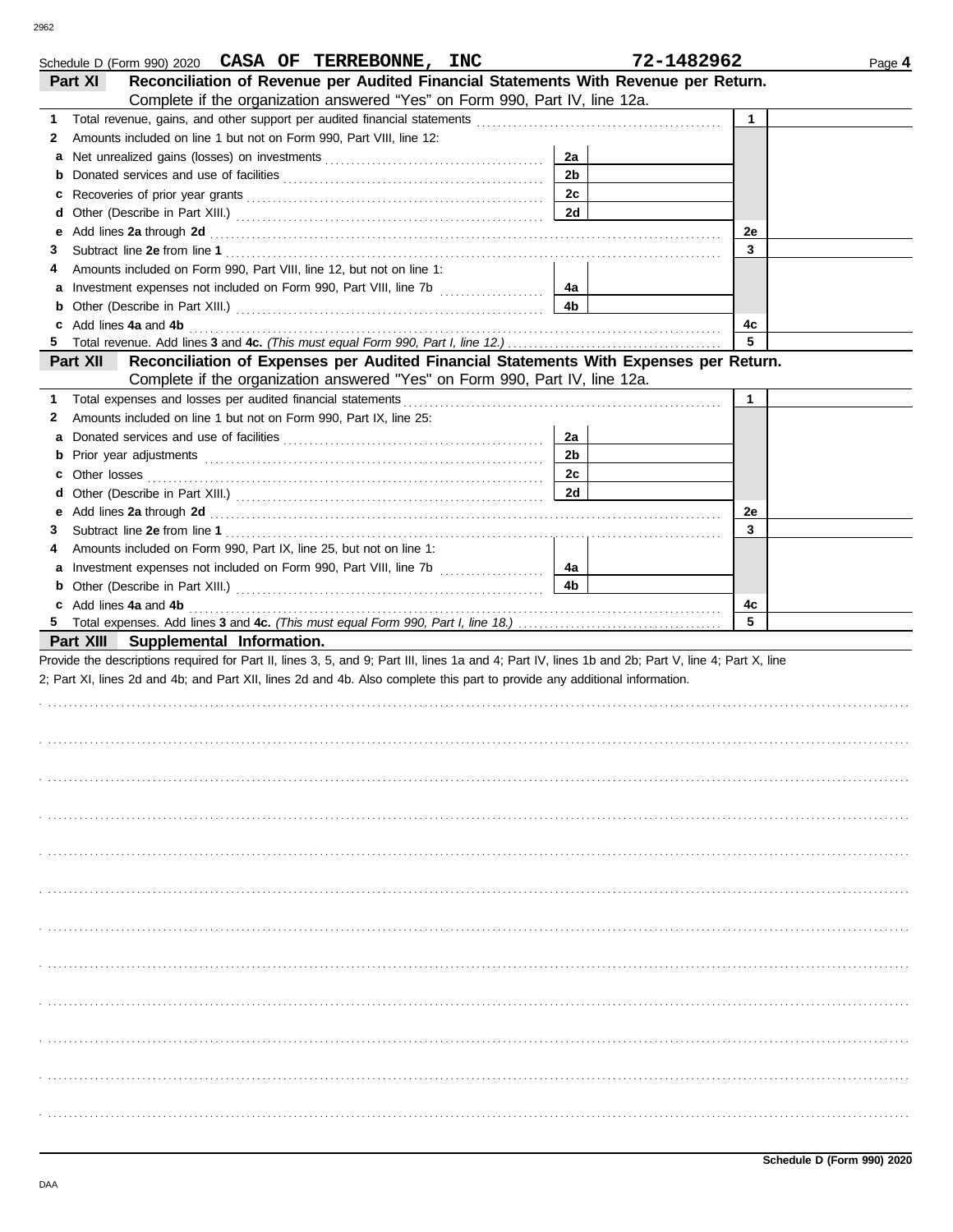|  |                                                                                                      |  | 72-1482962 | Page 5 |
|--|------------------------------------------------------------------------------------------------------|--|------------|--------|
|  | Schedule D (Form 990) 2020 CASA OF TERREBONNE, INC<br>Part XIII Supplemental Information (continued) |  |            |        |
|  |                                                                                                      |  |            |        |
|  |                                                                                                      |  |            |        |
|  |                                                                                                      |  |            |        |
|  |                                                                                                      |  |            |        |
|  |                                                                                                      |  |            |        |
|  |                                                                                                      |  |            |        |
|  |                                                                                                      |  |            |        |
|  |                                                                                                      |  |            |        |
|  |                                                                                                      |  |            |        |
|  |                                                                                                      |  |            |        |
|  |                                                                                                      |  |            |        |
|  |                                                                                                      |  |            |        |
|  |                                                                                                      |  |            |        |
|  |                                                                                                      |  |            |        |
|  |                                                                                                      |  |            |        |
|  |                                                                                                      |  |            |        |
|  |                                                                                                      |  |            |        |
|  |                                                                                                      |  |            |        |
|  |                                                                                                      |  |            |        |
|  |                                                                                                      |  |            |        |
|  |                                                                                                      |  |            |        |
|  |                                                                                                      |  |            |        |
|  |                                                                                                      |  |            |        |
|  |                                                                                                      |  |            |        |
|  |                                                                                                      |  |            |        |
|  |                                                                                                      |  |            |        |
|  |                                                                                                      |  |            |        |
|  |                                                                                                      |  |            |        |
|  |                                                                                                      |  |            |        |
|  |                                                                                                      |  |            |        |
|  |                                                                                                      |  |            |        |
|  |                                                                                                      |  |            |        |
|  |                                                                                                      |  |            |        |
|  |                                                                                                      |  |            |        |
|  |                                                                                                      |  |            |        |
|  |                                                                                                      |  |            |        |
|  |                                                                                                      |  |            |        |
|  |                                                                                                      |  |            |        |
|  |                                                                                                      |  |            |        |
|  |                                                                                                      |  |            |        |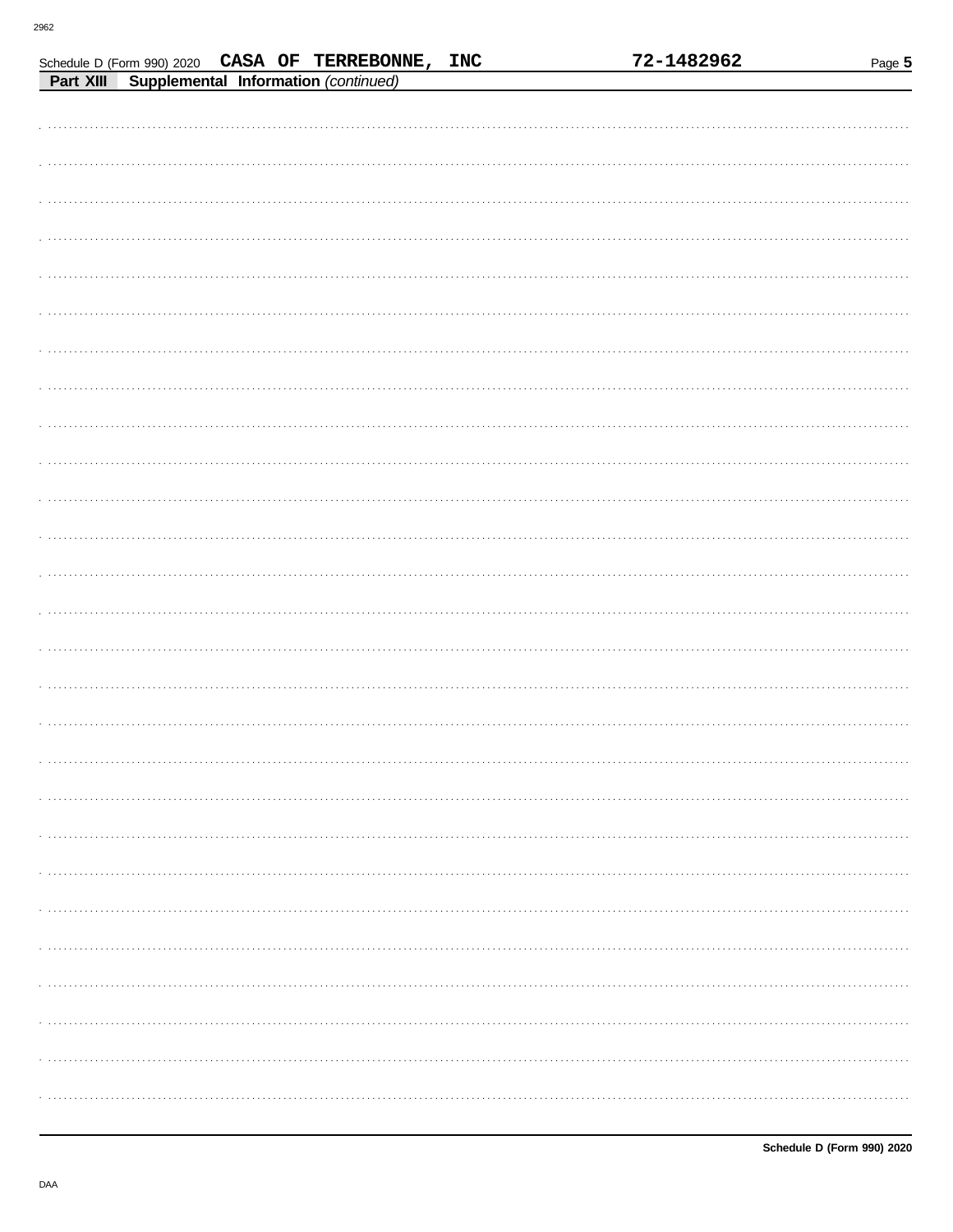| Supplemental Information to Form 990 or 990-EZ<br><b>SCHEDULE O</b><br>(Form 990 or 990-EZ)<br>Complete to provide information for responses to specific questions on<br>2020<br>Form 990 or 990-EZ or to provide any additional information.<br>Open to Public<br>La Attach to Form 990 or 990-EZ.<br>Department of the Treasury<br>Internal Revenue Service<br><b>Inspection</b><br>u Go to www.irs.gov/Form990 for the latest information.<br>Employer identification number<br>Name of the organization<br>72-1482962<br>TERREBONNE, INC<br>CASA OF<br>Form 990, Part VI, Line 11b - Organization's Process to Review Form 990<br>Executive Director reviews the 990 with the preparer and makes inquiries to<br>determine accuracy and completeness.<br>Form 990, Part VI, Line 15a - Compensation Process for Top Official<br>Board of directors discuss compensation and vote on changes.<br>Form 990, Part VI, Line 15b - Compensation Process for Officers<br>Board of directors discuss changes to compensation and vote on all changes. |
|----------------------------------------------------------------------------------------------------------------------------------------------------------------------------------------------------------------------------------------------------------------------------------------------------------------------------------------------------------------------------------------------------------------------------------------------------------------------------------------------------------------------------------------------------------------------------------------------------------------------------------------------------------------------------------------------------------------------------------------------------------------------------------------------------------------------------------------------------------------------------------------------------------------------------------------------------------------------------------------------------------------------------------------------------|
|                                                                                                                                                                                                                                                                                                                                                                                                                                                                                                                                                                                                                                                                                                                                                                                                                                                                                                                                                                                                                                                    |
|                                                                                                                                                                                                                                                                                                                                                                                                                                                                                                                                                                                                                                                                                                                                                                                                                                                                                                                                                                                                                                                    |
|                                                                                                                                                                                                                                                                                                                                                                                                                                                                                                                                                                                                                                                                                                                                                                                                                                                                                                                                                                                                                                                    |
|                                                                                                                                                                                                                                                                                                                                                                                                                                                                                                                                                                                                                                                                                                                                                                                                                                                                                                                                                                                                                                                    |
|                                                                                                                                                                                                                                                                                                                                                                                                                                                                                                                                                                                                                                                                                                                                                                                                                                                                                                                                                                                                                                                    |
|                                                                                                                                                                                                                                                                                                                                                                                                                                                                                                                                                                                                                                                                                                                                                                                                                                                                                                                                                                                                                                                    |
|                                                                                                                                                                                                                                                                                                                                                                                                                                                                                                                                                                                                                                                                                                                                                                                                                                                                                                                                                                                                                                                    |
|                                                                                                                                                                                                                                                                                                                                                                                                                                                                                                                                                                                                                                                                                                                                                                                                                                                                                                                                                                                                                                                    |
|                                                                                                                                                                                                                                                                                                                                                                                                                                                                                                                                                                                                                                                                                                                                                                                                                                                                                                                                                                                                                                                    |
|                                                                                                                                                                                                                                                                                                                                                                                                                                                                                                                                                                                                                                                                                                                                                                                                                                                                                                                                                                                                                                                    |
|                                                                                                                                                                                                                                                                                                                                                                                                                                                                                                                                                                                                                                                                                                                                                                                                                                                                                                                                                                                                                                                    |
|                                                                                                                                                                                                                                                                                                                                                                                                                                                                                                                                                                                                                                                                                                                                                                                                                                                                                                                                                                                                                                                    |
|                                                                                                                                                                                                                                                                                                                                                                                                                                                                                                                                                                                                                                                                                                                                                                                                                                                                                                                                                                                                                                                    |
|                                                                                                                                                                                                                                                                                                                                                                                                                                                                                                                                                                                                                                                                                                                                                                                                                                                                                                                                                                                                                                                    |
|                                                                                                                                                                                                                                                                                                                                                                                                                                                                                                                                                                                                                                                                                                                                                                                                                                                                                                                                                                                                                                                    |
| Form 990, Part VI, Line 19 - Governing Documents Disclosure Explanation                                                                                                                                                                                                                                                                                                                                                                                                                                                                                                                                                                                                                                                                                                                                                                                                                                                                                                                                                                            |
| Some information is released to the public through our website.<br>Informati                                                                                                                                                                                                                                                                                                                                                                                                                                                                                                                                                                                                                                                                                                                                                                                                                                                                                                                                                                       |
| on is kept in our office and the public can make written inquiries for thi                                                                                                                                                                                                                                                                                                                                                                                                                                                                                                                                                                                                                                                                                                                                                                                                                                                                                                                                                                         |
|                                                                                                                                                                                                                                                                                                                                                                                                                                                                                                                                                                                                                                                                                                                                                                                                                                                                                                                                                                                                                                                    |
| The board and/or the executive director reviews all reques<br>information.<br>s                                                                                                                                                                                                                                                                                                                                                                                                                                                                                                                                                                                                                                                                                                                                                                                                                                                                                                                                                                    |
| ts for public information and releases information in accordance with IRS                                                                                                                                                                                                                                                                                                                                                                                                                                                                                                                                                                                                                                                                                                                                                                                                                                                                                                                                                                          |
| guidelines and state law.                                                                                                                                                                                                                                                                                                                                                                                                                                                                                                                                                                                                                                                                                                                                                                                                                                                                                                                                                                                                                          |
|                                                                                                                                                                                                                                                                                                                                                                                                                                                                                                                                                                                                                                                                                                                                                                                                                                                                                                                                                                                                                                                    |
|                                                                                                                                                                                                                                                                                                                                                                                                                                                                                                                                                                                                                                                                                                                                                                                                                                                                                                                                                                                                                                                    |
|                                                                                                                                                                                                                                                                                                                                                                                                                                                                                                                                                                                                                                                                                                                                                                                                                                                                                                                                                                                                                                                    |
|                                                                                                                                                                                                                                                                                                                                                                                                                                                                                                                                                                                                                                                                                                                                                                                                                                                                                                                                                                                                                                                    |
|                                                                                                                                                                                                                                                                                                                                                                                                                                                                                                                                                                                                                                                                                                                                                                                                                                                                                                                                                                                                                                                    |
|                                                                                                                                                                                                                                                                                                                                                                                                                                                                                                                                                                                                                                                                                                                                                                                                                                                                                                                                                                                                                                                    |
|                                                                                                                                                                                                                                                                                                                                                                                                                                                                                                                                                                                                                                                                                                                                                                                                                                                                                                                                                                                                                                                    |
|                                                                                                                                                                                                                                                                                                                                                                                                                                                                                                                                                                                                                                                                                                                                                                                                                                                                                                                                                                                                                                                    |
|                                                                                                                                                                                                                                                                                                                                                                                                                                                                                                                                                                                                                                                                                                                                                                                                                                                                                                                                                                                                                                                    |
|                                                                                                                                                                                                                                                                                                                                                                                                                                                                                                                                                                                                                                                                                                                                                                                                                                                                                                                                                                                                                                                    |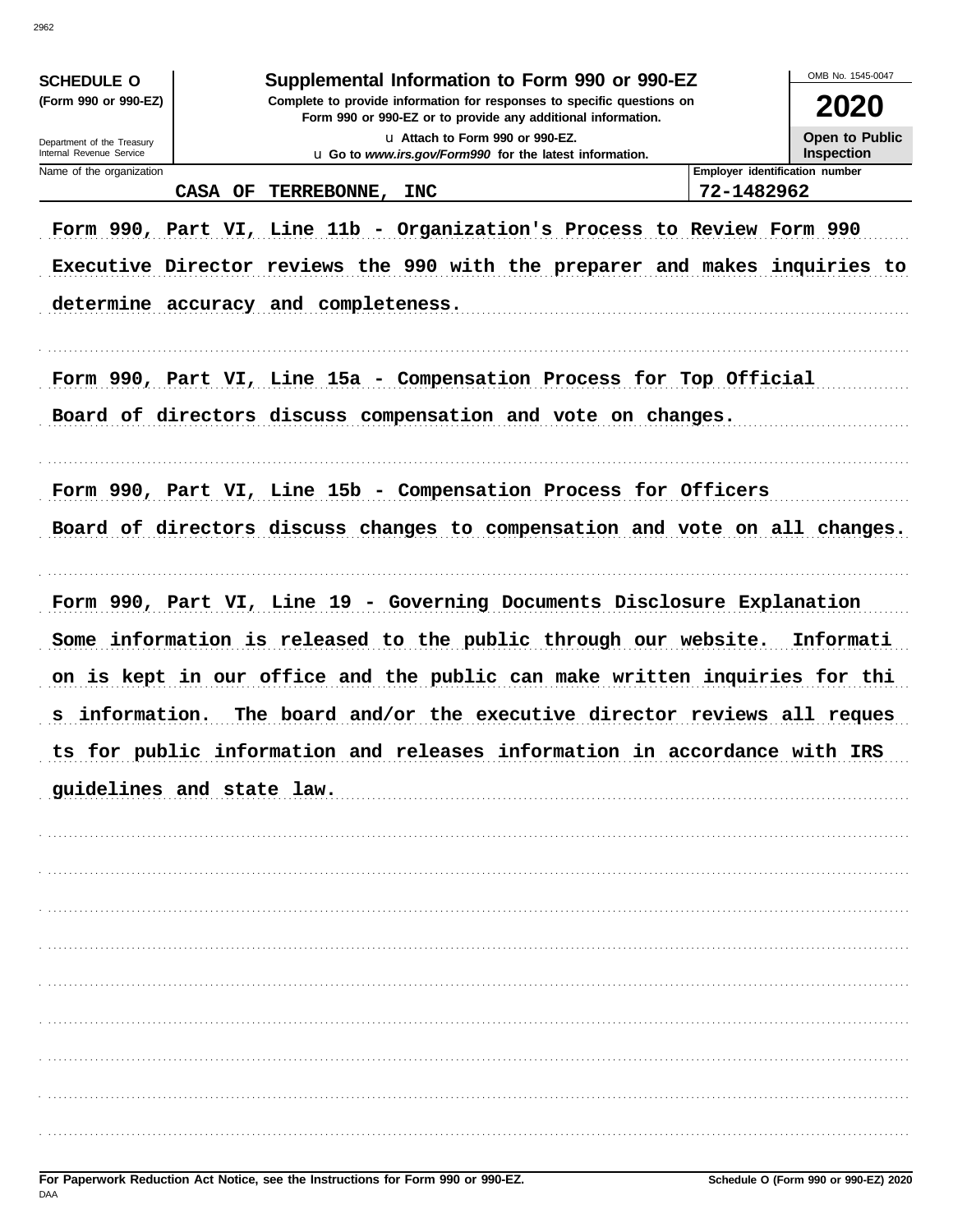|            | Form 4562                                                                                                                                                                                                                           |                                 | <b>Depreciation and Amortization</b><br>(Including Information on Listed Property)                       |                              |                |                         | OMB No. 1545-0172          |
|------------|-------------------------------------------------------------------------------------------------------------------------------------------------------------------------------------------------------------------------------------|---------------------------------|----------------------------------------------------------------------------------------------------------|------------------------------|----------------|-------------------------|----------------------------|
|            |                                                                                                                                                                                                                                     |                                 | u Attach to your tax return.                                                                             |                              |                |                         |                            |
|            | Department of the Treasury<br>(99)                                                                                                                                                                                                  |                                 | u Go to www.irs.gov/Form4562 for instructions and the latest information.                                |                              |                |                         | Attachment<br>179          |
|            | Internal Revenue Service<br>Name(s) shown on return                                                                                                                                                                                 |                                 |                                                                                                          |                              |                | Identifying number      | Sequence No.               |
|            |                                                                                                                                                                                                                                     | CASA OF TERREBONNE, INC         |                                                                                                          |                              |                | 72-1482962              |                            |
|            | Business or activity to which this form relates                                                                                                                                                                                     |                                 |                                                                                                          |                              |                |                         |                            |
|            | Indirect Depreciation                                                                                                                                                                                                               |                                 |                                                                                                          |                              |                |                         |                            |
|            | Part I                                                                                                                                                                                                                              |                                 | Election To Expense Certain Property Under Section 179                                                   |                              |                |                         |                            |
|            |                                                                                                                                                                                                                                     |                                 | Note: If you have any listed property, complete Part V before you complete Part I.                       |                              |                |                         |                            |
| 1          | Maximum amount (see instructions)                                                                                                                                                                                                   |                                 |                                                                                                          |                              |                | 1                       | 1,040,000                  |
| 2          |                                                                                                                                                                                                                                     |                                 |                                                                                                          |                              |                | $\mathbf{2}$            |                            |
| 3          |                                                                                                                                                                                                                                     |                                 |                                                                                                          |                              |                | $\overline{\mathbf{3}}$ | 2,590,000                  |
| 4          |                                                                                                                                                                                                                                     |                                 |                                                                                                          |                              |                | $\overline{\mathbf{4}}$ |                            |
| 5          | Dollar limitation for tax year. Subtract line 4 from line 1. If zero or less, enter -0-. If married filing separately, see instructions                                                                                             |                                 |                                                                                                          |                              |                | 5                       |                            |
| 6          |                                                                                                                                                                                                                                     | (a) Description of property     |                                                                                                          | (b) Cost (business use only) |                | (c) Elected cost        |                            |
|            |                                                                                                                                                                                                                                     |                                 |                                                                                                          |                              |                |                         |                            |
|            |                                                                                                                                                                                                                                     |                                 |                                                                                                          |                              |                |                         |                            |
| 7          |                                                                                                                                                                                                                                     |                                 |                                                                                                          |                              | $\overline{7}$ |                         |                            |
| 8          |                                                                                                                                                                                                                                     |                                 |                                                                                                          |                              |                | 8                       |                            |
| 9          | Tentative deduction. Enter the smaller of line 5 or line 8 [11] content content content of the smaller of line 5 or line 8                                                                                                          |                                 |                                                                                                          |                              |                | 9                       |                            |
| 10         |                                                                                                                                                                                                                                     |                                 |                                                                                                          |                              |                | 10                      |                            |
| 11         | Business income limitation. Enter the smaller of business income (not less than zero) or line 5. See instructions                                                                                                                   |                                 |                                                                                                          |                              |                | 11                      |                            |
| 12         | Section 179 expense deduction. Add lines 9 and 10, but don't enter more than line 11                                                                                                                                                |                                 |                                                                                                          |                              |                | 12                      |                            |
| 13         | Carryover of disallowed deduction to 2021. Add lines 9 and 10, less line 12  ▶                                                                                                                                                      |                                 |                                                                                                          |                              | 13             |                         |                            |
|            | Note: Don't use Part II or Part III below for listed property. Instead, use Part V.                                                                                                                                                 |                                 |                                                                                                          |                              |                |                         |                            |
|            | Part II                                                                                                                                                                                                                             |                                 | Special Depreciation Allowance and Other Depreciation (Don't include listed property. See instructions.) |                              |                |                         |                            |
| 14         | Special depreciation allowance for qualified property (other than listed property) placed in service                                                                                                                                |                                 |                                                                                                          |                              |                |                         |                            |
|            | during the tax year. See instructions                                                                                                                                                                                               |                                 |                                                                                                          |                              |                | 14                      |                            |
| 15         | Property subject to section 168(f)(1) election <i>contained a contained a contained a contained a</i> contained a contained a contained a contained a contained a contained a contained a contained a contained a contained a conta |                                 |                                                                                                          |                              |                | 15                      |                            |
| 16         |                                                                                                                                                                                                                                     |                                 |                                                                                                          |                              |                | 16                      | 4,544                      |
|            | Part III                                                                                                                                                                                                                            |                                 | MACRS Depreciation (Don't include listed property. See instructions.)                                    |                              |                |                         |                            |
|            |                                                                                                                                                                                                                                     |                                 | <b>Section A</b>                                                                                         |                              |                |                         | 0                          |
| 17         |                                                                                                                                                                                                                                     |                                 |                                                                                                          |                              |                | 17                      |                            |
| 18         | If you are electing to group any assets placed in service during the tax year into one or more general asset accounts, check here                                                                                                   |                                 | Section B-Assets Placed in Service During 2020 Tax Year Using the General Depreciation System            |                              |                | $\mathbf{u}$            |                            |
|            | (a) Classification of property                                                                                                                                                                                                      | (b) Month and year<br>placed in | (c) Basis for depreciation<br>(business/investment use                                                   | (d) Recovery                 | (e) Convention | (f) Method              | (g) Depreciation deduction |
|            |                                                                                                                                                                                                                                     | service                         | only-see instructions)                                                                                   | period                       |                |                         |                            |
| 19a        | 3-year property                                                                                                                                                                                                                     |                                 |                                                                                                          |                              |                |                         |                            |
| b          | 5-year property                                                                                                                                                                                                                     |                                 |                                                                                                          |                              |                |                         |                            |
| c          | 7-year property                                                                                                                                                                                                                     |                                 |                                                                                                          |                              |                |                         |                            |
| d          | 10-year property                                                                                                                                                                                                                    |                                 |                                                                                                          |                              |                |                         |                            |
| е          | 15-year property                                                                                                                                                                                                                    |                                 |                                                                                                          |                              |                |                         |                            |
| f          | 20-year property                                                                                                                                                                                                                    |                                 |                                                                                                          |                              |                |                         |                            |
| g          | 25-year property                                                                                                                                                                                                                    |                                 |                                                                                                          | 25 yrs.                      |                | S/L                     |                            |
|            | h Residential rental                                                                                                                                                                                                                |                                 |                                                                                                          | 27.5 yrs.                    | ΜМ             | S/L                     |                            |
|            | property                                                                                                                                                                                                                            |                                 |                                                                                                          | 27.5 yrs.                    | ΜМ             | S/L                     |                            |
|            | i Nonresidential real                                                                                                                                                                                                               |                                 |                                                                                                          | 39 yrs.                      | МM             | S/L                     |                            |
|            | property                                                                                                                                                                                                                            |                                 |                                                                                                          |                              | MМ             | S/L                     |                            |
|            |                                                                                                                                                                                                                                     |                                 | Section C-Assets Placed in Service During 2020 Tax Year Using the Alternative Depreciation System        |                              |                |                         |                            |
|            |                                                                                                                                                                                                                                     |                                 |                                                                                                          |                              |                | S/L                     |                            |
| <b>20a</b> | Class life                                                                                                                                                                                                                          |                                 |                                                                                                          |                              |                | S/L                     |                            |
| b          | 12-year                                                                                                                                                                                                                             |                                 |                                                                                                          | 12 yrs.                      |                |                         |                            |
| c          | 30-year                                                                                                                                                                                                                             |                                 |                                                                                                          | 30 yrs.                      | MМ             | S/L                     |                            |
| d          | 40-year                                                                                                                                                                                                                             |                                 |                                                                                                          | 40 yrs.                      | MМ             | S/L                     |                            |
|            | Part IV<br><b>Summary</b>                                                                                                                                                                                                           | (See instructions.)             |                                                                                                          |                              |                |                         |                            |
| 21         | Listed property. Enter amount from line 28                                                                                                                                                                                          |                                 |                                                                                                          |                              |                | 21                      |                            |
| 22         | Total. Add amounts from line 12, lines 14 through 17, lines 19 and 20 in column (g), and line 21. Enter                                                                                                                             |                                 |                                                                                                          |                              |                |                         |                            |
|            | here and on the appropriate lines of your return. Partnerships and S corporations—see instructions                                                                                                                                  |                                 |                                                                                                          |                              |                | 22                      | 4,544                      |
| 23         | For assets shown above and placed in service during the current year, enter the                                                                                                                                                     |                                 |                                                                                                          |                              | 23             |                         |                            |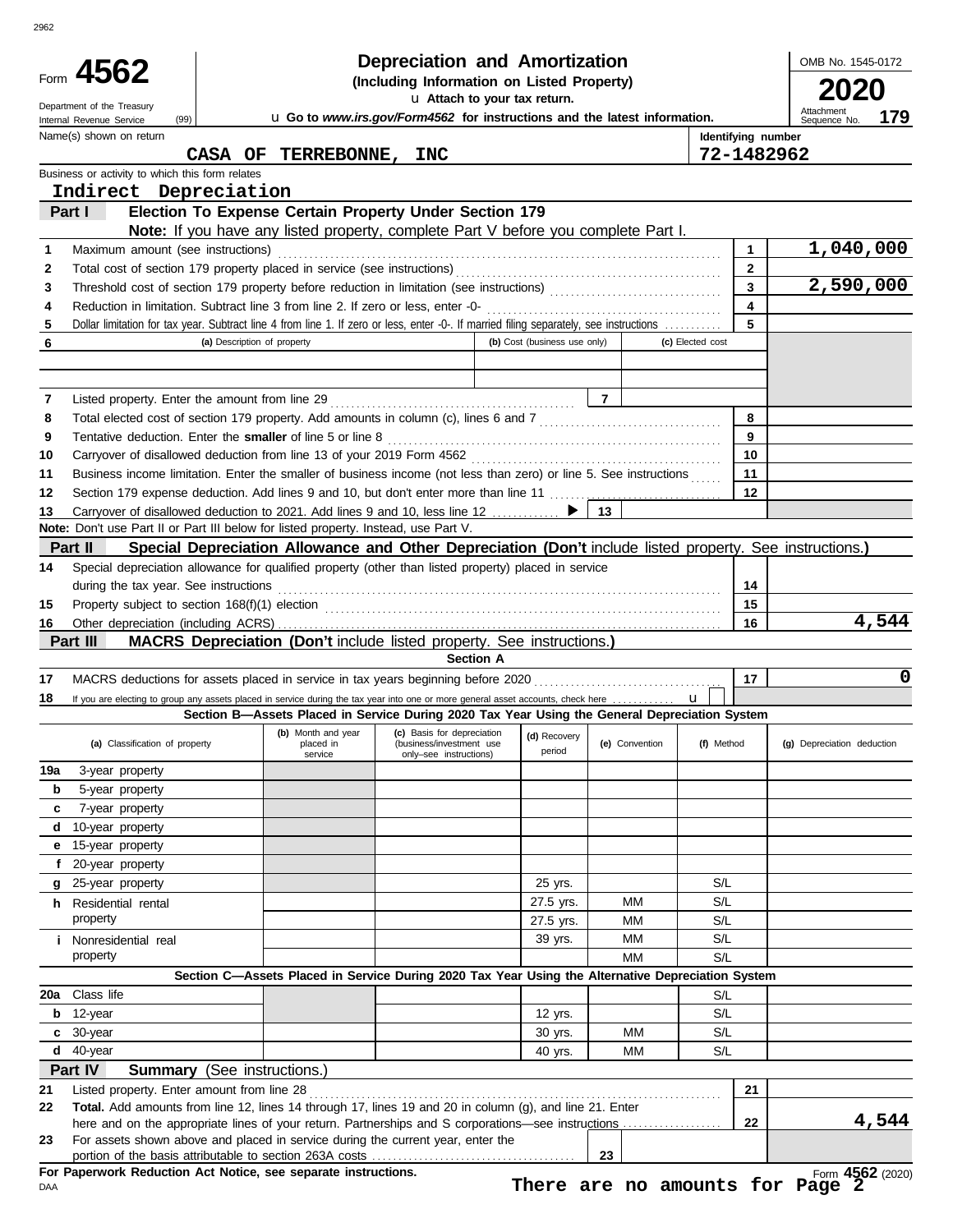# 2962 CASA OF TERREBONNE, INC

# 72-1482962 **Federal Asset Report**

FYE: 6/30/2021 **Form 990, Page 1**

| Asset | Description                                               | Date<br>In Service | Cost     | <b>Bus</b><br>% | Sec<br>179 Bonus | <b>Basis</b><br>for Depr |    | PerConv Meth | Prior        | Current          |
|-------|-----------------------------------------------------------|--------------------|----------|-----------------|------------------|--------------------------|----|--------------|--------------|------------------|
|       | <b>Other Depreciation:</b>                                |                    |          |                 |                  |                          |    |              |              |                  |
|       | EPSON MULTI PROJECTOR-GEN                                 | 2/08/10            | 615      |                 |                  | 615                      |    | 5 MO S/L     | 615          | $\theta$         |
|       | VIDEO CAMERA & ATTCH-JOCK                                 | 8/30/11            | 1,004    |                 |                  | 1,004                    |    | 5 MO S/L     | 1,004        | $\boldsymbol{0}$ |
| 6     | <b>OPTIPLEX 390 MINI TOWER</b>                            | 9/25/12            | 876      |                 |                  | 876                      |    | 5 MO S/L     | 876          | $\theta$         |
|       | Sold/Scrapped: 6/30/21                                    |                    |          |                 |                  |                          |    |              |              |                  |
|       | <b>OPTIPLEX 390 MINI TOWER</b>                            | 9/25/12            | 876      |                 |                  | 876                      |    | 5 MO S/L     | 876          | $\theta$         |
| 8     | Sold/Scrapped: 6/30/21<br><b>10 WHITE BRD ROOM CHAIRS</b> | 12/29/12           | 1,085    |                 |                  | 1,085                    |    | 7 MO S/L     | 1,085        | $\theta$         |
| 9     | <b>DELL INSPIRON LAPTOP</b>                               | 5/06/13            | 1,250    |                 |                  | 1,250                    |    | 5 MO S/L     | 1,250        | $\mathbf{0}$     |
| 10    | <b>DELL POWEREDGE SERVER</b>                              | 7/16/13            | 3,554    |                 |                  | 3,554                    |    | 5 MO S/L     | 3,554        | $\theta$         |
|       | CANON SCANNER 6030C-TANF                                  | 12/23/14           | 4,484    |                 |                  | 4,484                    |    | 5 MO S/L     | 4,484        | $\theta$         |
|       | Sold/Scrapped: 7/01/20                                    |                    |          |                 |                  |                          |    |              |              |                  |
|       | <b>LAPTOP</b>                                             | 3/18/19            | 699      |                 |                  | 699                      |    | 5 MO S/L     | 175          | 140              |
| 13    | <b>CANON COPIER 3530i</b>                                 | 11/19/18           | 4,864    |                 |                  | 4,864                    |    | 5 MO S/L     | 1,540        | 973              |
|       | LEASEHOLD IMPROVEMENTS                                    | 8/01/18            | 31,156   |                 |                  | 31,156                   | 15 | MO S/L       | 3,981        | 2,077            |
| 15    | <b>HP COMPUTER</b>                                        | 12/27/18           | 1,097    |                 |                  | 1,097                    |    | 5 MO S/L     | 329          | 220              |
| 16    | 10 X 20 TENT W/LOGO                                       | 9/24/19            | 1,471    |                 |                  | 1,471                    |    | MO S/L       | 158          | 210              |
|       | <b>COMPUTER W MONITOR</b>                                 | 8/29/19            | 1,019    |                 |                  | 1,019                    | .5 | MO S/L       | 170          | 204              |
| 18    | <b>COMPUTER W MONITOR</b>                                 | 8/29/19            | 1,019    |                 |                  | 1.019                    | 5. | MO S/L       | 170          | 204              |
| 19    | <b>COMPUTER W MONITOR</b>                                 | 8/29/19            | 1,019    |                 |                  | 1,019                    | 5. | MO S/L       | 170          | 204              |
| 20    | <b>COMPUTER W MONITOR</b>                                 | 8/29/19            | 1,019    |                 |                  | 1,019                    | 5  | MO S/L       | 170          | 204              |
| 21    | <b>AC UNIT</b>                                            | 5/26/21            | 6,505    |                 |                  | 6,505                    |    | 5 MO S/L     | $\mathbf{0}$ | 108              |
|       | <b>Total Other Depreciation</b>                           |                    | 63,612   |                 |                  | 63,612                   |    |              | 20,607       | 4,544            |
|       | <b>Total ACRS and Other Depreciation</b>                  |                    | 63.612   |                 |                  | 63,612                   |    |              | 20,607       | 4,544            |
|       |                                                           |                    |          |                 |                  |                          |    |              |              |                  |
|       | <b>Grand Totals</b>                                       |                    | 63,612   |                 |                  | 63,612                   |    |              | 20,607       | 4,544            |
|       | <b>Less: Dispositions and Transfers</b>                   |                    | 6,236    |                 |                  | 6,236                    |    |              | 6,236        | $\theta$         |
|       | Less: Start-up/Org Expense                                |                    | $\theta$ |                 |                  | $\Omega$                 |    |              | $\Omega$     | $\Omega$         |
|       | <b>Net Grand Totals</b>                                   |                    | 57,376   |                 |                  | 57,376                   |    |              | 14,371       | 4,544            |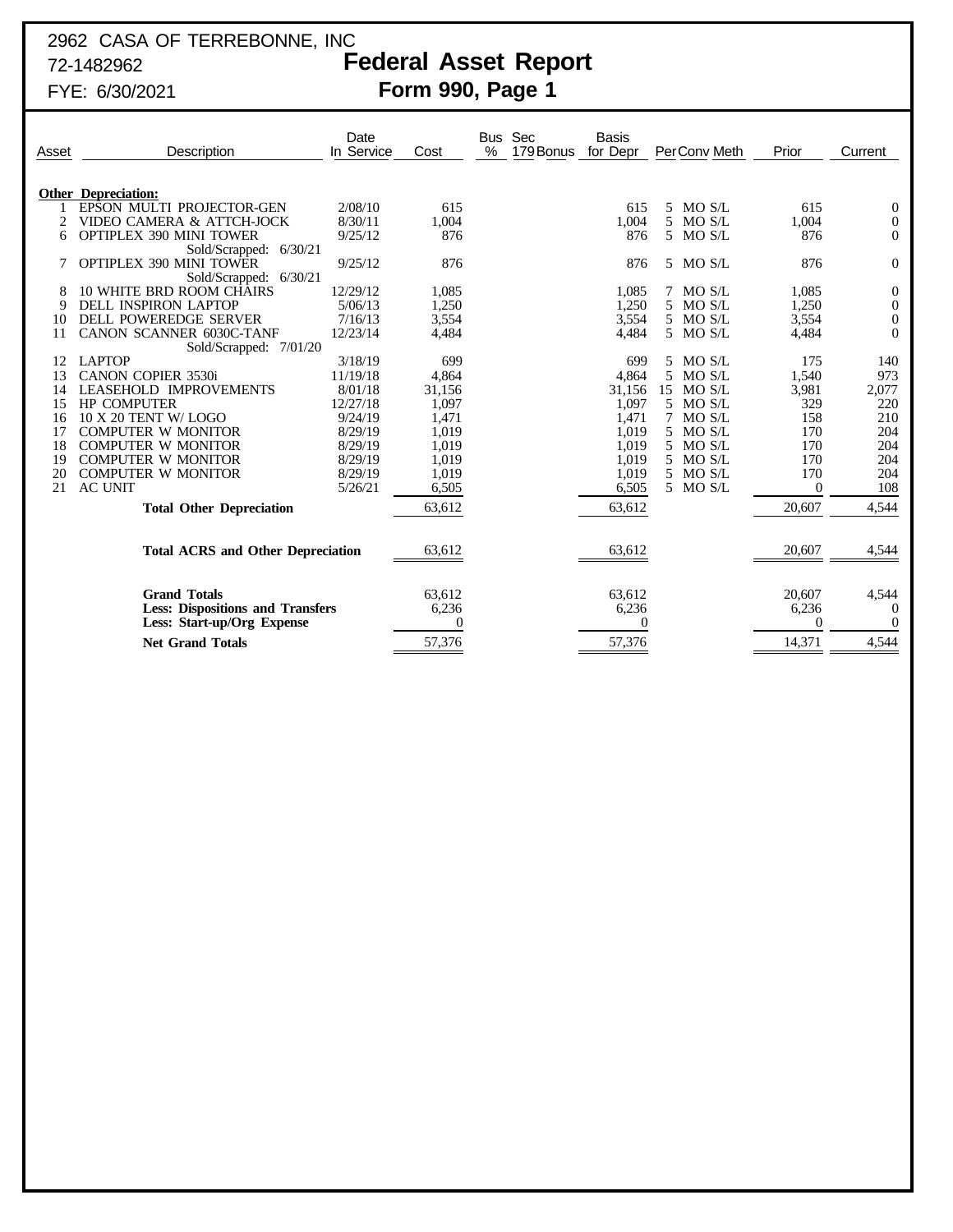# 2962 CASA OF TERREBONNE, INC

# 72-1482962 **AMT Asset Report**

FYE: 6/30/2021 **Form 990, Page 1**

| Asset                                    | Description                                                    | Date<br>In Service | Cost           | % | Bus Sec<br>179 Bonus | <b>Basis</b><br>for Depr |                | PerConv Meth | Prior        | Current              |
|------------------------------------------|----------------------------------------------------------------|--------------------|----------------|---|----------------------|--------------------------|----------------|--------------|--------------|----------------------|
|                                          | <b>Other Depreciation:</b>                                     |                    |                |   |                      |                          |                |              |              |                      |
|                                          | EPSON MULTI PROJECTOR-GEN                                      | 2/08/10            | 0              |   |                      | 0                        | $\overline{0}$ | HY           | $\theta$     | $\boldsymbol{0}$     |
|                                          | VIDEO CAMERA & ATTCH-JOCK                                      | 8/30/11            | $\overline{0}$ |   |                      | $\theta$                 | $\Omega$       | HY           | 0            | $\boldsymbol{0}$     |
| 6                                        | <b>OPTIPLEX 390 MINI TOWER</b>                                 | 9/25/12            | $\overline{0}$ |   |                      | $\left($                 |                | $0$ HY       | 0            | $\mathbf{0}$         |
|                                          | Sold/Scrapped: 6/30/21                                         |                    |                |   |                      |                          |                |              |              |                      |
|                                          | <b>OPTIPLEX 390 MINI TOWER</b>                                 | 9/25/12            | $\mathbf{0}$   |   |                      | 0                        |                | $0$ HY       | $\mathbf{0}$ | $\mathbf{0}$         |
|                                          | Sold/Scrapped: 6/30/21                                         |                    |                |   |                      |                          |                |              |              |                      |
| 8                                        | <b>10 WHITE BRD ROOM CHAIRS</b>                                | 12/29/12           | 0              |   |                      |                          |                | $0$ HY       | 0            | $\boldsymbol{0}$     |
| 9                                        | <b>DELL INSPIRON LAPTOP</b>                                    | 5/06/13            |                |   |                      | $\theta$                 |                | $0$ HY       | 0            | $\boldsymbol{0}$     |
| 10                                       | <b>DELL POWEREDGE SERVER</b>                                   | 7/16/13            |                |   |                      | $\theta$                 |                | $0$ HY       |              | $\mathbf{0}$         |
| 11                                       | CANON SCANNER 6030C-TANF                                       | 12/23/14           | $\Omega$       |   |                      | 0                        |                | $0$ HY       | 0            | $\Omega$             |
|                                          | Sold/Scrapped: 7/01/20                                         |                    |                |   |                      |                          |                |              |              |                      |
| 12                                       | <b>LAPTOP</b>                                                  | 3/18/19            | $\theta$       |   |                      |                          | 0              | HY           | 0            | $\boldsymbol{0}$     |
| 13                                       | <b>CANON COPIER 3530i</b>                                      | 11/19/18           |                |   |                      |                          |                | $0$ HY       |              | $\boldsymbol{0}$     |
| 14                                       | LEASEHOLD IMPROVEMENTS                                         | 8/01/18            |                |   |                      |                          |                | $0$ HY       |              | $\boldsymbol{0}$     |
| 15                                       | <b>HP COMPUTER</b>                                             | 12/27/18           |                |   |                      |                          | $\Omega$       | HY           |              | $\boldsymbol{0}$     |
| 16                                       | 10 X 20 TENT W/LOGO                                            | 9/24/19            |                |   |                      | $_{0}$                   | 0              | HY           |              | $\boldsymbol{0}$     |
| 17                                       | <b>COMPUTER W MONITOR</b>                                      | 8/29/19            |                |   |                      | 0                        | $\Omega$       | HY           |              | $\boldsymbol{0}$     |
| 18                                       | <b>COMPUTER W MONITOR</b>                                      | 8/29/19            |                |   |                      | 0                        | 0              | HY           |              | $\mathbf{0}$         |
| 19                                       | <b>COMPUTER W MONITOR</b>                                      | 8/29/19            |                |   |                      | 0                        | $\Omega$       | HY           |              | $\boldsymbol{0}$     |
| 20                                       | <b>COMPUTER W MONITOR</b>                                      | 8/29/19            |                |   |                      | 0                        |                | $0$ HY       |              | $\mathbf{0}$         |
| 21                                       | <b>AC UNIT</b>                                                 | 5/26/21            |                |   |                      | 0                        | $\Omega$       | HY           |              | $\mathbf{0}$         |
|                                          | <b>Total Other Depreciation</b>                                |                    | $\theta$       |   |                      | $\Omega$                 |                |              | $\Omega$     | $\Omega$             |
| <b>Total ACRS and Other Depreciation</b> |                                                                |                    | 0              |   |                      | $\theta$                 |                |              | $\theta$     | $\Omega$             |
|                                          | <b>Grand Totals</b><br><b>Less: Dispositions and Transfers</b> |                    | 0              |   |                      | 0                        |                |              | $\theta$     | $\theta$<br>$\Omega$ |
|                                          | <b>Net Grand Totals</b>                                        |                    |                |   |                      |                          |                |              | 0            | $\theta$             |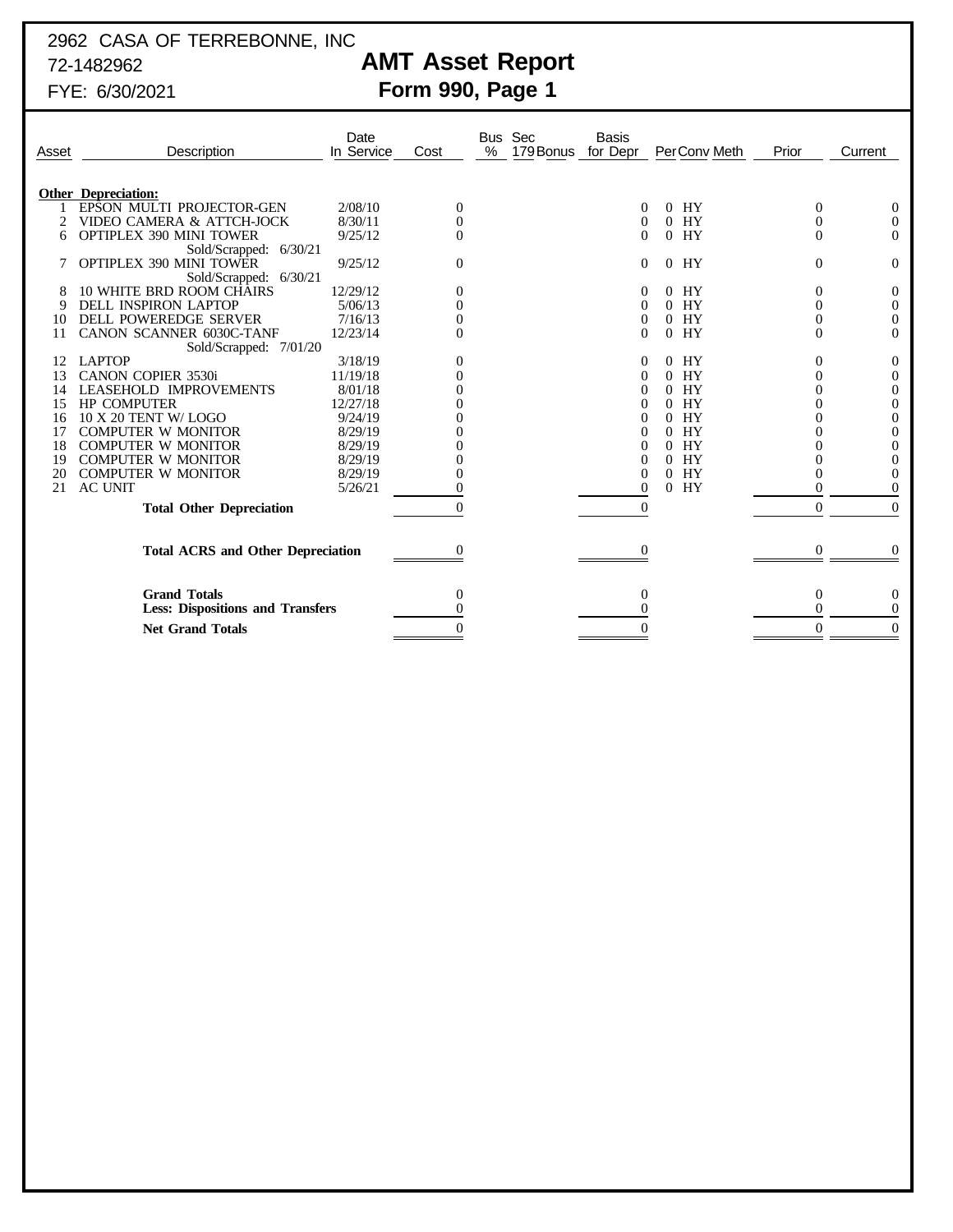| 72-1482962                | 2962 CASA OF TERREBONNE, INC<br><b>Depreciation Adjustment Report</b>                  |                                    |
|---------------------------|----------------------------------------------------------------------------------------|------------------------------------|
| FYE: 6/30/2021            | <b>All Business Activities</b>                                                         |                                    |
| Unit Asset<br><b>Form</b> | Description<br>Tax<br>AMT<br>There are no assets that meet the criteria of this report | AMT<br>Adjustments/<br>Preferences |
|                           |                                                                                        |                                    |
|                           |                                                                                        |                                    |
|                           |                                                                                        |                                    |
|                           |                                                                                        |                                    |
|                           |                                                                                        |                                    |
|                           |                                                                                        |                                    |
|                           |                                                                                        |                                    |
|                           |                                                                                        |                                    |
|                           |                                                                                        |                                    |
|                           |                                                                                        |                                    |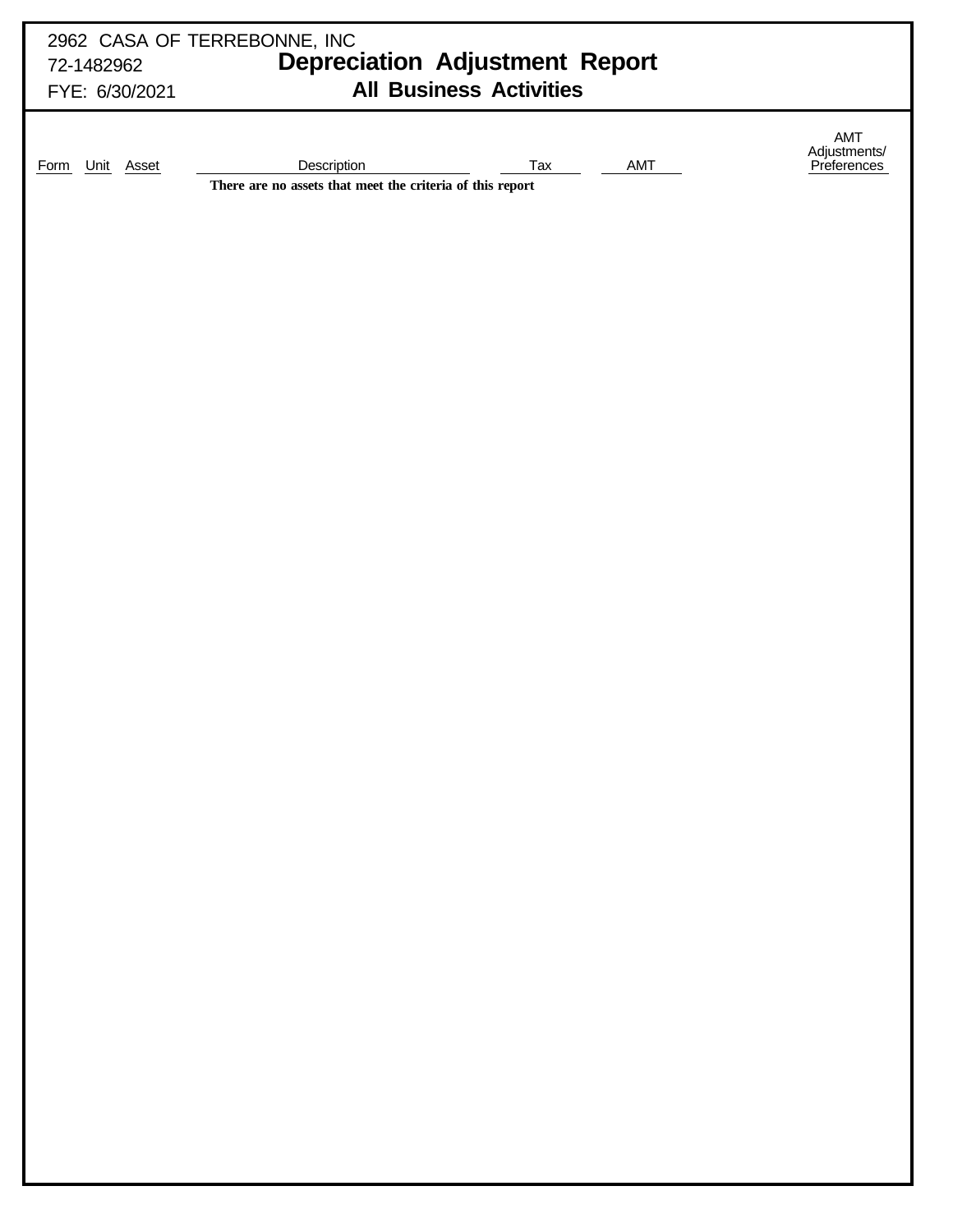## 2962 CASA OF TERREBONNE, INC 72-1482962 **Future Depreciation Report FYE: 6/30/22**

# FYE: 6/30/2021 **Form 990, Page 1**

| Asset                   | Description                              | Date In<br>Service | Cost   | Tax      | AMT              |
|-------------------------|------------------------------------------|--------------------|--------|----------|------------------|
|                         | <b>Other Depreciation:</b>               |                    |        |          |                  |
| 1                       | EPSON MULTI PROJECTOR-GEN                | 2/08/10            | 615    | 0        | $\mathbf 0$      |
| $\overline{\mathbf{c}}$ | VIDEO CAMERA & ATTCH-JOCK                | 8/30/11            | 1,004  | 0        | $\boldsymbol{0}$ |
| 8                       | <b>10 WHITE BRD ROOM CHAIRS</b>          | 12/29/12           | 1,085  | 0        | $\boldsymbol{0}$ |
| 9                       | DELL INSPIRON LAPTOP                     | 5/06/13            | 1,250  | 0        | $\boldsymbol{0}$ |
| 10                      | DELL POWEREDGE SERVER                    | 7/16/13            | 3,554  | $\theta$ | $\boldsymbol{0}$ |
| 12                      | <b>LAPTOP</b>                            | 3/18/19            | 699    | 139      | $\boldsymbol{0}$ |
| 13                      | <b>CANON COPIER 3530i</b>                | 11/19/18           | 4,864  | 973      | $\boldsymbol{0}$ |
| 14                      | LEASEHOLD IMPROVEMENTS                   | 8/01/18            | 31,156 | 2,077    | $\boldsymbol{0}$ |
| 15                      | <b>HP COMPUTER</b>                       | 12/27/18           | 1,097  | 219      | $\boldsymbol{0}$ |
| 16                      | 10 X 20 TENT W/ LOGO                     | 9/24/19            | 1,471  | 210      | $\boldsymbol{0}$ |
| 17                      | <b>COMPUTER W MONITOR</b>                | 8/29/19            | 1,019  | 203      | $\boldsymbol{0}$ |
| 18                      | <b>COMPUTER W MONITOR</b>                | 8/29/19            | 1,019  | 203      | $\mathbf{0}$     |
| 19                      | COMPUTER W MONITOR                       | 8/29/19            | 1,019  | 203      | $\boldsymbol{0}$ |
| 20                      | <b>COMPUTER W MONITOR</b>                | 8/29/19            | 1,019  | 203      | $\overline{0}$   |
| 21                      | <b>AC UNIT</b>                           | 5/26/21            | 6,505  | 1,301    | $\overline{0}$   |
|                         | <b>Total Other Depreciation</b>          |                    | 57,376 | 5,731    | $\overline{0}$   |
|                         | <b>Total ACRS and Other Depreciation</b> |                    | 57,376 | 5,731    | $\Omega$         |
|                         | <b>Grand Totals</b>                      |                    | 57,376 | 5,731    | $\mathbf 0$      |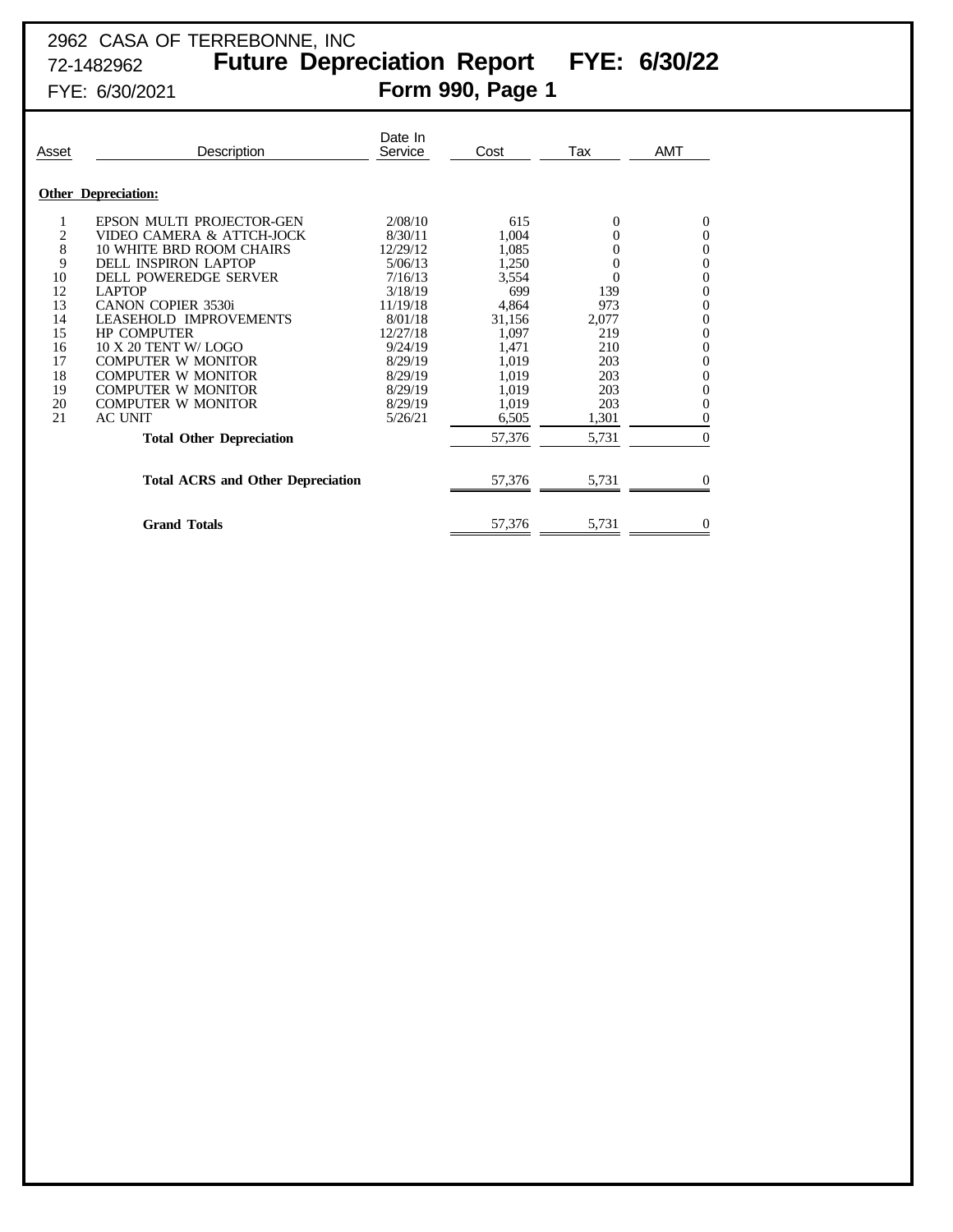|              | Form 990                            |                                                                                                                                                                                                                                      |                  | <b>Two Year Comparison Report</b> |                    | 2019 & 2020                    |
|--------------|-------------------------------------|--------------------------------------------------------------------------------------------------------------------------------------------------------------------------------------------------------------------------------------|------------------|-----------------------------------|--------------------|--------------------------------|
|              |                                     | For calendar year 2020, or tax year beginning                                                                                                                                                                                        |                  | 07/01/20                          | 06/30/21<br>ending |                                |
| Name         |                                     |                                                                                                                                                                                                                                      |                  |                                   |                    | Taxpayer Identification Number |
|              |                                     | CASA OF TERREBONNE, INC                                                                                                                                                                                                              |                  |                                   |                    | 72-1482962                     |
|              |                                     |                                                                                                                                                                                                                                      |                  | 2019                              | 2020               | <b>Differences</b>             |
|              |                                     |                                                                                                                                                                                                                                      | 1.               | 153,422                           | 111,158            | $-42, 264$                     |
|              |                                     | 2. Membership dues and assessments [111] Martin Martin Martin Martin Martin Martin Martin Martin Martin Martin Martin Martin Martin Martin Martin Martin Martin Martin Martin Martin Martin Martin Martin Martin Martin Martin       | 2.               |                                   |                    |                                |
|              |                                     |                                                                                                                                                                                                                                      | 3.               | 293,185                           | 312,427            | 19,242                         |
| Ξ            |                                     |                                                                                                                                                                                                                                      | $\overline{4}$ . |                                   |                    |                                |
| $\mathbf{C}$ | 5. Investment income                |                                                                                                                                                                                                                                      | 5.               | 21,752                            | 6,906              | $-14,846$                      |
| >            | 6. Proceeds from tax exempt bonds   |                                                                                                                                                                                                                                      | 6.               |                                   |                    |                                |
|              |                                     | 7. Net gain or (loss) from sale of assets other than inventory                                                                                                                                                                       | 7.               |                                   |                    |                                |
|              |                                     | 8. Net income or (loss) from fundraising events                                                                                                                                                                                      | 8.               |                                   |                    |                                |
|              |                                     |                                                                                                                                                                                                                                      | 9.               |                                   |                    |                                |
|              |                                     |                                                                                                                                                                                                                                      | 10.              |                                   |                    |                                |
|              |                                     |                                                                                                                                                                                                                                      | 11.              | 15,503                            | 179,929            | 164,426                        |
|              |                                     | 12. Total revenue. Add lines 1 through 11                                                                                                                                                                                            | 12.              | 483,862                           | 610,420            | 126,558                        |
|              | 13. Grants and similar amounts paid |                                                                                                                                                                                                                                      | 13.              |                                   | 2,500              | 2,500                          |
|              | 14. Benefits paid to or for members |                                                                                                                                                                                                                                      | 14.              |                                   |                    |                                |
|              |                                     | 15. Compensation of officers, directors, trustees, etc.                                                                                                                                                                              | 15.              |                                   |                    |                                |
| S            |                                     | 16. Salaries, other compensation, and employee benefits                                                                                                                                                                              | 16.              | 280,711                           | 330,576            | 49,865                         |
|              |                                     |                                                                                                                                                                                                                                      | 17.              |                                   |                    |                                |
| ×            | 18. Other professional fees         |                                                                                                                                                                                                                                      | 18.              | 21,540                            | 76,142             | 54,602                         |
| ш            |                                     | 19. Occupancy, rent, utilities, and maintenance <i>maintenance</i>                                                                                                                                                                   | 19.              | 30,838                            | 32,036             | 1,198                          |
|              |                                     |                                                                                                                                                                                                                                      | 20.              | 5,299                             | 4,544              | $-755$                         |
|              |                                     |                                                                                                                                                                                                                                      | 21.              | 90,225                            | 111,974            | 21,749                         |
|              |                                     | 22. Total expenses. Add lines 13 through 21                                                                                                                                                                                          | 22.              | 428,613                           | 557,772            | 129,159                        |
|              |                                     | 23. Excess or (Deficit). Subtract line 22 from line 12                                                                                                                                                                               | 23.              | 55,249                            | 52,648             | $-2,601$                       |
|              |                                     |                                                                                                                                                                                                                                      | 24.              | 483,862                           | 610,420            | 126,558                        |
|              |                                     |                                                                                                                                                                                                                                      | 25.              |                                   |                    |                                |
|              |                                     |                                                                                                                                                                                                                                      | 26.              | 37,255                            | 186,835            | 149,580                        |
|              |                                     |                                                                                                                                                                                                                                      | 27.              | 628,067                           | 643,615            | 15,548                         |
| Information  |                                     | 28. Total liabilities <b>constant in the set of the set of the set of the set of the set of the set of the set of the set of the set of the set of the set of the set of the set of the set of the set of the set of the set of </b> | 28.              | 53,767                            | 18,767             | $-35,000$                      |
|              |                                     |                                                                                                                                                                                                                                      | 29.              | 574,300                           | 624,848            | 50,548                         |
|              |                                     | 30. Number of voting members of governing body                                                                                                                                                                                       | 30.              | 13                                | 11                 |                                |
|              |                                     | 31. Number of independent voting members of governing body                                                                                                                                                                           | 31.              | 13                                | 11                 |                                |
|              | 32. Number of employees             |                                                                                                                                                                                                                                      | 32.              | 6                                 | 8                  |                                |
|              | 33. Number of volunteers            |                                                                                                                                                                                                                                      | 33.              |                                   |                    |                                |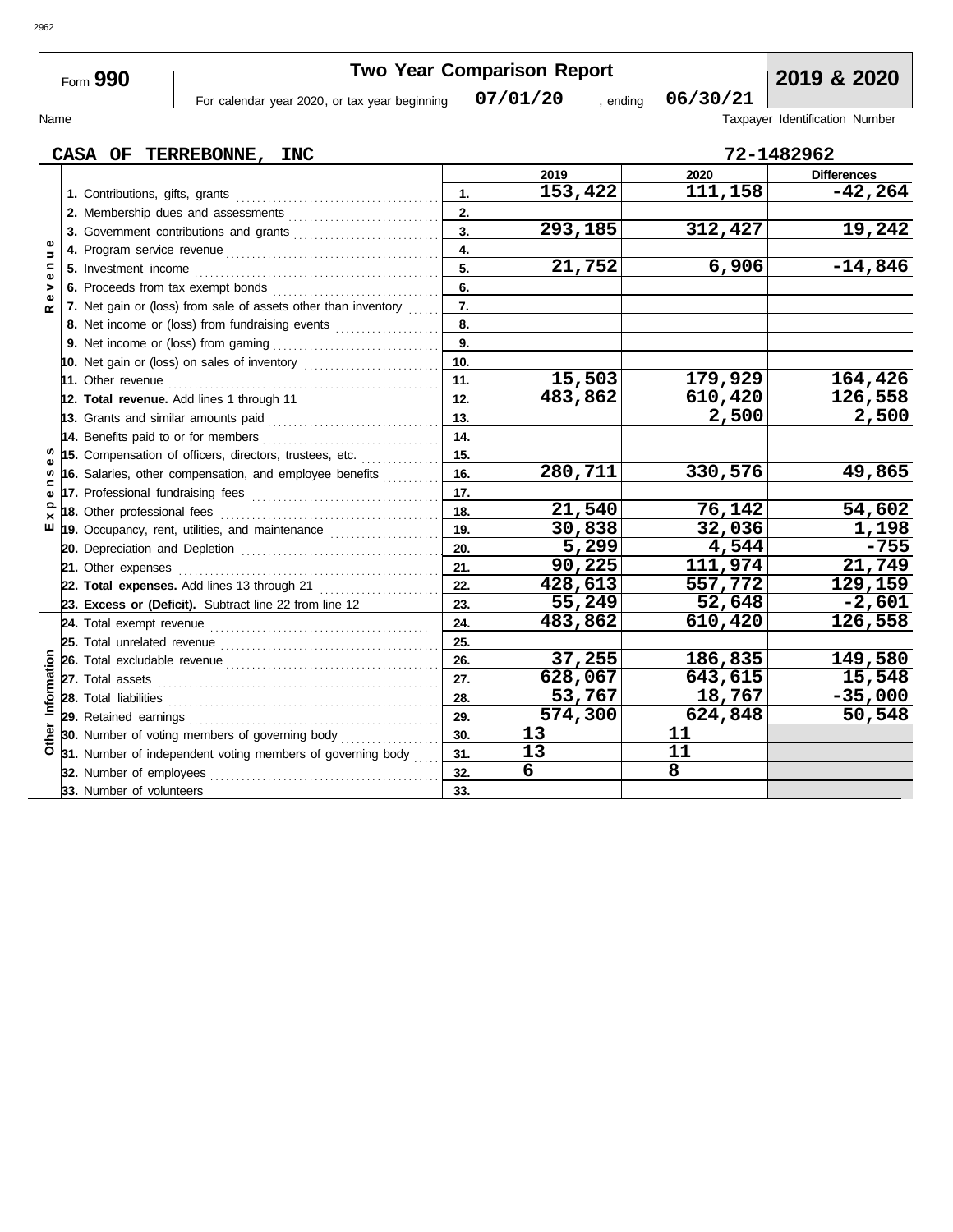## Form **990 Tax Return History 2020**

2962

## CASA OF TERREBONNE, INC

Name CASA OF TERREBONNE, INC

|                                                                                                                                                                                                                                      | 2016 | 2017      | 2018      | 2019    | 2020    | 2021 |
|--------------------------------------------------------------------------------------------------------------------------------------------------------------------------------------------------------------------------------------|------|-----------|-----------|---------|---------|------|
|                                                                                                                                                                                                                                      |      | 168,943   | 338,477   | 446,607 | 423,585 |      |
|                                                                                                                                                                                                                                      |      |           |           |         |         |      |
| Program service revenue                                                                                                                                                                                                              |      |           |           |         |         |      |
|                                                                                                                                                                                                                                      |      |           |           |         |         |      |
|                                                                                                                                                                                                                                      |      | 1,037     | 8,241     | 21,752  | 6,906   |      |
| Fundraising revenue (income/loss)  _________                                                                                                                                                                                         |      |           |           |         |         |      |
|                                                                                                                                                                                                                                      |      |           |           |         |         |      |
|                                                                                                                                                                                                                                      |      | 4,785     | 10,352    | 15,503  | 179,929 |      |
| Total revenue <b>contract and the contract of the contract of the contract of the contract of the contract of the contract of the contract of the contract of the contract of the contract of the contract of the contract of th</b> |      | 174,765   | 357,070   | 483,862 | 610,420 |      |
|                                                                                                                                                                                                                                      |      |           |           |         | 2,500   |      |
|                                                                                                                                                                                                                                      |      |           |           |         |         |      |
|                                                                                                                                                                                                                                      |      |           |           |         |         |      |
|                                                                                                                                                                                                                                      |      | 132,236   | 259,906   | 280,711 | 330,576 |      |
|                                                                                                                                                                                                                                      |      | 50,273    | 17,257    | 21,540  | 76,142  |      |
|                                                                                                                                                                                                                                      |      | 12,600    | 30,426    | 30,838  | 32,036  |      |
| Depreciation and depletion [11] [11] Depreciation and depletion                                                                                                                                                                      |      | 1,614     | 3,202     | 5,299   | 4,544   |      |
|                                                                                                                                                                                                                                      |      | 23,913    | 78,125    | 90,225  | 111,974 |      |
| Total expenses <b>contained</b> and a series of the series of the series of the series of the series of the series of the series of the series of the series of the series of the series of the series of the series of the series   |      | 220,636   | 388,916   | 428,613 | 557,772 |      |
| Excess or (Deficit) Material Contract Property Contract Property Contract Property Contract Property Contract Property Contract Property Contract Property Contract Property Contract Property Contract Property Contract Prop       |      | $-45,871$ | $-31,846$ | 55,249  | 52,648  |      |
|                                                                                                                                                                                                                                      |      |           |           |         |         |      |
|                                                                                                                                                                                                                                      |      | 174,765   | 357,070   | 483,862 | 610,420 |      |
|                                                                                                                                                                                                                                      |      |           |           |         |         |      |
|                                                                                                                                                                                                                                      |      | 5,822     | 18,593    | 37,255  | 186,835 |      |
|                                                                                                                                                                                                                                      |      | 538,413   | 550,643   | 628,067 | 643,615 |      |
|                                                                                                                                                                                                                                      |      | 10,438    | 31,592    | 53,767  | 18,767  |      |
|                                                                                                                                                                                                                                      |      | 527,975   | 519,051   | 574,300 | 624,848 |      |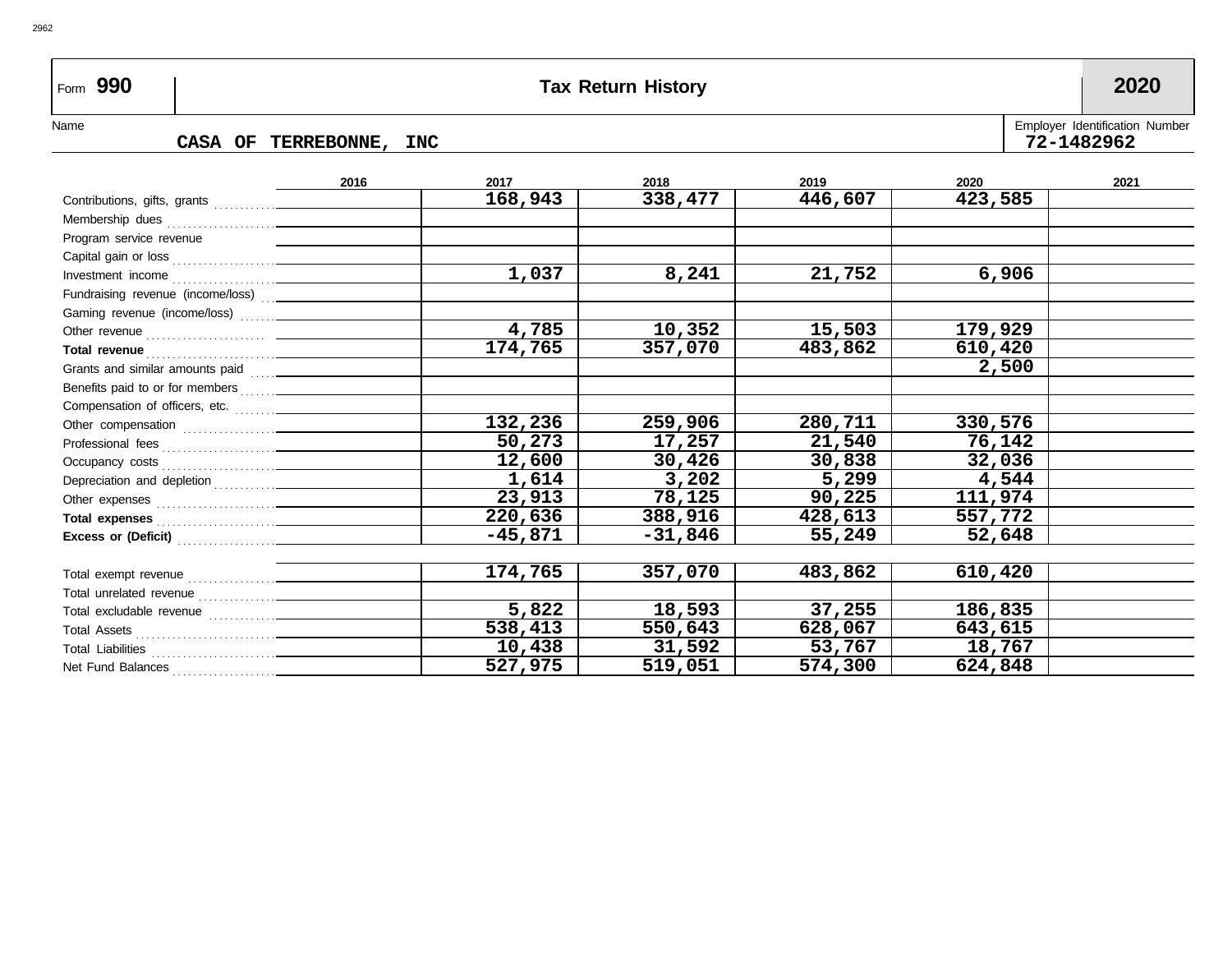## **Taxable Interest on Investments**

| <b>Description</b> |        |                 |           |                                                      |                        |
|--------------------|--------|-----------------|-----------|------------------------------------------------------|------------------------|
|                    | Amount | <b>Business</b> | Code Code | Unrelated Exclusion Postal Acquired after<br>6/30/75 | US<br>Obs $(\$$ or $%$ |
| Interest income    |        |                 |           |                                                      |                        |
|                    | 6,906  |                 | 14        |                                                      |                        |
| Total              | 6,906  |                 |           |                                                      |                        |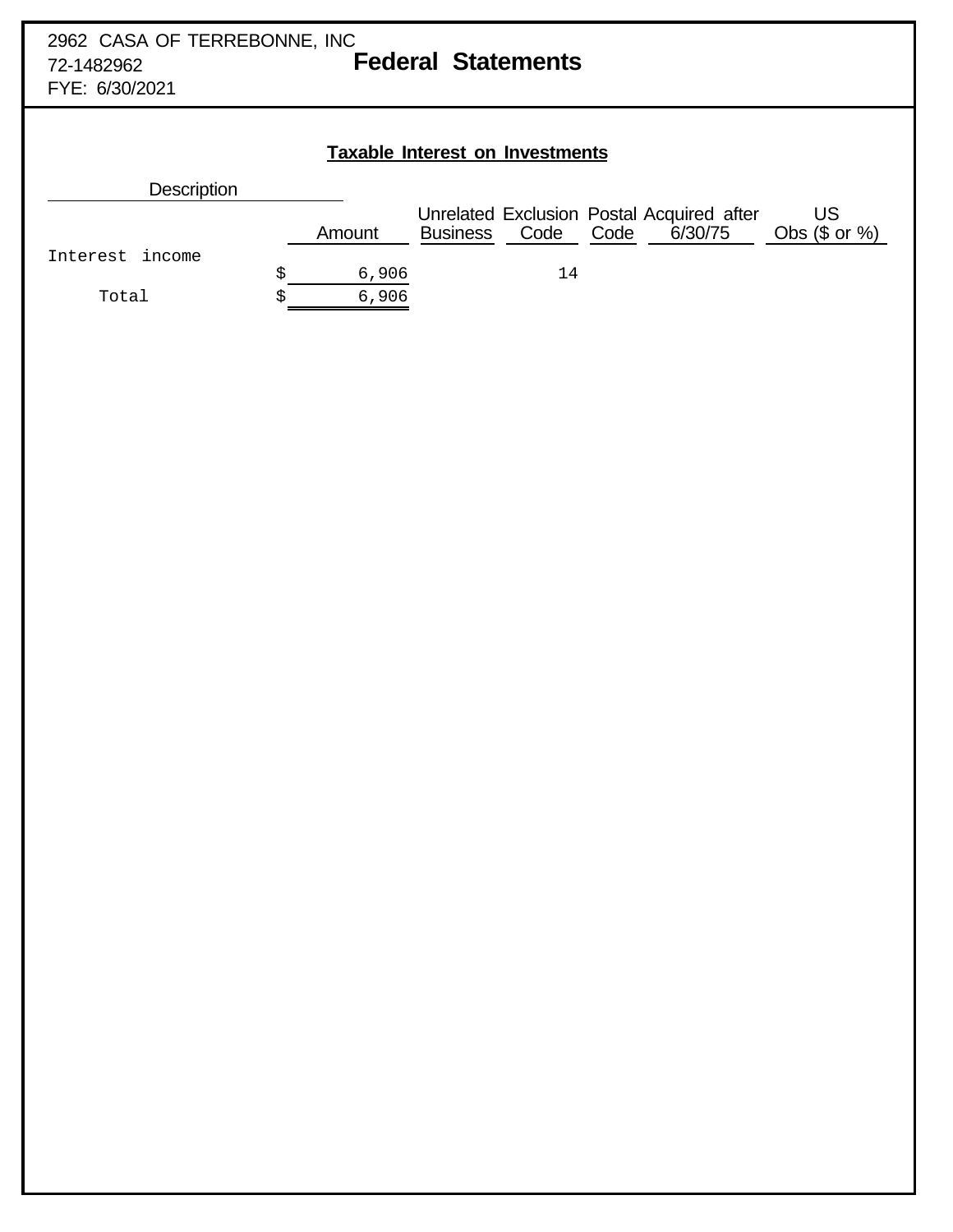## **Form 990, Part IX, Line 11g - Other Fees for Service (Non-employee)**

| <b>Description</b>    | Total<br><b>Expenses</b> | Program<br>Service | Management &<br>'Seneral | Fund<br>Raising |
|-----------------------|--------------------------|--------------------|--------------------------|-----------------|
| professional<br>Other | −<br>326                 | 5,593              | 722<br>ب ب               |                 |
| Total                 | 326                      | 6,593              | コココ<br>ب ب               |                 |